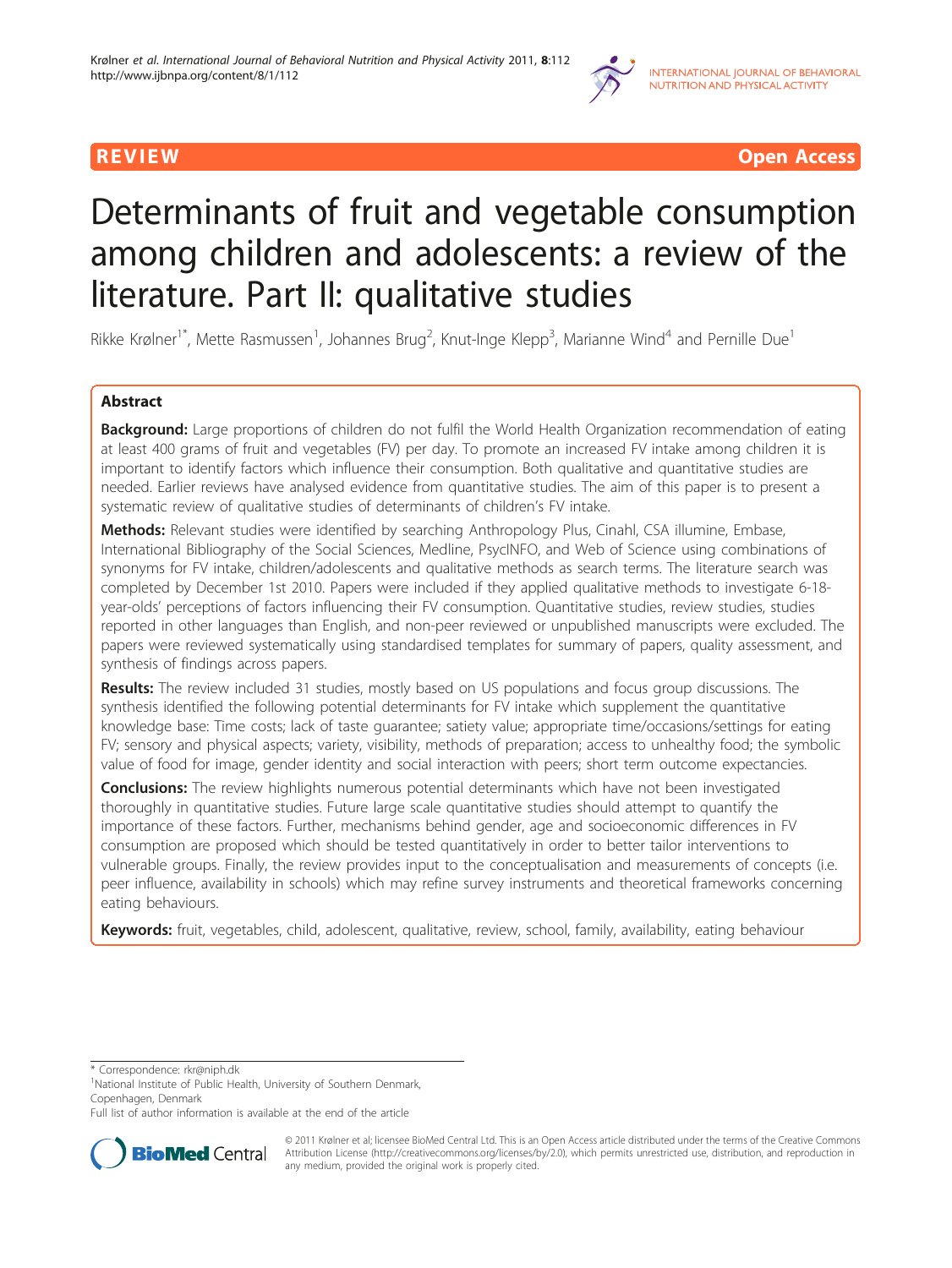#### Background

Epidemiological evidence for the health benefits of a diet rich in fruit and vegetables is substantial [[1](#page-35-0)-[3\]](#page-35-0). Despite this fact large proportions of children and adolescents do not meet the World Health Organization goal of a daily intake of at least 400 grams of fruit and vegetables [[4-6](#page-35-0)]. Longitudinal studies suggest that eating behaviour such as fruit and vegetable consumption tracks into adulthood which points at the importance of establishing healthy eating behaviour among children and adolescents [\[7](#page-35-0)-[9\]](#page-35-0).

To enable the development of relevant, effective fruit and vegetable promoting intervention programs and policies targeting children and adolescents it is important to identify the various factors which may influence their consumption of fruit and vegetables and both qualitative and quantitative studies are needed [[10\]](#page-35-0).

Quantitative studies are needed to quantify and rank the importance of determinants for children's fruit and vegetable consumption and for example, to assess sociodemographic variations in these. In the first part of this review the evidence from 98 quantitative studies of fruit and vegetable intake among children and adolescents was analysed [[11\]](#page-35-0). In conclusion, the determinants for high consumption levels of fruit and vegetable supported by the strongest evidence were female gender, low age, high socioeconomic position (SEP), high preferences for fruit and vegetables, high parental intake of fruit and vegetables and high availability/accessibility of fruit and vegetables at home.

Qualitative studies can add to this knowledge in several ways. They provide the opportunity to identify yet unknown factors as the research techniques give room for unprecedented answers as opposed to the highly structured interviews used in surveys. Qualitative studies can thereby contribute to the development of comprehensive survey instruments and generate hypotheses about associations which can be tested in future quantitative studies. Furthermore, qualitative studies can generate a more thorough understanding of fruit and vegetable consumption as they usually aim at reflecting the diversity of views on the studied phenomenon within a given population [[10,12\]](#page-35-0). Finally, qualitative methods are a useful tool within formative research aiming at designing effective interventions tailored to a given population's own needs and contextual conditions.

Systematic reviews are important for evidence-based practice. Such review efforts have almost solely been focused on quantitative studies which is also the case for reviews concerning dietary behaviours [[10](#page-35-0),[11,13-](#page-35-0)[15](#page-36-0)]. It is important also to review the qualitative research to increase insight into processes which influence young people's fruit and vegetable intake. Thus, the aim of the present paper is to present part two of a systematic review of peer-reviewed papers, this time qualitative studies of 6-18-year-olds' views and experiences regarding determinants of their intake of fruit and vegetables.

#### Methods

#### Literature search strategy

We conducted a comprehensive systematic and exhaustive literature search of the following electronic databases from the year of their inception to December 1st 2010: Anthropology Plus (1900 onwards), CSA illumine [ERIC (1966 onwards), Econlit (1969 onwards), Sociological abstracts (1952 onwards), Social Services abstracts (1979 onwards), Worldwide political Science abstracts (1975 and onwards)], Cinahl (1981 onwards), Embase (1980 onwards), International Bibliography of the Social Sciences (1981 onwards), PsycINFO (1806 onwards), Pubmed Medline (1966 onwards), Web of Science [Science Quotation Index expanded (1945 onwards), Social Sciences Quotation Index (1956 onwards), Art & Humanities Quotation Index (1945 onwards)]. Together these databases covered a variety of disciplines: anthropology, economics, health education, medicine, nursing research, nutrition, political science, psychology, social care, and sociology.

#### Search terms

We applied the same electronic search strategy in all databases. Peer-reviewed publications were searched by combining the following search terms:

1) [(fruit OR fruits OR vegetable OR vegetables) OR ((diet OR diets OR nutrition OR eating OR food) AND (healthy OR healthful))]

2) [child OR children OR childhood OR adolescent OR adolescents OR adolescence OR youth OR young OR teen OR teens OR teenager OR teenagers OR student OR students OR girl OR girls OR boy OR boys OR pupil OR pupils OR schoolchild OR schoolchildren] AND

3) [anthropology OR anthropologic OR anthropological OR ethnography or ethnographic or ethnographical OR qualitative OR focus group OR focus groups OR grounded theory]

The literature search was completed by December 1st 2010 and yielded 2, 813 records. Titles and abstracts were systematically screened and considered for inclusion by one reviewer (RK) according to pre-specified inclusion and exclusion criteria. Papers were included if they 1) investigated determinants of fruit and/or vegetable intake, either as the primary focus or as part of healthy eating (diet, nutrition or food) where information specifically related to fruit and/or vegetables could be identified, 2) explored children's and adolescents'

AND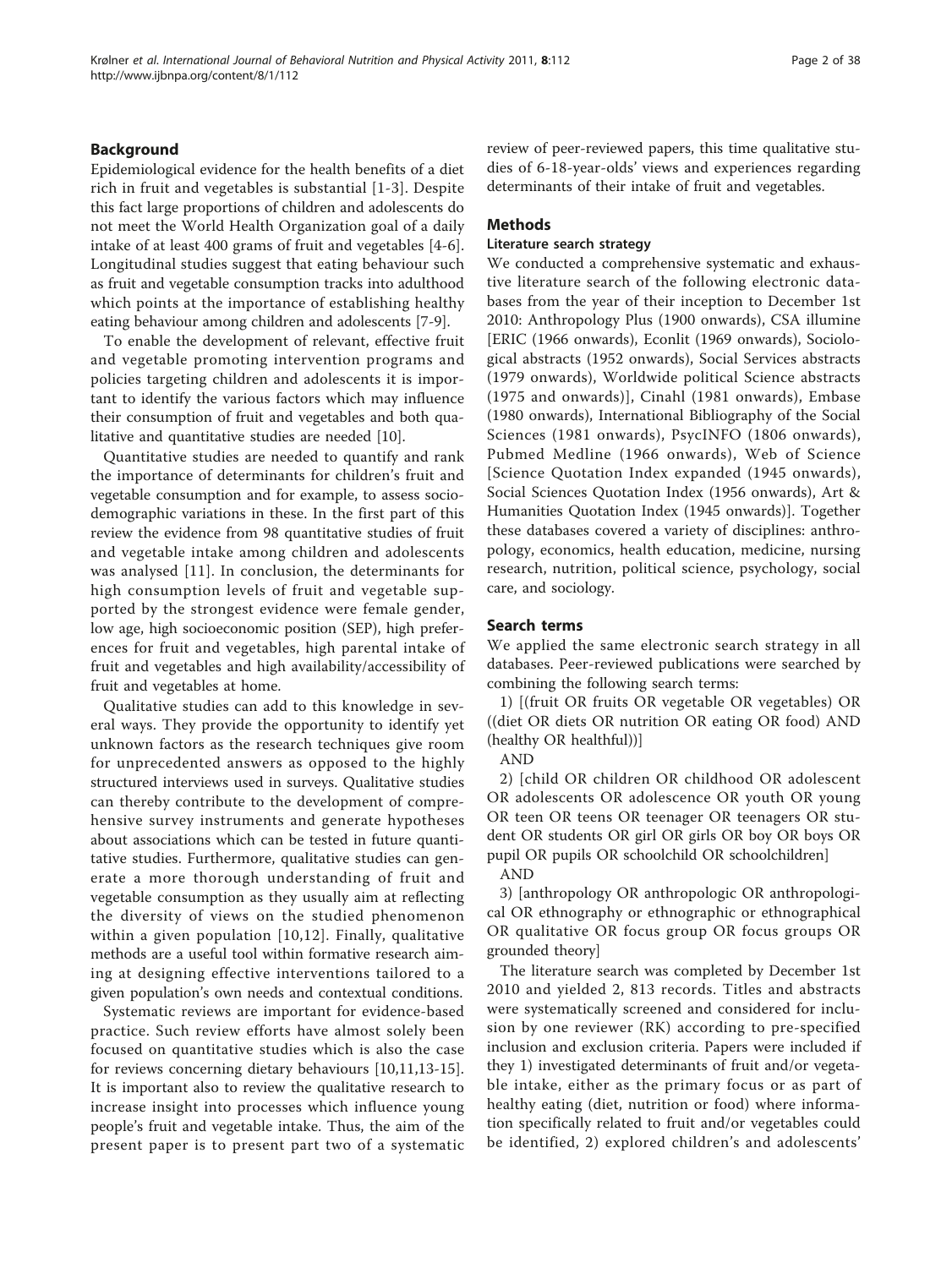own views and experiences of motivators and barriers to eating fruit and vegetables, 3) were based on qualitative research methods (data collection and analysis), and 4) were based on populations within an identifiable agerange of 6 to 18 years (school-aged children). We applied a broad definition of qualitative research methods. Qualitative data collection methods were defined to include observations, face to face interviews, focus group discussions, and action research. Similarly qualitative data analysis was not restricted to certain analytical traditions but defined to include various approaches such as grounded theory, comparative methods, phenomenological analysis, and content analysis.

Papers were excluded if they were 1) based on quantitative research methods (data collection or analysis), 2) review studies, 3) non-peer reviewed or unpublished manuscripts (abstracts or dissertations), and 4) reported in languages other than English.

If the eligibility of a paper was questionable, the paper was provisionally included. Through this screening process 248 potentially relevant papers were identified and the full-text articles were read thoroughly and considered for inclusion by at least two reviewers. If the two authors did not agree upon inclusion, a third author was asked for her opinion, and arguments for eligibility were discussed to come to a joint decision. We also checked our own records, reference lists of all eligible papers as well as bibliographies of existing reviews for relevant papers. Only 24 additional records were identified through these sources, of which one was included in the present review [\[16\]](#page-36-0).

#### Analytical approach

The review of the papers we included followed a 3-step protocol and was based on published recommendations and other systematic reviews of qualitative research as well as the protocol applied in the earlier review from this research group [[11](#page-35-0),[17-20\]](#page-36-0). We developed standardised templates which were used in each step. All papers were reviewed independently by at least two of the authors (RK and PD/MR). Inter-reviewer disagreement in relation to data extraction was solved by discussion until consensus on interpretation was reached or acknowledged as different perspectives to refine the coding scheme. Two of the three reviewers had conducted qualitative research themselves (RK/PD). All reviewers were involved in the earlier review of quantitative studies (part one) [[11](#page-35-0)] and are researchers within the area of adolescent health and health behaviour.

#### Step I: Data extraction

In the first step, we extracted data from each paper into separate paper-specific summary forms on the following topics: 1. Country setting, 2. Aims, 3. Study population/ sample characteristics, 4. Study design, 5. Preconceptions (e.g. theoretical framework), 6. Phenomenon of interest (e.g. fruit and vegetable intake as primary focus or as part of healthy eating), 7. Use of interview guide, 8. Analysis, 9. Main topics (For papers on healthy eating, findings were only extracted if specifically related to fruit and vegetable intake), 10. Main conclusions/discussion, 11. Study limitations, and 12. Validity issues.

# Step II: Quality assessment

The second analytical step included a systematic assessment of the internal and external validity and overall methodological quality of each paper. We applied a list of quality criteria (see additional file [1](#page-35-0) for more information) suggested by different papers on qualitative methodology [[17,21,22\]](#page-36-0) and mapped methodological strengths and limitations for each study in a quality assessment scheme. We assessed whether 1) the relevant information on methodological issues/selected criteria was provided in a clear, explicit and sufficient way and if we were able to follow the analysis and the transformation of raw data (interviews) to findings/themes (high communicative validity) 2) whether the quality of craftsmanship in the investigation was high so the findings appeared to be credible, 3) whether the transferability of findings was discussed (high external validity) and 4) if studies could guide future research and practice (pragmatic validity) [\[23](#page-36-0)]. At least two of the authors assessed the quality of the papers independently (RK and MR/ PD). Inconsistencies were discussed until consensus was reached. If consensus was hard to obtain the opinion of the third author was sought or a second opinion was obtained from an impartial colleague, a professor experienced in qualitative research methods and working with children as respondents (peer debriefing). We applied two measures for overall quality of the paper, a count of quality criteria met and the evaluators' overall assessment of the quality of the paper.

# Step III: Synthesis of findings

The third step was extraction of all key findings and illustrative quotations into one comprehensive overall evidence scheme. We categorised the findings by constant comparative analysis - a systematic procedure to identify similarities and differences in findings across studies [[17](#page-36-0),[24](#page-36-0)]. Findings from different studies were grouped into the same theme if the analysis showed they shared common characteristics or represented different aspects/dimensions of the same theme. Dissimilar findings were separated out and renamed into other themes. The potential of qualitative research is to depict the scope and variation in children's views and extreme or unusual views mentioned by a few informants might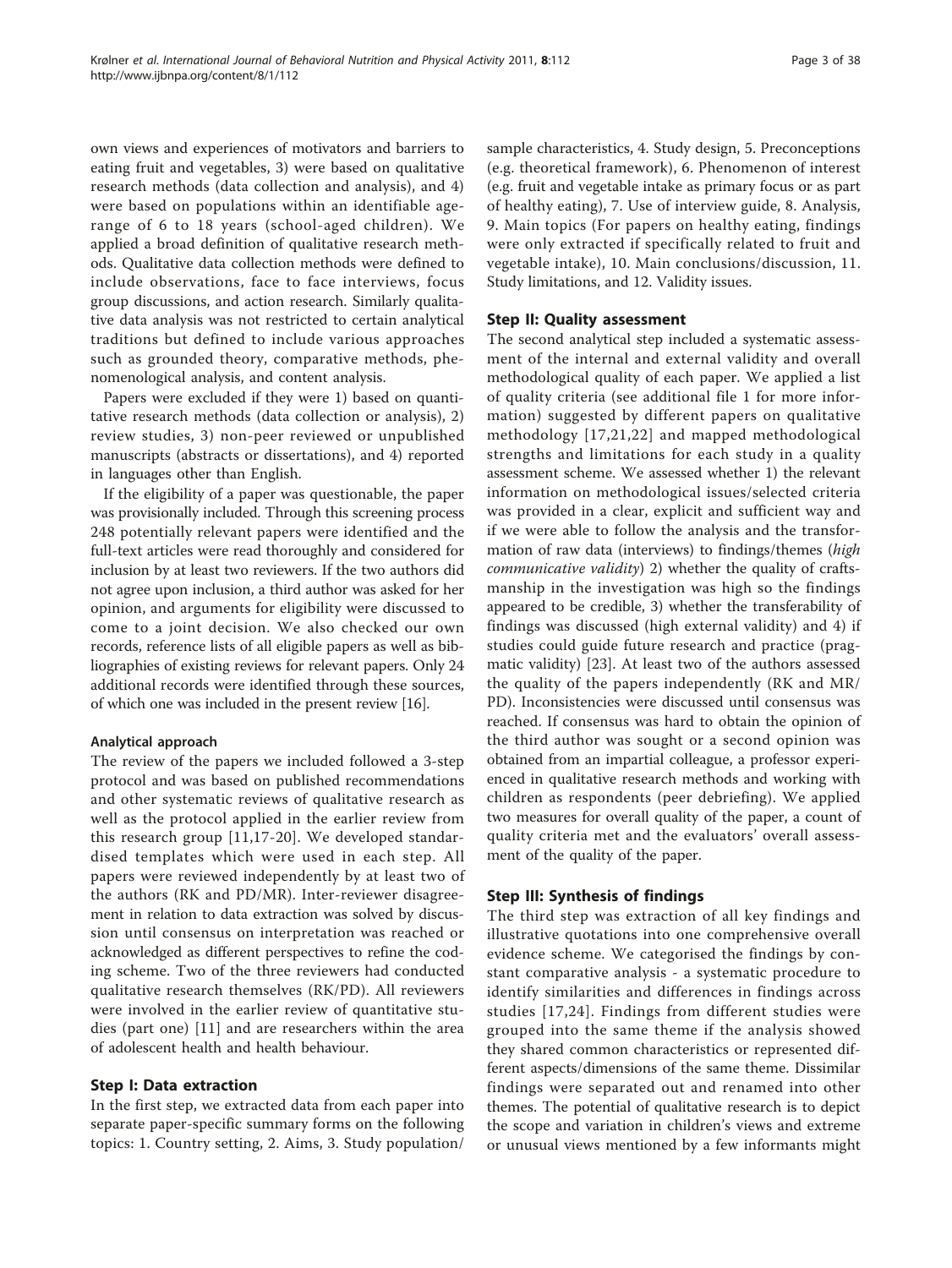represent important properties of a key theme [[22\]](#page-36-0). Therefore findings mentioned only by a few informants or by a few studies were also considered relevant in this review. By this conceptual analysis we de-contextualised our findings in order to identify common themes/potential determinants across countries. To ensure that context was not lost in the synthesis we kept track of the country origin of each extracted key finding and quotation to be able to highlight potential country-differences in the presentation of results. The results from all studies meeting the inclusion criteria were summarized irrespective of methodological quality. As part of sensitivity analysis, papers of high and low methodological quality were compared for congruence and variation in results. We also assessed if different conclusions were reached if the studies of low quality were excluded from the synthesis.

## Results

#### I. Study selection and study populations

Thirty-one papers matched all inclusion criteria and were included in the review. The papers have been published from 1973 to 2009. Most studies were conducted in the United States of America (US,  $N = 19$ ), followed by Europe  $(N = 7)$ . Thirteen studies used source triangulation and interviewed both schoolchildren, parents, school staff or key informants from schools or communities. Almost all studies recruited participating children through schools. The majority of studies included general adolescent populations but three studies focused on a selected sample considered to be at greater risk of unhealthy dietary habits such as alternative high school students or diabetic youth. The studies included covered an age range from four to 19 years of age. All studies except one study of boy scouts [[25](#page-36-0)] and four with no information on gender, included both boys and girls. Table [1](#page-4-0) summarises the study characteristics.

#### II. Evaluation of papers: overall quality assessment

We evaluated 13 studies to be of high methodological quality and 12 and six studies to be of medium and low methodological quality respectively (based on agreement between at least two of the reviewers). The high quality studies were characterised by a transparent and systematic research process (explicit aims and a clear presentation of preconceptions, sampling, data collection, data analysis, findings, and validation of findings) and included a thorough discussion of transferability of findings, study limitations and contribution of the study to the previous knowledge base. The common characteristics of the studies of low methodological quality (table [2](#page-11-0)) were insufficient description of aims, preconceptions, data collection and analysis and lack of discussion of study limitations, transferability of findings and the contribution of the study. However, for two of these studies a thorough description of the qualitative study was not the main aim of the paper [\[26,27](#page-36-0)].

In addition to the overall assessment of the methodological quality, we also counted the number of quality criteria met out of 63 possible. The studies in the highest third met more than 46 quality criteria (11 assessed as high and 1 medium quality), studies in the medium third met 36-46 criteria (2 assessed as high, 6 medium quality and 1 low quality), and studies in the lowest third (5 assessed as medium and 5 low quality) met less than 34 criteria. Maximum number of quality requirements (54 out of 63) were met in the study by Monge-Rojas et al. (2005) and minimum (19 out of 63) in the study by Cullen et al. (2007) [[26](#page-36-0),[28](#page-36-0)].

## III. Synthesis of findings from the reviewed studies

We identified sixteen main themes 1) Preferences/liking and variety, 2) Sensory and physical attributes of fruit and vegetables, 3) Satiety value/hunger satisfaction/filling power, 4) Outcome expectations/expectancies, 5) Knowledge, 6) Food categorisation: perceptions of fruit and vegetables, 7) Fruit and vegetable preparation skills (behavioural capability), 8) Convenience and time costs, 9) Price and affordability, 10) Situational norms: Appropriateness of time, settings/locations and occasions for eating fruit and vegetables, 11) Availability and exposure to fruit and vegetables at home, 12) Availability and exposure to fruit and vegetables in school, 13) Availability and exposure to fruit and vegetables in neighbourhood/local area, and 14) Parental influence, 15) Peer influence, and 16) TV/media influence. The content of each main theme is described below. Within each theme we have highlighted the country origin of the finding if there were inconsistent findings across countries, or if the theme was only discussed in one or a few country settings. No mentioning of study setting in relation to a theme indicates that there were no marked differences. Only age-, gender-, socioeconomic- and ethnic variations in findings which were explicitly mentioned in a paper will be presented in the synthesis below.

# 1. Preferences/liking and variety

Most of the papers do not separate taste, preferences, and taste preferences. We distinguish taste and preferences and define preferences as children's choice of some food items over others and taste as a sensory attribute. Across country settings, it is a consistent finding that taste and preferences are important and that children reported a higher preference for fruit than vegetables [[16,25](#page-36-0),[29-39](#page-36-0)]. Variety was identified as an important aspect of preferences in two studies from the US and one from New Zealand. Children who liked a broad variety of fruit and vegetables appeared to be more likely to eat ample amount of these foods. The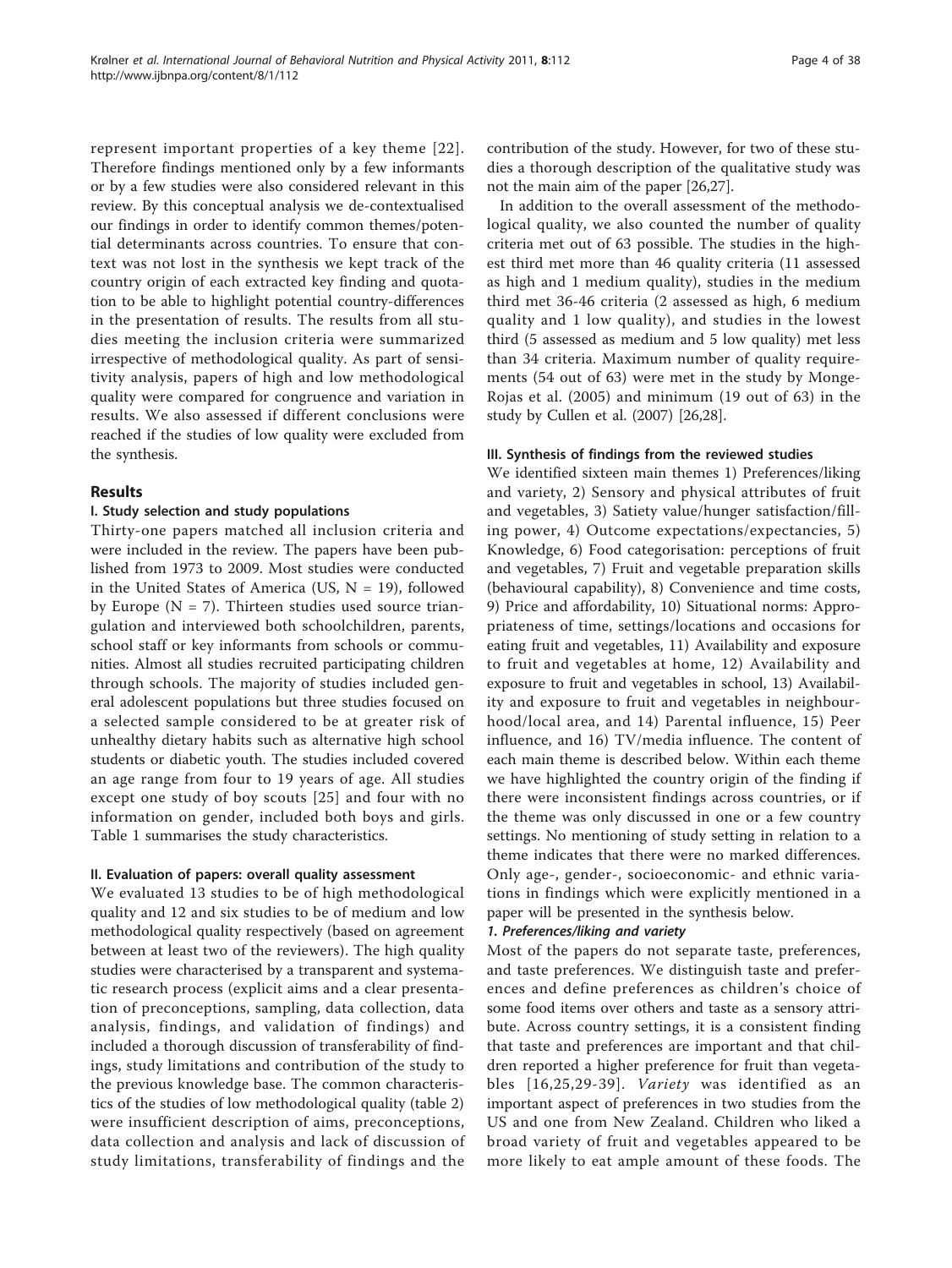<span id="page-4-0"></span>

|                                          | <b>Table 1 Study characteristics</b> |                                                                                                                                                                       |                                                                                                                                                                                                                      |                                                                                                                                                     |                                                                                                                                                                                                                                             |                                                                                                                     |                                                                                                                                                                                                                                               |                                                                                                                                                                                                                                                                                                                                 |  |
|------------------------------------------|--------------------------------------|-----------------------------------------------------------------------------------------------------------------------------------------------------------------------|----------------------------------------------------------------------------------------------------------------------------------------------------------------------------------------------------------------------|-----------------------------------------------------------------------------------------------------------------------------------------------------|---------------------------------------------------------------------------------------------------------------------------------------------------------------------------------------------------------------------------------------------|---------------------------------------------------------------------------------------------------------------------|-----------------------------------------------------------------------------------------------------------------------------------------------------------------------------------------------------------------------------------------------|---------------------------------------------------------------------------------------------------------------------------------------------------------------------------------------------------------------------------------------------------------------------------------------------------------------------------------|--|
| Study by<br>first<br>author<br>[Ref. ID] | Country<br>setting                   | Pheno-<br>menon of<br>interest<br>(outcome)                                                                                                                           | Sampling and<br>participants                                                                                                                                                                                         | Child socio-<br>demographics:<br>A: sex. B: age.<br>C: school year. D: SEP.<br>E: ethnic background.                                                | Data collection<br>methods and no. of FGs framework<br>or interviews                                                                                                                                                                        | <b>Theoretical</b>                                                                                                  | Analytical method/<br>approach                                                                                                                                                                                                                | Main topics related to<br><b>FV</b> intake                                                                                                                                                                                                                                                                                      |  |
| Baranow-<br>ski et al.<br>1993 [29]      | <b>US</b>                            | FV intake                                                                                                                                                             | School-based (1<br>school): 235<br>schoolchildren. 15<br>parents, 8 teachers, 4<br>school food service<br>workers.                                                                                                   | A: no info. B: no info. C: 4<br>& 5. D: pre-dominantly<br>lower SEP. E: more than<br>50% Afro-Americans and<br>the rest mostly Anglo-<br>Americans. | FG discussions: 5 year 4<br>schoolchild FGs, 5 year 5<br>schoolchild FGs, 2 parent<br>FGs, 2 teacher FGs, 1<br>school food service<br>worker FG.                                                                                            | Social cognitive<br>theory: reciprocal<br>determinism.                                                              | No clear description of<br>analytical procedures.<br>Theory-based<br>interpretation of data.<br>Results are categorised<br>by aspects of reciprocal<br>determinism.                                                                           | Home and school FV<br>availability, access to<br>unhealthy food in school,<br>sensory attributes (taste,<br>appeal, appearance, smell,<br>mouth feel), methods of<br>preparation, preferences/<br>liking, outcome<br>expectancies, acceptance<br>of national<br>recommendations, food<br>categorisation,<br>preparation skills. |  |
| <b>Bauer</b> et<br>al. 2004<br>$[57]$    | US.                                  | Healthy<br>School-based (2<br>nutrition<br>schools): 26<br>(and physical<br>schoolchildren and 23 mixed composition. E:<br>faculty and staff<br>activity)<br>members. |                                                                                                                                                                                                                      | A: mixed, B: no info, C: 7<br>& 8. D (school level):<br>mixed composition (80%<br>White, 20% either Asian-<br>or African- Americans).               | FG discussions: 7 grade-<br>and gender-<br>homogeneous<br>schoolchild groups, 3<br>faculty and staff member<br>groups and 10 individual<br>interviews with key<br>informants (e.g. school<br>nurse, cafeteria manager,<br>administratives). | Ecological models<br>by Bronfenbrenner<br>(1979), Stokols<br>(1996), Story,<br>Neumark-Stzainer<br>& French (2002). | Grounded theory: 1st<br>step: systematic coding<br>of themes, 2nd step:<br>identification of 3<br>mechanisms of influences<br>on eating within the<br>school environment<br>based on data-developed<br>concepts and theoretical<br>framework. | School FV availability<br>(quantity, variety, quality),<br>School availability of<br>unhealthy competitive<br>food choices.                                                                                                                                                                                                     |  |
| Booth et<br>al. 2008<br>$[49]$           | Australia                            | (Perceived<br>causes of<br>overweight<br>and obesity)                                                                                                                 | Healthy food School-based (3<br>secondary schools):<br>58 schoolchildren.                                                                                                                                            | A: mixed, B: 12-17. C: 7-<br>11. D (area level): areas<br>selected to reflect a wide<br>range of SEP differences.<br>E: No info.                    | No info.<br>9 gender- and school<br>year-homogeneous FGs<br>(year 7+8, year 9+10, year<br>$11$ ).                                                                                                                                           |                                                                                                                     | No clear description of<br>analytical procedures.<br>Coding of themes.                                                                                                                                                                        | School FV availability<br>(price, quality,<br>presentation).                                                                                                                                                                                                                                                                    |  |
| Campbell<br>2009 [30]                    | <b>US</b>                            | Dietary<br>choices                                                                                                                                                    | A: mixed, B: 14-16, C: 9 &<br>School-based (1<br>school): 12<br>10. D: pre-dominantly<br>schoolchildren.<br>low-income families. E:<br>mixed (Hispanic, African-<br>American, Eurasian and<br>combination of these). |                                                                                                                                                     | FG discussions: one<br>group interviewed twice,<br>during lunch and<br>immediately after.                                                                                                                                                   | Developmental<br>psychology by<br>Piaget and Erikson.                                                               | Content analysis, but no<br>clear description of<br>analytical procedures.                                                                                                                                                                    | Home and school FV<br>availability, parental<br>influence, availability,<br>liking, methods of<br>preparation, knowledge,<br>food categorisation.                                                                                                                                                                               |  |
| Cullen et<br>al. 1998<br>$[25]$          | US                                   | Community-based: 99<br>FV con-<br>A: boys. B: 10-14. C:<br>urban boy scouts and<br>sumption<br>39 parents.<br>American (88%).                                         |                                                                                                                                                                                                                      | elementary school. D: no<br>info. E: mainly African-                                                                                                | 13 FGs with boy scouts<br>and<br>7 FGs with parents.                                                                                                                                                                                        | Social cognitive<br>theory concept of<br>reciprocal<br>determinism.                                                 | No clear description of<br>analytical procedures.<br>Transcripts were coded<br>and quantified.                                                                                                                                                | Preferences, outcome<br>expectancies, sensory<br>attributes (taste, mouth<br>feel), snack food<br>purchases, price, parental-<br>, peer-, and media<br>influence, preparation<br>skills, home accessibility,<br>school availability.                                                                                            |  |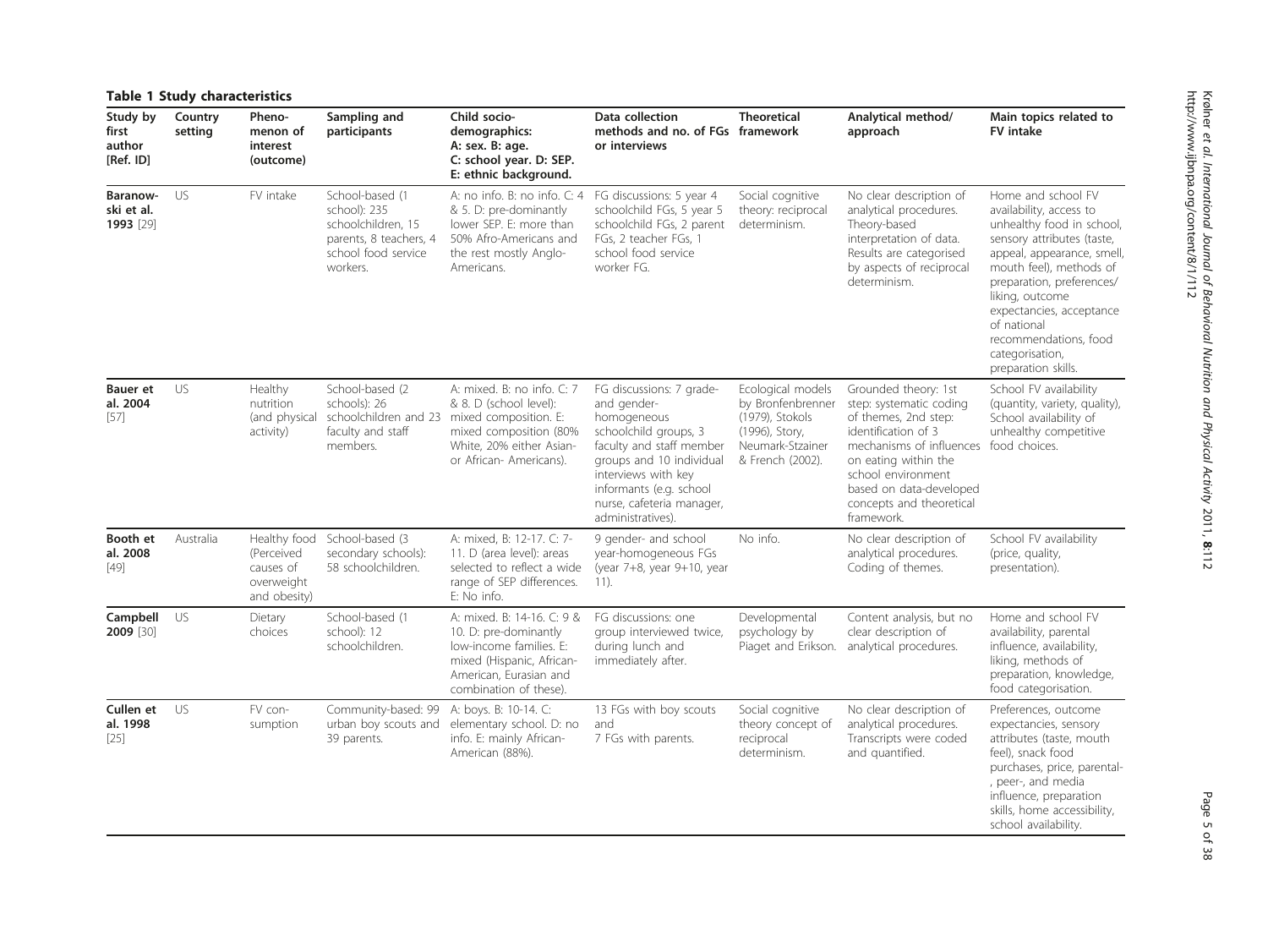| Cullen et<br>al. 2000<br>$[48]$     | US        | FJV intake<br>School-based (6<br>schools): 180<br>D: mixed. E: mixed: 3<br>schoolchildren and 40 Afro-American schools. 1<br>parents.<br>Mexican-American<br>schools. |                                                                                                                                                                                 | A: no info. B: 9-12. C: 4-6.<br>Euro-American school, 2                                                                                                                                                                               | School year and<br>ethnically homogeneous<br>FG discussions: 6 African-<br>American schoolchild FGs,<br>6 Euro-American<br>schoolchild FGs, 5<br>Mexican-American<br>schoolchild FGs, and 8<br>Parent FGs. | Social cognitive<br>theory: reciprocal<br>determinism.                   | Data-based analysis.<br>Systematic coding of<br>transcripts and<br>comparisons of results by<br>ethnicity. Data-based<br>variable names assigned<br>to text passages.                  | Home availability/<br>accessibility (variety),<br>peer-, parental-, and<br>media influence, sensory<br>attributes (taste), food<br>categorisation.                                                                                                                                                     |
|-------------------------------------|-----------|-----------------------------------------------------------------------------------------------------------------------------------------------------------------------|---------------------------------------------------------------------------------------------------------------------------------------------------------------------------------|---------------------------------------------------------------------------------------------------------------------------------------------------------------------------------------------------------------------------------------|------------------------------------------------------------------------------------------------------------------------------------------------------------------------------------------------------------|--------------------------------------------------------------------------|----------------------------------------------------------------------------------------------------------------------------------------------------------------------------------------|--------------------------------------------------------------------------------------------------------------------------------------------------------------------------------------------------------------------------------------------------------------------------------------------------------|
| Cullen et<br>al. 2007<br>$[26]$     | <b>US</b> | School food                                                                                                                                                           | School-based (6<br>schools):<br>schoolchildren, school level): at least 50% of<br>staff and district<br>school food<br>administrators (no. of<br>participants not<br>provided). | A: no info. B: 11-14. C:<br>middle school. D (school-<br>schoolchild population<br>received free or reduced<br>price meals. E (school-<br>level): at least 50% of<br>schoolchild population<br>was African- American<br>and Hispanic. | 11 FGs with<br>schoolchildren/school<br>staff. Interviews with 7<br>district school food<br>administrators.                                                                                                | No info.                                                                 | No clear description of<br>analytical procedures.                                                                                                                                      | School V availability<br>(variety, freshness).                                                                                                                                                                                                                                                         |
| Evans et<br>al. 2006<br>$[40]$      | US        | Healthful<br>eating                                                                                                                                                   | 48 adolescents from<br>two middle schools<br>and one recreation &<br>parks centre.                                                                                              | A: mixed. B: 10-14. C: 6 &<br>7. D: low income. E:<br>Mainly Black (81%).                                                                                                                                                             | 3 male and 2 female FGs. Social cognitive                                                                                                                                                                  | theory                                                                   | Systematic analysis based<br>on pre-specified coding<br>scheme (categorisation of<br>data according to<br>gender, location, and<br>motivational theme) and<br>standardised procedures. | Nutritional knowledge/<br>outcome expectations<br>(misconceptions), home<br>availability (access to<br>competitive food<br>choices), peer pressure/<br>symbolic value of food,<br>school availability<br>(appearance, appeal,<br>freshness), FV availability<br>at restaurants. Gender<br>differences. |
| Fitzgerald<br>et al. 2009<br>$[41]$ | Australia | Eating<br>behaviour<br>activity)                                                                                                                                      | School-based (1<br>school): 37<br>(and physical schoolchildren.                                                                                                                 | A: mixed. B: no info. C:<br>kindergarten & year 1-6.<br>D: low SEP community. E: 6.<br>no info.                                                                                                                                       | 3 FGs: kindergarten +<br>year 1-2, year 3-4, year 5-                                                                                                                                                       | The socio-<br>ecological<br>approach is cited<br>in the<br>introduction. | Open coding/thematic<br>analysis of transcripts.                                                                                                                                       | Outcome expectancies,<br>adult-, peer- and media<br>influence, symbolic value<br>of food, sensory attributes<br>(taste), convenience,<br>access to unhealthy food<br>in local area, time<br>limitations.                                                                                               |
| Gellar et<br>al. 2007<br>$[31]$     | <b>US</b> | Healthy<br>eating                                                                                                                                                     | 140 youth from<br>diabetes camp.                                                                                                                                                | A: mixed. B: 7-16 (mean<br>age: 11.8). C: no info. D:<br>mixed. E: mixed (71%<br>white, 18% Black, 6%<br>Hispanic).                                                                                                                   | 12 female and 6 male<br>FGs (almost similar age).                                                                                                                                                          | No info.                                                                 | Content analysis:<br>Systematic coding of<br>transcripts using a pre-<br>specified coding system.                                                                                      | Preferences, sensory<br>attributes (taste),<br>knowledge, outcome<br>expectancies, school FV<br>availability (appeal,<br>methods of preparation/<br>form, competitive<br>unhealthy food choices),<br>convenience, home<br>availability of unhealthy<br>food, peer- and parental<br>influence.          |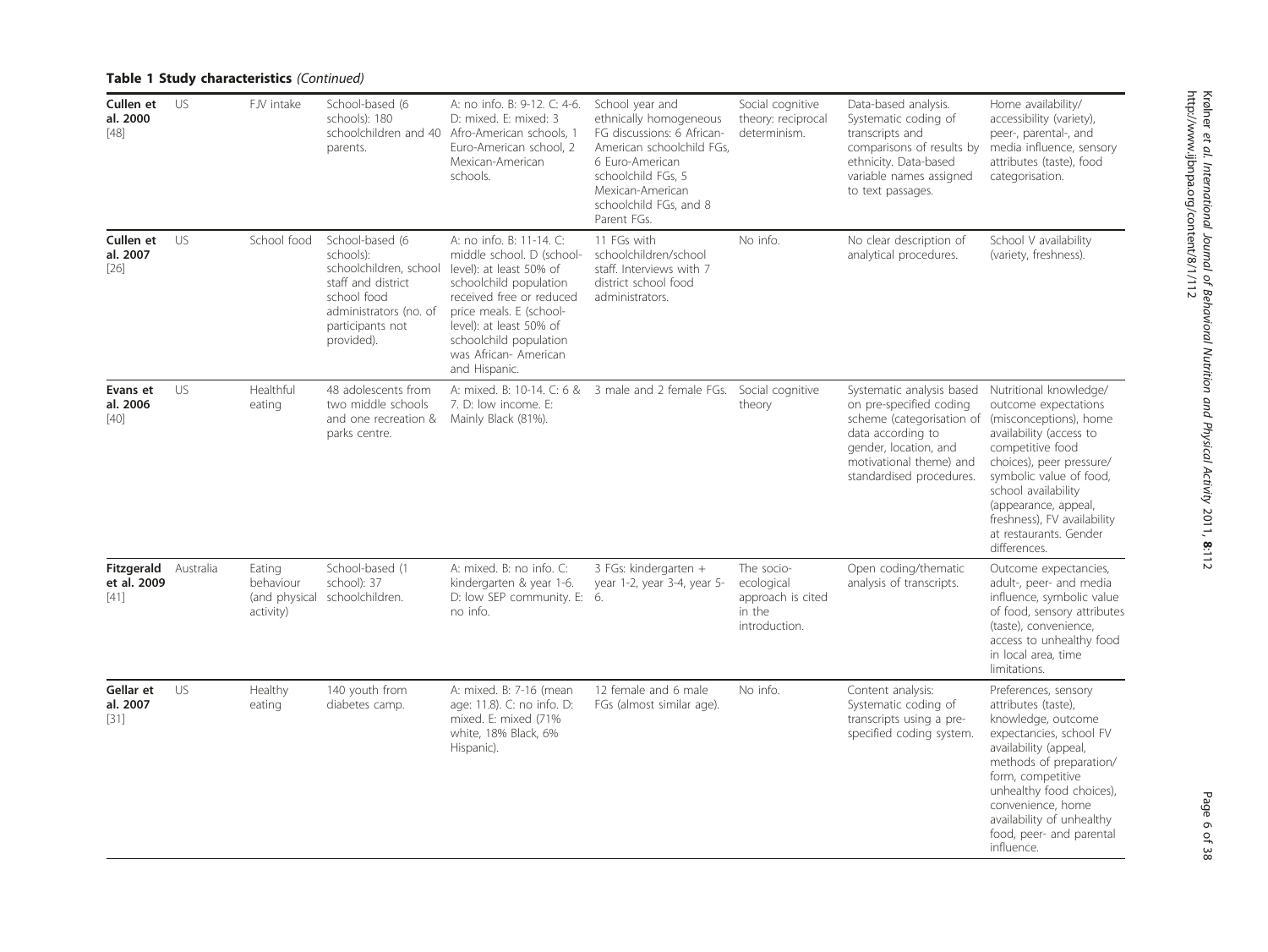| Goh et al. US<br>2009 [53]      |                | Healthy<br>eating (and<br>physical<br>activity) | School-based (2<br>schools): 119<br>schoolchildren, 63<br>parents, and 28 key<br>stakeholders.                                                                                      | A: mixed. B: mean age:<br>12. C: 7 & 8. D: no info. E:<br>mixed (58% Latino).                                                                                                                      | 6 male and 8 female<br>schoolchild FGs, 8 parent<br>FGs, interviews with 28<br>key stakeholders.                                         | No info.                                                                                                                        | Systematic content<br>analysis.                                                                                                                                                         | School availability<br>(accessibility, appearance,<br>methods of preparation,<br>visibility, braces-friendly<br>FV, unhealthy food),<br>knowledge, parental<br>influence.                                                                                                                                                                                                                                    |
|---------------------------------|----------------|-------------------------------------------------|-------------------------------------------------------------------------------------------------------------------------------------------------------------------------------------|----------------------------------------------------------------------------------------------------------------------------------------------------------------------------------------------------|------------------------------------------------------------------------------------------------------------------------------------------|---------------------------------------------------------------------------------------------------------------------------------|-----------------------------------------------------------------------------------------------------------------------------------------------------------------------------------------|--------------------------------------------------------------------------------------------------------------------------------------------------------------------------------------------------------------------------------------------------------------------------------------------------------------------------------------------------------------------------------------------------------------|
| Hill et al.<br>1998 [32]        | New<br>Zealand | FV con-<br>sumption                             | Community-based: 20<br>teenagers and their<br>parent.                                                                                                                               | A: mixed, B: 13-16, C: no<br>info. D: mixed. E: Pakeha<br>(European ancestry).                                                                                                                     | 20 interviews: Separate<br>interviews with teenager<br>and parent responsible<br>for food preparation.                                   | No info.                                                                                                                        | Cross-household analysis.<br>The analysis focus on<br>interaction between<br>teenager and parent-<br>shopper in each<br>household. No clear<br>description of analytical<br>procedures. | Situational norms.<br>convenience. FV<br>preparation skills, FV<br>availability at home,<br>school, and in local area<br>(appeal, quality, parental<br>facilitation, price, variety),<br>peer-, parental- and<br>media influence.<br>preferences, outcome<br>expectancies, knowledge.<br>Age and gender<br>differences.                                                                                      |
| Husby et<br>al. 2008<br>[51]    | Denmark        | Meals &<br>snack<br>consumption                 | Children with a<br>healthy diet $(N = 9)$<br>and a less healthy<br>diet $(N = 8)$ were<br>recruited through a<br>dietary survey among<br>their parents.                             | A: mixed, B: 10-11, C: no<br>info. D: mixed. E: no info.                                                                                                                                           | 17 photo-elicited, semi-<br>structured individual<br>interviews.                                                                         | Meals are<br>examined as social<br>events. Meals<br>involve the<br>establishment and<br>re-establishment of<br>the family unit. | Template analysis (pre-<br>specified themes) and<br>comparative analysis.                                                                                                               | Peer influence (food<br>swapping), snack,<br>outcome expectancies, FV<br>preparation skills, parental<br>facilitation, food rules.<br>Gender differences.                                                                                                                                                                                                                                                    |
| Keim et<br>al. 2001<br>$[33]$   | US             | FV intake                                       | Community-based: 27<br>Caucasian and 30<br>Mexican-American<br>healthy, low income<br>children from public<br>school, migrant<br>worker summer<br>schools and<br>community centres. | A: mixed. B: 8-11. C: 3. D:<br>low income. E: Caucasian-<br>and Mexican-American.                                                                                                                  | FG discussions: 4 FGs of<br>Caucasian children and 6<br>FGs of Mexican-American<br>children.                                             | Social cognitive<br>theory                                                                                                      | Transcripts analysed and<br>coded within the context<br>of Social cognitive<br>theory.                                                                                                  | Parental facilitation, FV<br>preparation skills, FV<br>shopping, price, home<br>availability/accessibility<br>(visibility, convenience,<br>variety, unhealthy food),<br>parental- and peer<br>influence, preferences,<br>sensory attributes (taste,<br>mouth feel, appearance,<br>quality, freshness,<br>methods of preparation,<br>familiarity), outcome<br>expectancies, knowledge.<br>Ethnic differences. |
| Khunti et<br>al. 2008<br>$[50]$ | <b>UK</b>      | Healthy<br>lifestyle                            | School-based: Pupils<br>(no. not provided but<br>can be estimated to<br>maximum 144) and<br>school staff.                                                                           | A: mixed. B: 11-15. C: 7-<br>10. D: schools located in<br>a very deprived area. E:<br>mixed: In the overall<br>sample 77% of the pupils staff FGs. Observational<br>were of South Asian<br>origin. | Action research approach.<br>Baseline: 18 schoolchild-<br>and 5 staff FGs. Follow-<br>up: 8 schoolchild- and 5<br>visits at all schools. | No info.                                                                                                                        | Open coding (in line<br>with the 1st analytical<br>step of grounded theory)<br>of data. A process of<br>progressive focussing is<br>used to develop a<br>thematic framework.            | Peer influence (image),<br>cost & risk of wasting<br>money, hunger<br>satisfaction.                                                                                                                                                                                                                                                                                                                          |

Table 1 Study characteristics (Continued)

2011, 8:112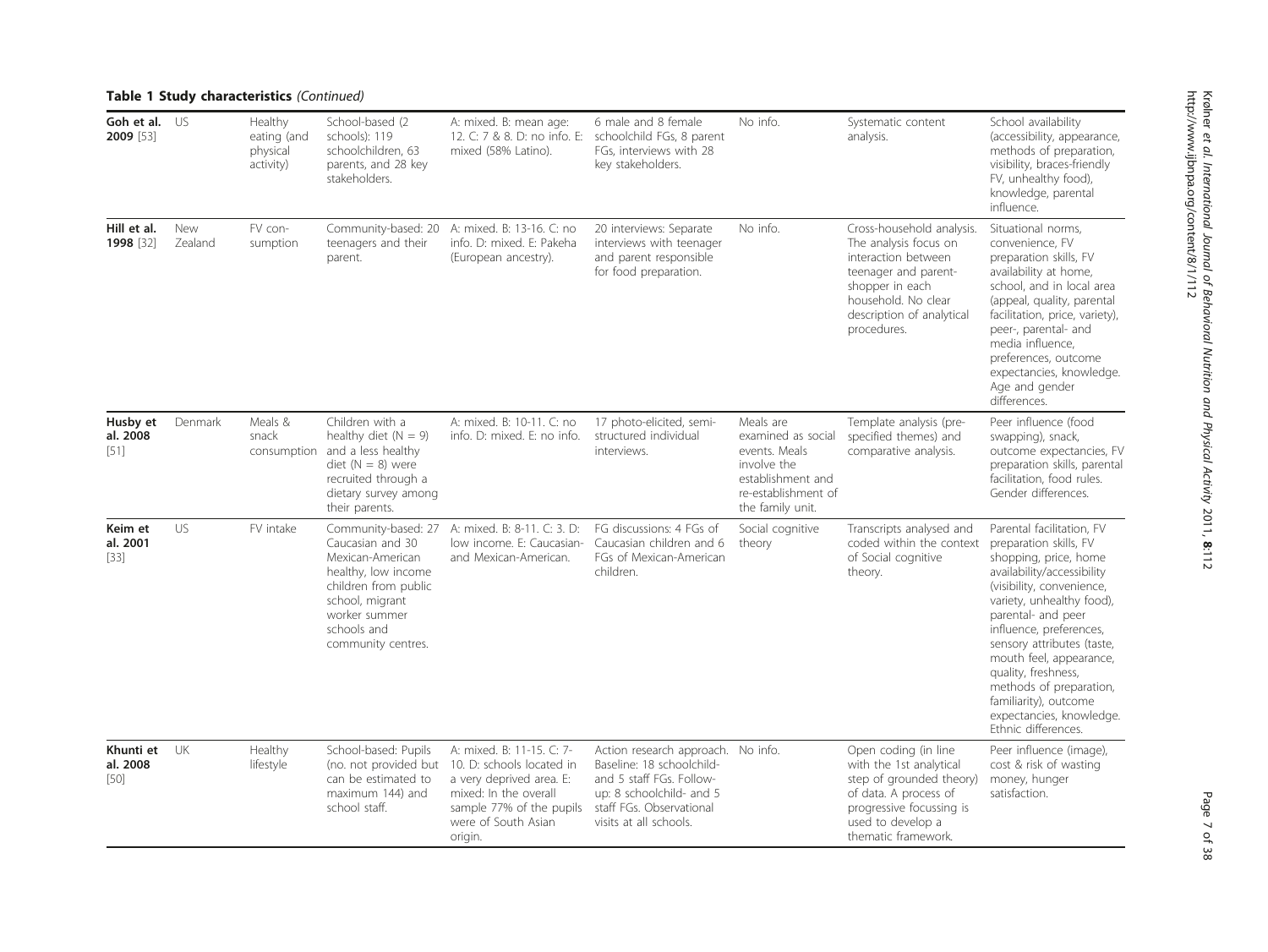| Kim et al.<br>2007 [42]                     | US. | Dietary<br>practices/FV<br>intake (and<br>physical<br>activity)                                                                                       | Community-based:<br>Low-income Hmong<br>American parents (N<br>$=$ 44) and youth (N =<br>40). Key informants (N<br>$= 5$ ) in Hmong<br>communities.    | A: mixed, B: 11-14, C: no<br>info. D: low-income. E:<br>Hmong Americans.                                                                                                                                                                                                                                                      | 8 FGs with adults and<br>youths and 5 individual<br>interviews with key<br>informants.                                       | No info.                                              | No clear description of<br>analytical procedures. The<br>transcripts were coded<br>and organised.                                                                      | Outcome expectancies,<br>knowledge, preferences,<br>parental influence.<br>sensory attributes (smell,<br>freshness), time/occasions<br>for eating FV, school<br>availability.                                                                                                                                                                                                                                                   |
|---------------------------------------------|-----|-------------------------------------------------------------------------------------------------------------------------------------------------------|--------------------------------------------------------------------------------------------------------------------------------------------------------|-------------------------------------------------------------------------------------------------------------------------------------------------------------------------------------------------------------------------------------------------------------------------------------------------------------------------------|------------------------------------------------------------------------------------------------------------------------------|-------------------------------------------------------|------------------------------------------------------------------------------------------------------------------------------------------------------------------------|---------------------------------------------------------------------------------------------------------------------------------------------------------------------------------------------------------------------------------------------------------------------------------------------------------------------------------------------------------------------------------------------------------------------------------|
| Kirby et<br>al. 1995<br>$[34]$              | US  | FV intake<br>School-based (6<br>schools from 3<br>regions): 398<br>schoolchildren, 108<br>parents, 43 teachers,<br>29 school food<br>service workers. |                                                                                                                                                        | A: no info. B: no info. C:<br>4-5. D (region level):<br>mixed. E: mixed. 2<br>schools of predominantly<br>white. Caucasian ethnic<br>composition (1 high and<br>1 middle SEP) and 4<br>schools of non-white<br>(African-, Asian-, Hispanic<br>American, other or multi-<br>ethnic) composition (2<br>Low and 2 very low SEP). | FG discussions: 15<br>schoolchild- (school year<br>homogeneous), 11<br>parent-, 6 teacher- and 6<br>Food service worker-FGs. | Social learning<br>theory: reciprocal<br>determinism. | Systematic, theory-guided<br>coding of transcripts. The<br>assigned variable names<br>were developed based<br>on the discussion guide<br>and theoretical<br>framework. | Home availability/<br>accessibility (variety,<br>parental facilitation),<br>preparation skills, price,<br>preferences (variety liked),<br>sensory attributes (taste,<br>mouth feel), food<br>categorisation,<br>knowledge, convenience,<br>methods of preparation,<br>outcome expectancies,<br>time/occasions for eating<br>FV (restaurants), peer<br>influence, availability in<br>local area/restaurants. SEP<br>differences. |
| Kubik et<br>al. 2005<br>$[35]$              | US. | Dietary<br>practice (and<br>physical<br>activity)                                                                                                     | School-based (7<br>Alternative High<br>Schools): 70<br>schoolchildren.                                                                                 | A: mixed. B: no info. C: 9-<br>12. D: (school-level):<br>mixed composition: 46%<br>of schoolchildren<br>qualified for free reduced<br>lunch program. E: mixed<br>composition: 36% of<br>schoolchildren were of<br>non-Caucasian origin<br>(American-Indian, African-<br>American, Hispanic,<br>Asian).                        | 7 schoolchild FGs.                                                                                                           | Ecological theory<br>and social learning<br>theory.   | Systematic 3-step<br>analytical process as<br>described by Miles &<br>Huberman (1994).                                                                                 | Convenience, home and<br>school FV availability/<br>accessibility, access to<br>unhealthy competitive<br>food in school and local<br>area, price, quality,<br>preferences, cooking skills.                                                                                                                                                                                                                                      |
| Lauten-<br>schlager &<br>Smith<br>2007 [36] | US  | Dietary<br>behaviour<br>(values,<br>beliefs and<br>gardening &<br>cooking<br>behaviours)                                                              | Community-based: 40<br>inner-city youth. Two<br>subgroups: involved<br>in Youth Farm<br>Garden Program ( $N =$<br>26) and not involved<br>$(N = 14)$ . | A: mixed, B: 9-15, C: no<br>info. D: no info. E: mixed:<br>white (15%), African-<br>American (30%), Hispanic<br>(17%), Asian (27%), Somali<br>(7%), other or multiracial<br>(14%).                                                                                                                                            | 6 FGs: 3 with garden<br>program participants and<br>3 with youth not<br>involved in garden<br>program.                       | Theory of planned<br>behaviour                        | Application of systematic,<br>content analysis<br>procedures by Miles &<br>Huberman (1994).                                                                            | Sensory attributes<br>(flavour/taste, mouth feel/<br>texture, appearance)<br>convenience, preferences,<br>method of preparation,<br>outcome expectancies,<br>knowledge, availability in<br>the neighbourhood<br>(seasonality, quality,<br>quantity, supply),<br>parental-, peer- and<br>media influence.                                                                                                                        |

# Table 1 Study characteristics (Continued)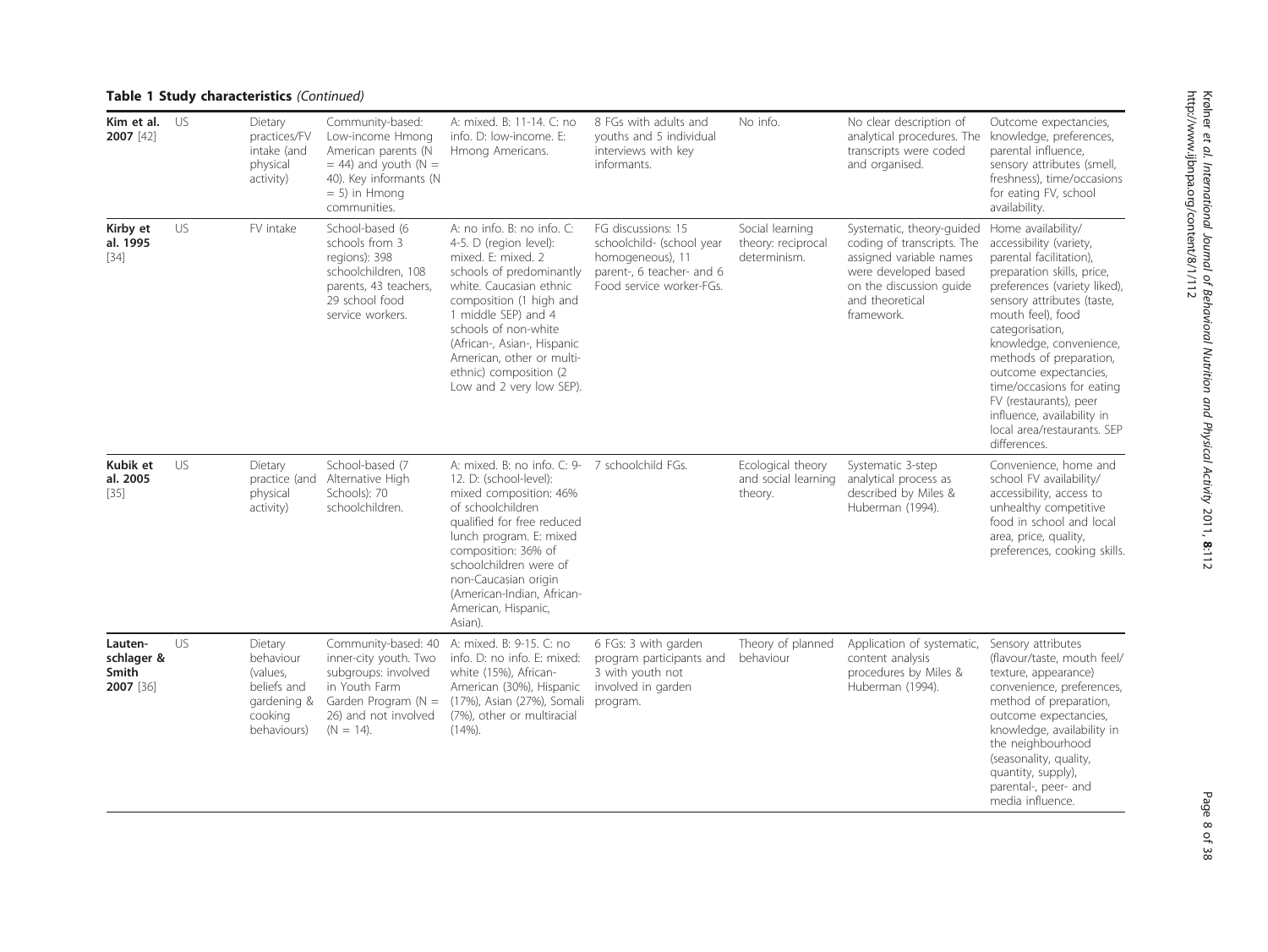| Libman<br>2007 [43]                      | US                                 | Food<br>conscious-<br>ness and V                                         | schoolchildren from a<br>children garden<br>eating habits program, four<br>mothers and one<br>father.                           | Community-based: 10 A: mixed. B: 10-14. C: no<br>info. D: no info. E: African-<br>American, Puerto Rican,<br>Dominican, and<br>Guyanese.                                                                       | Schoolchildren: 1 FG, 10<br>semi-structured seated<br>interviews, 6 walking<br>interviews (youth-led<br>garden tours). 5 parent<br>telephone interviews.<br>Observations of program<br>and material. | Developmental<br>psychology by Lev<br>Vygotsky.                                                                                                                        | Systematic coding for<br>themes relevant to<br>research questions (Miles<br>& Huberman 1994).                                                                 | Sensory attribute (taste,<br>methods of preparation),<br>cooking skills, food<br>consciousness/<br>knowledge, home FV<br>availability (appearance,<br>freshness, safety of<br>organic FV).                                                                                                                                                                                                      |  |
|------------------------------------------|------------------------------------|--------------------------------------------------------------------------|---------------------------------------------------------------------------------------------------------------------------------|----------------------------------------------------------------------------------------------------------------------------------------------------------------------------------------------------------------|------------------------------------------------------------------------------------------------------------------------------------------------------------------------------------------------------|------------------------------------------------------------------------------------------------------------------------------------------------------------------------|---------------------------------------------------------------------------------------------------------------------------------------------------------------|-------------------------------------------------------------------------------------------------------------------------------------------------------------------------------------------------------------------------------------------------------------------------------------------------------------------------------------------------------------------------------------------------|--|
| <b>McKinley</b><br>et al. 2005<br>$[44]$ | England and<br>Northern<br>Ireland | School-based (11<br>Healthy<br>schools):106<br>eating<br>schoolchildren. |                                                                                                                                 | A: Mixed, B: 11-12. C: 1st<br>year of post-primary<br>school. D (school level):<br>mixed SEP backgrounds.<br>E: mixed ethnic<br>backgrounds: White<br>Europeans (76%), Asian<br>(18%), Afro-Caribbean<br>(6%). | 11 FGs (2 discussion<br>sessions per group). 4 of<br>the FGs were gender-<br>homogeneous as they<br>were conducted at<br>single-sex school.                                                          | No info.                                                                                                                                                               | Systematic coding of<br>transcripts using the cut-<br>and-paste technique<br>described by Stewart &<br>Shamdasini (1990).                                     | Food categorisation,<br>school availability<br>(appearance, quality),<br>sensory attributes<br>(texture, mouth feel),<br>convenience & time costs,<br>cost & taste quarantee,<br>cost & filling power,<br>rebellion. Gender<br>differences.                                                                                                                                                     |  |
| <b>Molaison</b><br>et al. 2005<br>$[37]$ | US                                 | FV intake                                                                | Community-based: 42<br>southern, low-income<br>black American<br>adolescents recruited<br>from National Youth<br>Sport Program. | A: Mixed, B: 10-13, C: no<br>info. D: low income. E:<br><b>Black Americans.</b>                                                                                                                                | 6 gender- and age-<br>homogeneous FGs.                                                                                                                                                               | Social cognitive<br>theory                                                                                                                                             | Theory guided the<br>analysis. Transcripts were<br>coded by content<br>analysis methods and<br>codes/themes were<br>assigned to the<br>theoretical framework. | Sensory attribute (taste,<br>method of preparation,<br>form (canned vs. fresh)),<br>allergies, preferences,<br>variety (vegetable<br>boredom), outcome<br>expectancies, food<br>preparation skills, home<br>and neighbourhood<br>availability, appropriate<br>settings for FV, family-<br>and peer influence, self-<br>efficacy. Gender<br>differences.                                         |  |
| Monge-<br>Rojas et<br>al. 2005<br>$[28]$ | Costa Rica                         | Healthful<br>eating                                                      | School-based (3<br>schools): 108<br>schoolchildren.                                                                             | A: mixed. B: 12-18. C: 7-<br>11. D (school-level):<br>mixed (2 public high<br>schools and 1 private<br>high school). E: Costa<br>Rican.                                                                        | 12 gender- and age-<br>homogeneous FGs (3<br>sessions per group).                                                                                                                                    | Conceptual model<br>for adolescent<br>eating behaviours<br>based on Social<br>cognitive theory<br>and ecological<br>perspective<br>proposed by Story<br>et al. (2002). | The transcripts were<br>reviewed systematically<br>for emerging themes.<br>Themes were identified<br>according to the<br>theoretical framework.               | Knowledge, school<br>availability of FV and<br>unhealthy food, home<br>availability, parental<br>facilitation, peer<br>influence/norms (gender<br>roles, symbolic value of<br>food), cost & satiety value,<br>sensory attributes (taste,<br>methods of preparation),<br>convenience & time<br>considerations, outcome<br>expectations, parental-<br>and media influence.<br>Gender differences. |  |

Table 1 Study characteristics (Continued)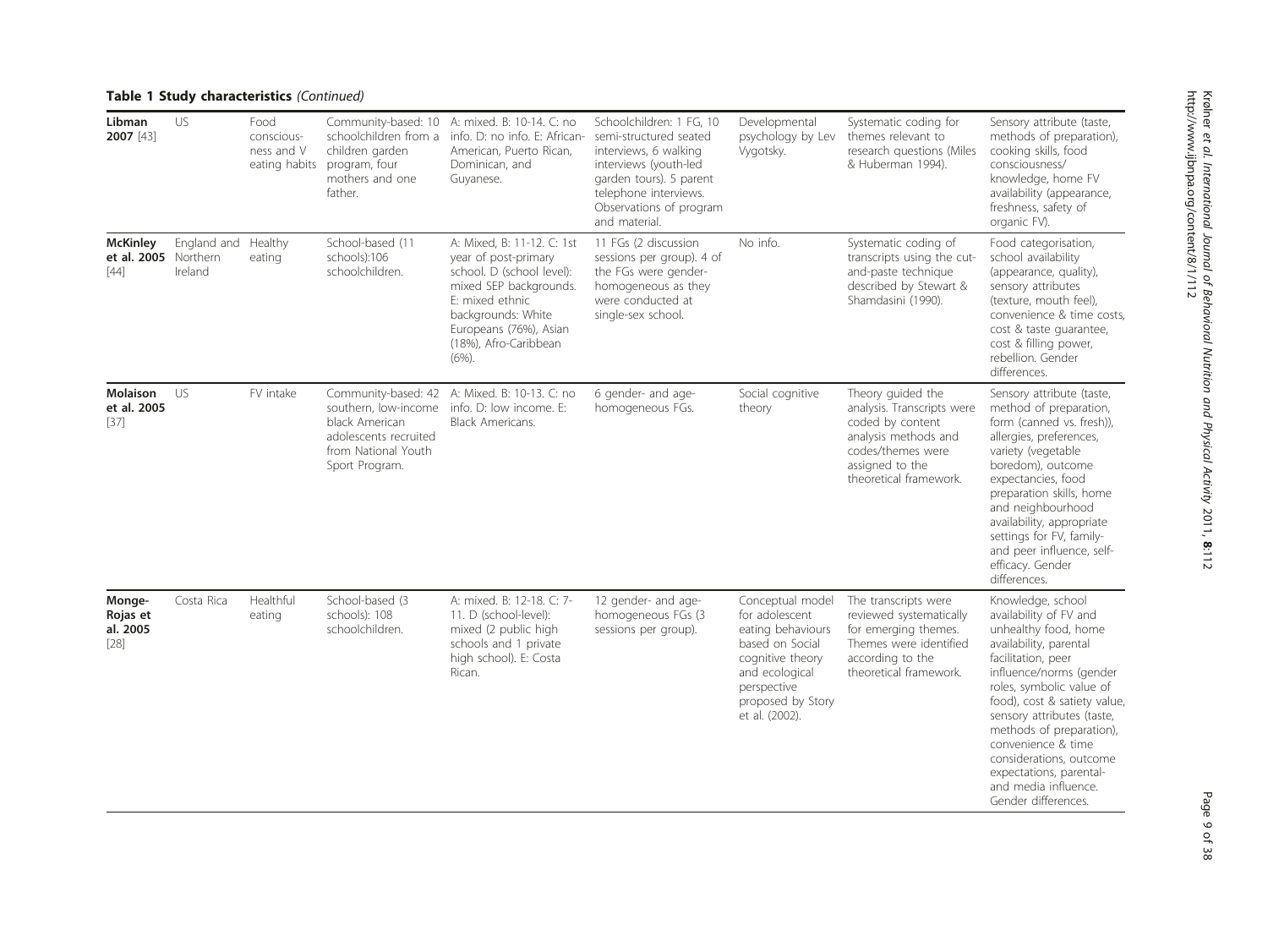|  |  |  | Table 1 Study characteristics (Continued) |  |
|--|--|--|-------------------------------------------|--|
|--|--|--|-------------------------------------------|--|

| Neumark- US<br><b>Stzainer</b><br>et al. 1999<br>$[45]$ |           | Food<br>choices and<br>eating<br>behaviours     | School-based (2<br>schools): 141<br>schoolchildren.                    | A: mixed. B: 12-14 (mean<br>age: 12.6) & 15-19 (mean<br>age: 16.0). C: 7 & 10. D:<br>no info. E: mixed<br>composition: white (40%),<br>Asian-American (25%),<br>African-American (21%),<br>multiracial (7%), Hispanic<br>(6%), Native American<br>$(1\%)$ .   | 21 age- and gender-<br>homogeneous FGs.                                                                                                                                                                                                                                                | Social cognitive<br>theory is included<br>in the discussion.                                                      | Systematic analytical<br>approach using the<br>constant comparative<br>method of grounded<br>theory. | Sensory attributes (taste,<br>appeal, appearance,<br>methods of preparation),<br>convenience & time<br>considerations, hunger<br>satisfaction & costs.<br>availability at home,<br>school and fast food<br>restaurants (visibility,<br>accessibility). Gender<br>differences. |
|---------------------------------------------------------|-----------|-------------------------------------------------|------------------------------------------------------------------------|---------------------------------------------------------------------------------------------------------------------------------------------------------------------------------------------------------------------------------------------------------------|----------------------------------------------------------------------------------------------------------------------------------------------------------------------------------------------------------------------------------------------------------------------------------------|-------------------------------------------------------------------------------------------------------------------|------------------------------------------------------------------------------------------------------|-------------------------------------------------------------------------------------------------------------------------------------------------------------------------------------------------------------------------------------------------------------------------------|
| Nicklas et US<br>al. 1997<br>$[27]$                     |           | FV intake                                       | School-based (4<br>schools): 55 high                                   | A: mixed. B: no info. C: 9.<br>D: no info. E: mixed.<br>school schoolchildren. Participants drawn from a<br>student cohort of mainly<br>Caucasian background<br>(79%). The rest are of<br>Hispanic, African-<br>American, Asian or Native<br>American origin. | 4 FGs (white male, white<br>female, black male, black<br>female) - unclear if FGs<br>mix schoolchildren from<br>different schools.                                                                                                                                                     | The intervention is<br>based on the<br>PRECEDE model of<br>health education<br>(6 levels of<br>behaviour change). | No clear description of<br>analytical procedures.                                                    | Outcome expectancies,<br>sensory attributes (taste),<br>inconsistency in taste,<br>home & school FV<br>availability (visibility,<br>variety, presentation/<br>appearance), cost, access<br>to competitive unhealthy<br>food in school and local<br>area.                      |
| O'Dea<br>2003 [52]                                      | Australia | Healthful<br>food (and<br>physical<br>activity) | School-based (34<br>schools): 213<br>school principals.                | A: mixed. B: 7-17. C: 2-11.<br>D & E: a representative<br>schoolchildren and 38 mix of SEP and ethnicity.                                                                                                                                                     | 38 FGs.                                                                                                                                                                                                                                                                                | Theory of planned<br>behaviour and<br>social learning<br>theory.                                                  | Content analysis (Miles &<br>Huberman), systematic<br>approach.                                      | Outcome expectancies,<br>food categorisation,<br>knowledge, home<br>availability (unhealthy<br>competitive food<br>choices), convenience &<br>time costs.                                                                                                                     |
| <b>Ross 1995</b><br>$[46]$                              | Scotland  | Food<br>choices and<br>preferences              | School-based (one<br>school): 46<br>schoolchildren.                    | A: mixed. B: 10-12 (mean<br>age: 11). C: primary 7<br>year. D (area): School<br>situated in catchment<br>area encompassing all<br>SEP groups. E:<br>schoolchildren were<br>predominantly white<br>(only a few from ethnic<br>minority backgrounds).           | FG discussions: 2 male<br>FGs, 3 female FGs and 2<br>mixed-gender FGs.<br>Planned observations<br>during lunch time were<br>not feasible because of<br>the fact that lunch<br>occurred in several sites<br>simultaneously and only<br>one researcher being<br>involved in the project. | No info.                                                                                                          | Grounded theory<br>approach                                                                          | Sensory attributes (taste,<br>texture), peer norms/<br>influence (food swapping,<br>socially acceptable food),<br>affordability.                                                                                                                                              |
| Steven-<br>son et al.<br>2007 [47]                      | Ireland   | Healthy<br>eating                               | School-based (no<br>info, on number of<br>schools): 73<br>adolescents. | A: mixed. B: 12-15. C:<br>second level schools. D:<br>mixed. E: no info.                                                                                                                                                                                      | 12 age- and gender-<br>homogeneous FGs.                                                                                                                                                                                                                                                | Socio-ecological<br>approach.                                                                                     | Systematic coding of<br>transcripts and deviant<br>case analysis.                                    | Sensory attributes (taste),<br>parental influence.                                                                                                                                                                                                                            |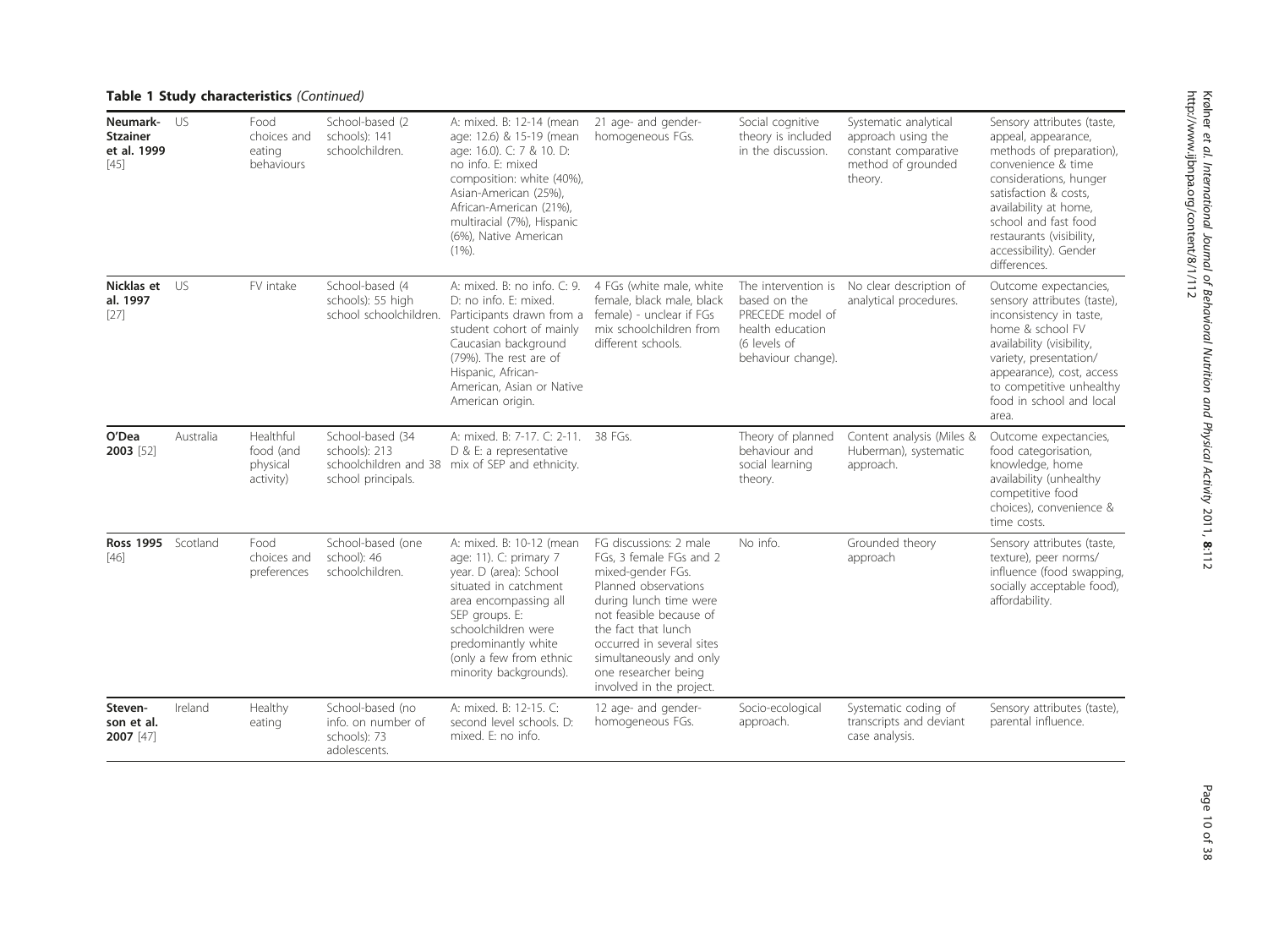|  |  |  | Table 1 Study characteristics (Continued) |  |
|--|--|--|-------------------------------------------|--|
|--|--|--|-------------------------------------------|--|

| Walker et US<br>al. 1973<br>[16]  |                                                   | FV intake                | Schoolchildren and<br>parents (primarily<br>mothers). No. not<br>provided, but can be<br>estimated to<br>maximum 220<br>participants.           | A: mixed. B: 9-12 & 13-17.<br>C: elementary and high<br>school. D: middle and<br>low income families. E: no<br>info.                                                                                                                                                                                                         | FG discussions (school<br>year-gender-SEP<br>homogeneous): 8<br>elementary schoolchild<br>FGs (2 boy- & 2 girl-low<br>income FGs and 2 boy- &<br>2 girl-middle income<br>FGs), 8 high school<br>student FGs, and 6 parent<br>groups (3 low and 3<br>middle income FGs). | No information.<br>Study conducted<br>by social<br>psychologists.                      | No clear description of<br>analytical procedures.                                                                                                                                                                 | Availability/exposure to<br>FV at home and in local<br>area (variety), price,<br>parental style/attitude,<br>preferences, sensory<br>attributes (appearance,<br>colour, texture, taste,<br>odour, form, method of<br>preparation), food<br>prejudices.                                                                                                                                                                                                                         |
|-----------------------------------|---------------------------------------------------|--------------------------|-------------------------------------------------------------------------------------------------------------------------------------------------|------------------------------------------------------------------------------------------------------------------------------------------------------------------------------------------------------------------------------------------------------------------------------------------------------------------------------|-------------------------------------------------------------------------------------------------------------------------------------------------------------------------------------------------------------------------------------------------------------------------|----------------------------------------------------------------------------------------|-------------------------------------------------------------------------------------------------------------------------------------------------------------------------------------------------------------------|--------------------------------------------------------------------------------------------------------------------------------------------------------------------------------------------------------------------------------------------------------------------------------------------------------------------------------------------------------------------------------------------------------------------------------------------------------------------------------|
| Wind et<br>al. 2005<br>$[38]$     | The<br>Netherlands<br>and<br>Belgium-<br>Flanders | FV intake                | School-based: 3<br>schools from the<br>Netherlands, 60<br>schoolchildren. 32<br>schoolchildren from<br>Belgium, no. of<br>schools not provided. | A: mixed, B: 10-11, C: 5-6.<br>D: no info. E:<br><b>Netherlands:</b> In two of<br>the schools almost all<br>children were from ethnic<br>minority groups, in one<br>school all except one<br>child had both parents<br>born in the Netherlands.<br>Belgium-Flanders: 4<br>children had parents born<br>in a foreign country. | FG discussion:<br>Netherlands: 2 boy FGs,<br>1 girl FG, 5 mixed gender<br>FGs. Belgium-Flanders:<br>boy FG, 1 girl FG, 2<br>mixed gender FGs.                                                                                                                           | Health belief<br>model, theory of<br>planned behaviour<br>social ecological<br>models. | No clear description of<br>analytical procedures.<br>Determinants are<br>analysed separately for<br>fruit and vegetables.<br>Determinants classified as<br>personal, home- or<br>school environmental<br>factors. | Outcome expectancies,<br>food categorisation,<br>sensory attributes (taste,<br>appearance, texture),<br>preferences, knowledge/<br>awareness, preparation<br>skills, situational/social<br>norms (time/settings for<br>eating FV), convenience,<br>home and school<br>availability/accessibility<br>(visibility, family rules,<br>parental facilitation),<br>unhealthy food shopping,<br>peer-, parental and<br>teacher influence. Ethnic<br>and international<br>differences. |
| Zeinstra<br>et al. 2007<br>$[39]$ | The<br>Netherlands                                | <b>FV</b><br>preferences | School-based (1<br>school):<br>Schoolchildren<br>representing 3<br>different stages of<br>cognitive<br>development.                             | A: mixed. B: 4-5 (group<br>A), 7-8 (group B) and 11-<br>12 (group C). C: 1st, 4th<br>and last school year of<br>primary school. D: no<br>info. E: no info.                                                                                                                                                                   | $4 + 4$ duo interviews with<br>group A and B and 4 FGs<br>with group C.                                                                                                                                                                                                 | Cognitive theory<br>(Piaget).                                                          | Transcripts were coded<br>systematically using a<br>coding framework based<br>on research aims, the<br>interview guide and<br>previous findings in the<br>literature.                                             | Preferences, sensory<br>attributes (taste, texture,<br>appearance, methods of<br>preparation, familiarity,<br>food categorisation),<br>outcome expectancies,<br>appropriate time and<br>occasions for eating FV.<br>Age differences.                                                                                                                                                                                                                                           |

Abbreviations: FV = fruit and vegetables; FG = focus group; Info: information; FJV = Fruit, juice and vegetables; No. = number: Ref. ID = ID number of study in the reference list; SEP = socioeconomic position; US = the United States of America;  $V =$  vegetables; vs. = versus; UK = the United Kingdom.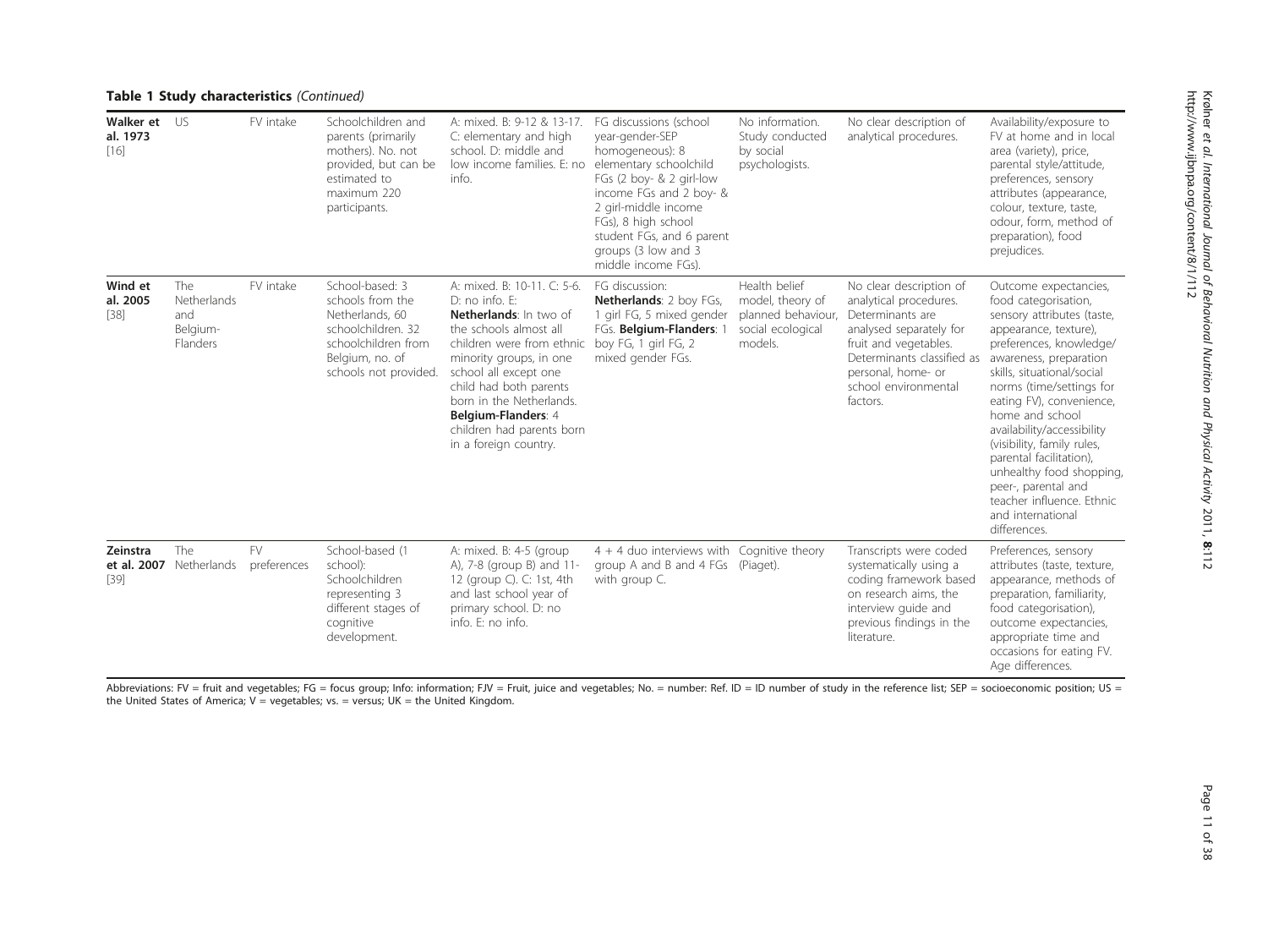| Table 2 Quality assessment scheme (1 indicates 'yes, information is provided'; NA indicates that the criterion is not applicable or relevant for the study)<br><b>Study listed</b><br>alphabetically<br>by last name<br>of first author<br>$(B-Kh)$ | Baranowski<br>et al. (1993) | <b>Bauer</b><br>et al.<br>(2004) | Booth<br>et al.<br>(2008) | Campbell<br>(2009) | Cullen<br>et al.<br>(1998) |   | Cullen et Cullen et<br>al. (2000) al. (2007) | Evans<br>et al.<br>(2006) | Fitzgerald<br>et al.<br>(2009) | Gellar<br>et al.<br>(2007) | Goh<br>et al.<br>(2009) | al.<br>(1998) | Hill et Husby et<br>al. (2008) | Keim<br>et al.<br>(2001) | Khunti<br>et al.<br>(2008) |
|-----------------------------------------------------------------------------------------------------------------------------------------------------------------------------------------------------------------------------------------------------|-----------------------------|----------------------------------|---------------------------|--------------------|----------------------------|---|----------------------------------------------|---------------------------|--------------------------------|----------------------------|-------------------------|---------------|--------------------------------|--------------------------|----------------------------|
| Aims                                                                                                                                                                                                                                                |                             |                                  |                           |                    |                            |   |                                              |                           |                                |                            |                         |               |                                |                          |                            |
| Aims and<br>research<br>questions are<br>explicitly stated                                                                                                                                                                                          | Y                           | Y                                |                           | Y                  | Y                          | Y |                                              | Y                         | Y                              | Y                          | Y                       |               | Y                              | Y                        | Y                          |
| Qualitative<br>approach<br>appropriate to<br>answer research<br>questions                                                                                                                                                                           | Y                           | Y                                | Y                         | Y                  | Y                          | Y | Y                                            | Y                         | Y                              | Y                          | Y                       | Y             | Y                              | Y                        | Y                          |
| Preconceptions                                                                                                                                                                                                                                      |                             |                                  |                           |                    |                            |   |                                              |                           |                                |                            |                         |               |                                |                          |                            |
| Explicit<br>theoretical<br>framework or<br>literature review<br>and/or pre-study<br>beliefs                                                                                                                                                         | Y                           | Y                                | $\vee$                    | Y                  | Y                          | Y |                                              | Y                         | Y                              | Y                          | Y                       | Y             | Y                              | Y                        |                            |
| Information on<br>how theory is<br>used (NA if no<br>theoretical<br>framework)                                                                                                                                                                      | Y                           | Y                                |                           |                    | Y                          | Y |                                              | Y                         |                                | <b>NA</b>                  | <b>NA</b>               | <b>NA</b>     |                                | Y                        |                            |
| Sampling<br>procedure                                                                                                                                                                                                                               |                             |                                  |                           |                    |                            |   |                                              |                           |                                |                            |                         |               |                                |                          |                            |
| Explicit sampling<br>strategy of field<br>sites and/or of<br>children                                                                                                                                                                               |                             | Y                                | Y                         | Y                  |                            | Y | Y                                            | Y                         | Y                              |                            |                         | Y             | Y                              | Y                        | Y                          |
| Recruitment<br>strategy: how?                                                                                                                                                                                                                       | Y.                          | Y                                | Y                         |                    |                            |   | Y                                            | Y                         | Y                              | Y                          | Y                       | Y             | Y                              | Y                        | Y                          |
| Recruitment<br>strategy: by<br>whom?                                                                                                                                                                                                                |                             | Y                                | Y                         |                    |                            | Y |                                              | Y                         | Y                              | Y                          | Y                       | Y             |                                | Y                        | Y                          |
| Explicit<br>justification of<br>sampling<br>strategy                                                                                                                                                                                                | Y                           | Y                                | Y                         |                    |                            |   |                                              | Y                         | Y                              |                            | Y                       | Y             | Y                              |                          |                            |
| Sampling<br>strategy reflects<br>the study<br>purpose                                                                                                                                                                                               |                             | Y                                | $\sf NA$                  | Y                  |                            | Y | Y                                            | Y                         | Y                              | Y                          | Y                       | Y             | Y                              | Y                        | Y                          |

<span id="page-11-0"></span>

|  |  |  | Table 2 Quality assessment scheme (Y indicates 'yes, information is provided'; NA indicates that the criterion is not applicable or relevant for the study) |  |
|--|--|--|-------------------------------------------------------------------------------------------------------------------------------------------------------------|--|
|--|--|--|-------------------------------------------------------------------------------------------------------------------------------------------------------------|--|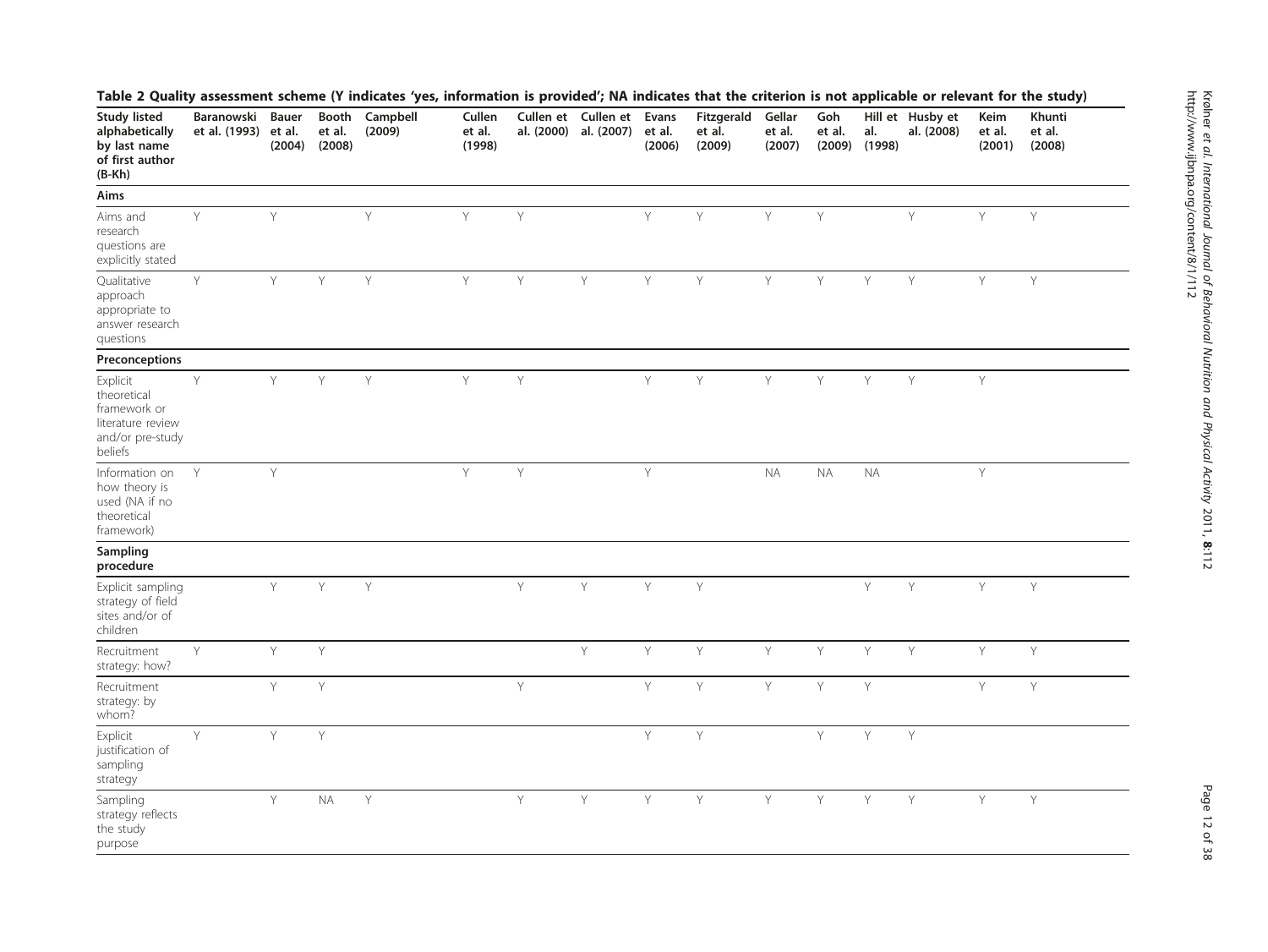| $\omega$                                                                             |   |   |   |           |              |             |              |             |             |             |             |   |   |    |   |
|--------------------------------------------------------------------------------------|---|---|---|-----------|--------------|-------------|--------------|-------------|-------------|-------------|-------------|---|---|----|---|
| Sample size<br>provided or can<br>be estimated                                       | Y | Y | Y | Y         | Y            | Y           |              | Y           | Y           | Y           | Y           | Y | Y | Y  | Y |
| Non-<br>participation<br>described/<br>response rate<br>(NA if voluntary<br>sample)  |   |   |   | <b>NA</b> | Y            | Y           |              | $\mathsf Y$ |             | $\mathsf Y$ |             |   | Y | Y  |   |
| Sampling/data<br>collection<br>continued until<br>point of data<br>saturation        |   |   |   |           |              |             |              |             |             |             | Y           |   |   | Y. |   |
| <b>Ethical</b><br>concerns:<br>explicit<br>statement<br>about                        |   |   |   |           |              |             |              |             |             |             |             |   |   |    |   |
| Informed<br>consent<br>(parental or<br>child)                                        | Y | Y | Y | Y         | $\mathsf{Y}$ | Y           | $\mathsf{Y}$ | Y           | Y           | Y           | Y           |   | Y | Y  |   |
| Anonymity and<br>confidentiality                                                     |   |   | Y | Y         |              |             |              |             |             |             |             |   |   |    | Y |
| Ethical approval/<br>review                                                          |   | Y | Y | Y         |              | Y           | Y            | Y           | $\mathsf Y$ | Y           | $\mathsf Y$ |   |   | Y  | Y |
| Sample<br>characteristics:<br><b>Explicit and</b><br>sufficient<br>description<br>of |   |   |   |           |              |             |              |             |             |             |             |   |   |    |   |
| Gender of child<br>participants                                                      |   | Y | Y | Y         | Y            |             |              | Y           | Y           | $\mathsf Y$ | Y           | Y | Y | Y  | Y |
| Age of child<br>participants or<br>school year                                       | Y | Y | Y | Y         | $\mathsf{Y}$ | $\mathsf Y$ | Y            | Y           | Y           | Y           | Y           | Y | Y | Y  | Y |
| Socioeconomic<br>background of<br>child<br>participants                              | Y |   |   | Y         |              | Y           |              | Y           |             | Y           |             | Y | Y | Y. |   |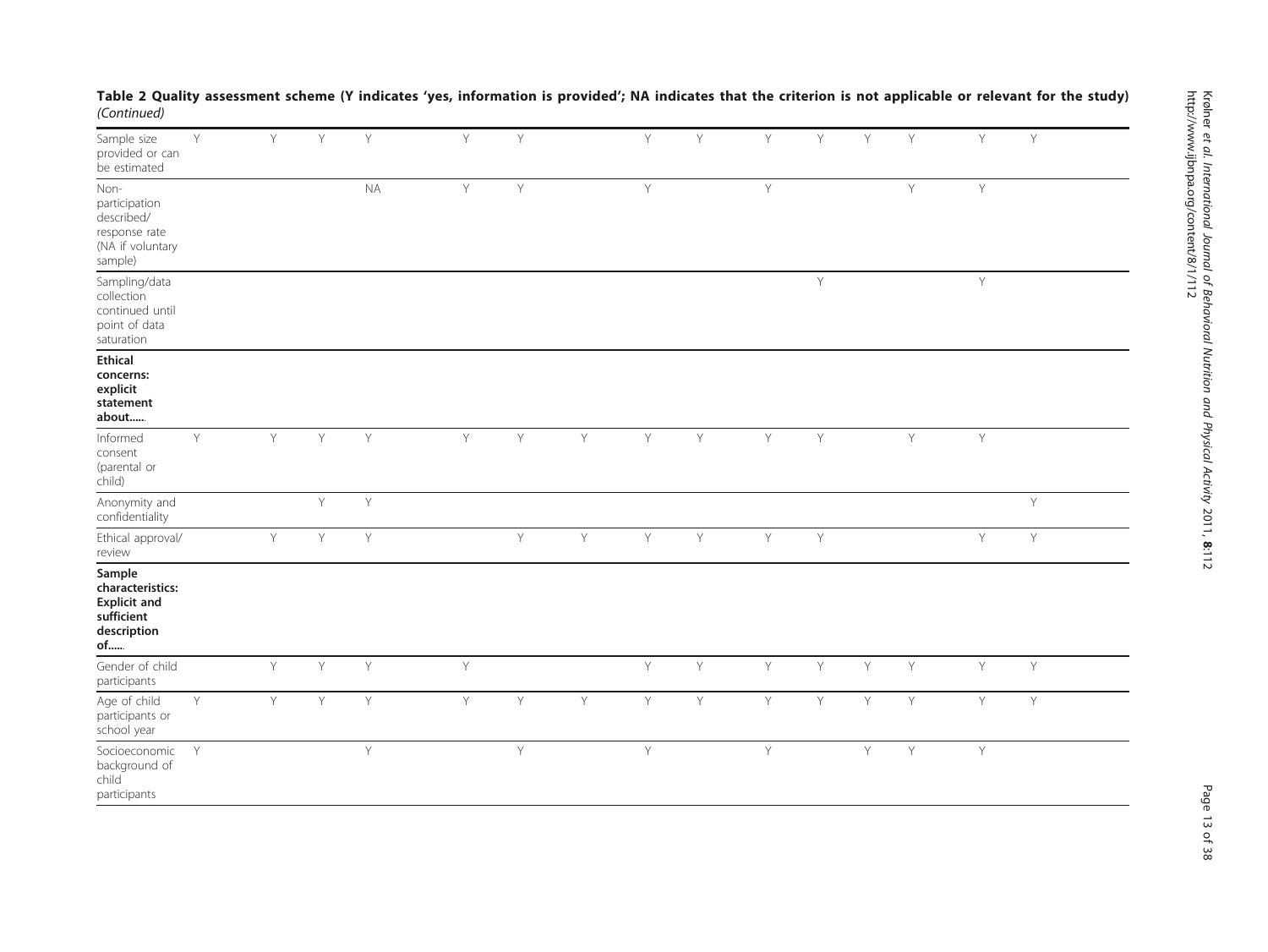| $\overline{\mathcal{C}}$                                                    |           |           |              |             |             |             |           |    |             |              |              |           |             |              |              |
|-----------------------------------------------------------------------------|-----------|-----------|--------------|-------------|-------------|-------------|-----------|----|-------------|--------------|--------------|-----------|-------------|--------------|--------------|
| Ethnic<br>background of<br>child<br>participants                            | Y         | Y         |              | Y           | Y           | Y           |           | Y  |             | Y            | Y            | Y         |             | Y            | Y            |
| Other study-<br>specific<br>characteristics of<br>child<br>participants     | <b>NA</b> | <b>NA</b> | Y            | Y           | <b>NA</b>   | Y           | <b>NA</b> | Y  | <b>NA</b>   | $\mathsf{Y}$ | $\mathsf{Y}$ | Y         | Y           | <b>NA</b>    |              |
| Data collection                                                             |           |           |              |             |             |             |           |    |             |              |              |           |             |              |              |
| Data collection<br>method (e.g.<br>focus groups,<br>observations)<br>stated | Y         | Y         | Y            | Y           | Y           | Y           | Y         | Y. | Y           | Y            | Y            | Y         | Y           | Y            | Y            |
| Explicit rationale Y<br>for data<br>collection<br>method                    |           | Y         |              | Y           |             | Y           |           | Y  | Y           | Y            |              |           | Y           |              |              |
| Data collection<br>methods<br>adequate to<br>answer research<br>questions   | Y         | Y         | $\mathsf{Y}$ | $\mathsf Y$ | $\mathsf Y$ | $\mathsf Y$ | Y         | Y  | $\mathsf Y$ | $\mathsf{Y}$ | Y            | Y         | $\mathsf Y$ | Y            | Y            |
| Number of focus Y<br>groups,<br>interviews,<br>observations<br>provided     |           | Y         |              |             | $\mathsf Y$ | $\mathsf Y$ | Y         | Y  | $\mathsf Y$ | $\mathsf{Y}$ | Y            |           | Y           | Y            | $\mathsf{Y}$ |
| Size of focus<br>groups<br>described or<br>average can be<br>estimated      | Y         | Y         | Y            |             | Y           | Y           |           | Y  | Y           | Y            | Y            | <b>NA</b> | <b>NA</b>   | Y            | Y            |
| Composition of Y<br>child focus<br>groups/<br>interviews<br>described       |           | Y         |              |             |             | Y           |           | Y  | Y           | Y            | Y            |           | Y           | Y            |              |
| Explicit rationale<br>for focus group/<br>interview<br>composition          |           | Y         |              |             |             | $\mathsf Y$ |           |    | Y           | $\mathsf{Y}$ | Y            |           | <b>NA</b>   | $\mathsf{Y}$ |              |
| Interview setting Y<br>described                                            |           |           | Y            | Y           | Y           | Y           |           | Y  |             | Y            | Y            |           | Y           | Y            |              |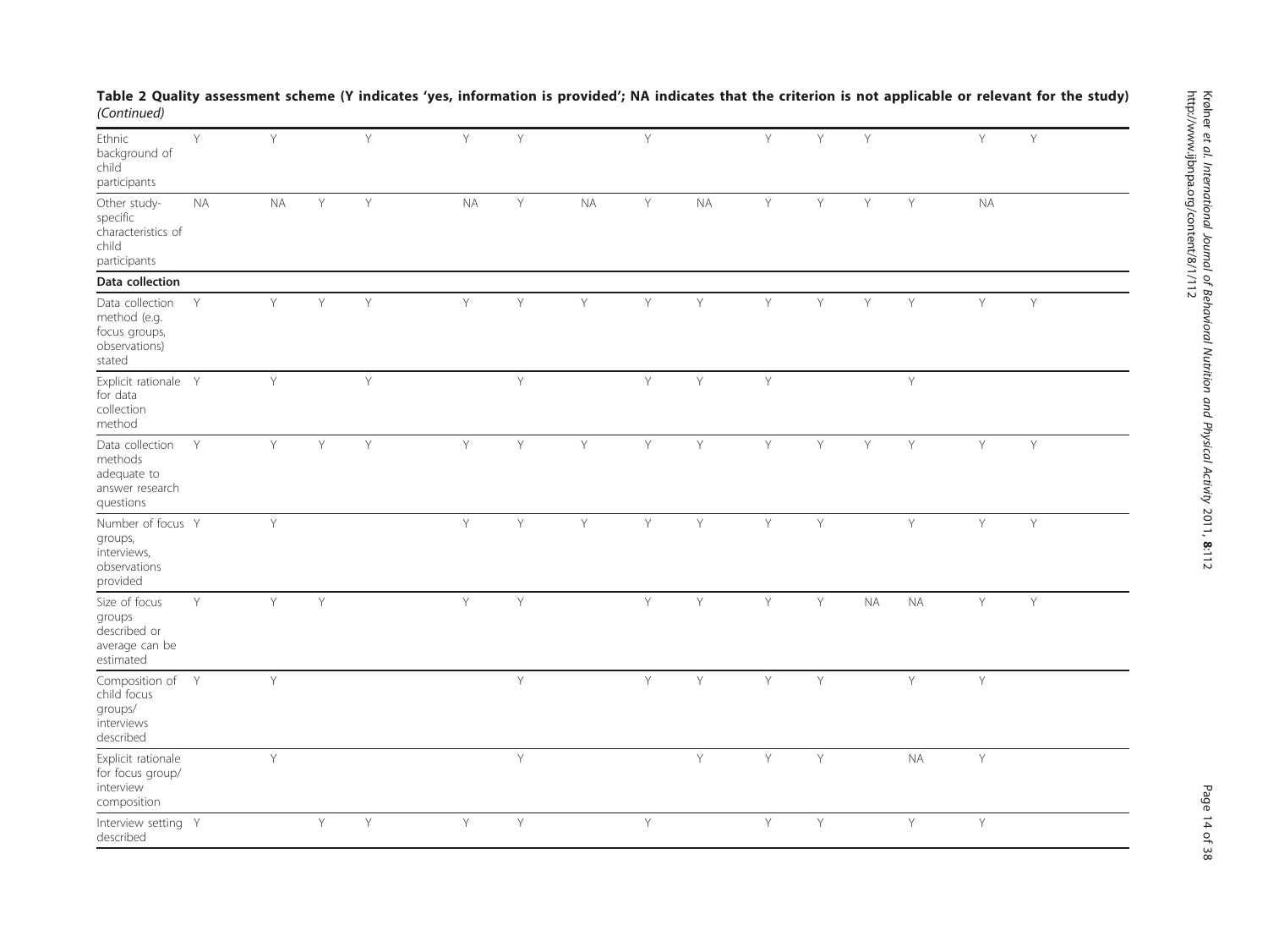| (Communed)                                                                      |             |    |                    |    |              |              |   |    |   |              |    |   |    |             |             |
|---------------------------------------------------------------------------------|-------------|----|--------------------|----|--------------|--------------|---|----|---|--------------|----|---|----|-------------|-------------|
| Interviewer<br>described (who?,<br>how many?)                                   | Y           | Y  | Y                  | Y  | Y            | Y            |   | Y  | Y | Y            | Y  |   | Y  |             | Y           |
| Duration of<br>interviews, focus<br>groups,<br>observations<br>described        |             | Y  | Y                  | Y  | $\mathsf{Y}$ | Y            |   | Y  |   | Y            | Y  | Y | Y  | Y           |             |
| Interview guide                                                                 |             |    |                    |    |              |              |   |    |   |              |    |   |    |             |             |
| Interview guide Y<br>used                                                       |             | Y  | Y                  | Y  | Y            | Y            | Y | Y  | Y | Y            | Y  |   | Y  | Y           | Y           |
| If yes: Partly<br>described (key<br>questions)? Y,<br>fully described?<br>YY    | $\mathsf Y$ | Y  | $\bar{\mathsf{Y}}$ | YY | $\mathsf{Y}$ | $\mathsf Y$  | Y | YY |   | YY           | YY |   | Y. | YY          |             |
| Analysis                                                                        |             |    |                    |    |              |              |   |    |   |              |    |   |    |             |             |
| Reliability/<br>consistency                                                     |             |    |                    |    |              |              |   |    |   |              |    |   |    |             |             |
| Explicit<br>information of<br>audiotaping of<br>interviews                      |             | Y  | Y                  | Y  | $\mathsf Y$  | $\mathsf{Y}$ |   | Y  | Y | $\mathsf{Y}$ | Y  |   | Y  | $\mathsf Y$ |             |
| Explicit<br>information of<br>transcription of<br>interviews Y,<br>verbatim: YY |             | YY | YY                 | Y  | Y            | Y            |   | YY | Y | YY           | Y  | Y | YY | Y           |             |
| Communicative<br>validity                                                       |             |    |                    |    |              |              |   |    |   |              |    |   |    |             |             |
| Analyst<br>described (who?,<br>how many?)                                       |             | Y  | Y                  |    |              |              |   | Y  | Y | $\bar{Y}$    | Y  |   |    | Y           |             |
| Clear description<br>of analytical<br>method?                                   |             | Y  |                    |    |              | $\mathsf Y$  |   | Y  | Y | $\mathsf{Y}$ | Y  |   | Y. | Y           | $\mathsf Y$ |
| Explicit analytical<br>approach (data-<br>based or theory-<br>based)            |             | Y  |                    |    |              | Y            |   | Y  | Y | Y            | Y  |   | Y  | Y           | Y           |
| Analytical<br>procedures<br>appropriate to<br>the research<br>questions         |             | Y  |                    |    |              | $\mathsf Y$  |   | Y  | Y | Y            | Y  |   | Y  | Y           | Y           |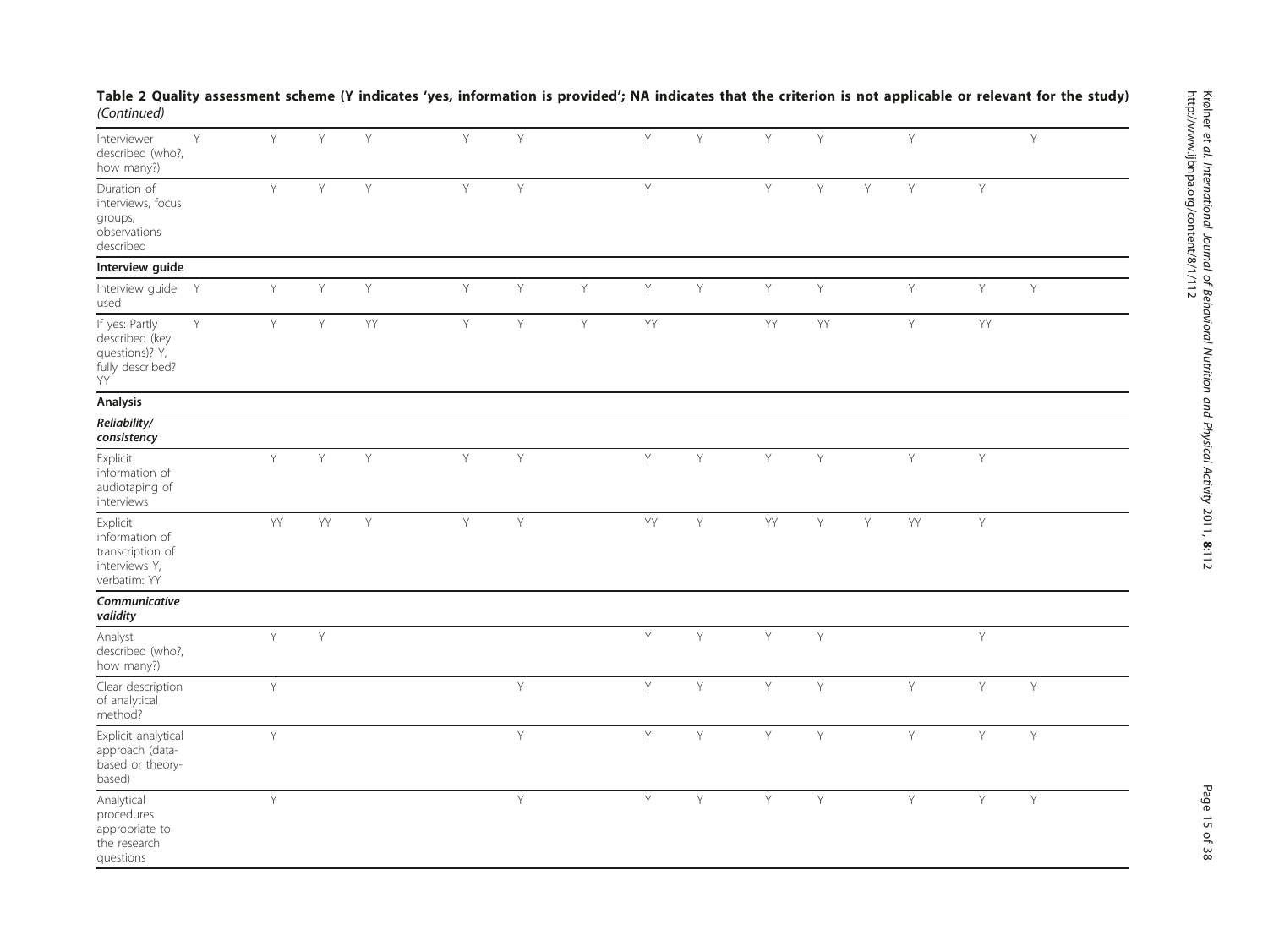| $\sim$                                                                                  |   |              |              |   |              |             |   |              |             |              |              |             |   |   |           |  |
|-----------------------------------------------------------------------------------------|---|--------------|--------------|---|--------------|-------------|---|--------------|-------------|--------------|--------------|-------------|---|---|-----------|--|
| Explicit rationale<br>for choice of<br>analytical<br>procedures                         |   |              |              |   |              |             |   |              |             |              |              | Y           |   |   |           |  |
| Sampling<br>strategy/ child<br>focus group<br>composition is<br>used in analysis        |   |              | $\mathsf Y$  |   | <b>NA</b>    | $\mathsf Y$ |   | $\mathsf Y$  |             |              |              | Y           | Y | Y | <b>NA</b> |  |
| Findings/<br>presentation of<br>findings                                                |   |              |              |   |              |             |   |              |             |              |              |             |   |   |           |  |
| Clear<br>presentation of<br>findings                                                    |   | $\mathsf Y$  | Y            | Y | $\mathsf Y$  | Y           |   | $\mathsf{Y}$ | Y           | $\mathsf{Y}$ | $\mathsf{Y}$ | Y           | Y | Y | Y         |  |
| Authors' voices<br>can always be<br>distinguished<br>from informants'<br>voices         | Y | $\mathsf{Y}$ | $\mathsf{Y}$ | Y | $\mathsf{Y}$ | Y           | Y | Y            | Y           | $\mathsf Y$  | $\mathsf{Y}$ | Y           |   | Y | Y         |  |
| Sufficient<br>inclusion of<br>quotes to<br>support findings                             |   | $\mathsf{Y}$ | $\mathsf Y$  |   |              |             |   | Y            | Y           | $\mathsf{Y}$ | $\mathsf{Y}$ | Y           | Y | Y |           |  |
| Clear description<br>of selection and<br>edition of<br>quotes                           |   |              |              |   |              |             |   |              |             |              |              |             | Y |   |           |  |
| Different child<br>participants'<br>views can be<br>distinguished                       |   | $\mathsf Y$  |              |   |              |             |   |              | $\mathsf Y$ |              |              | $\mathsf Y$ | Y |   |           |  |
| The stated<br>conclusion is<br>supported by<br>the findings                             | Y | Y            | $\mathsf Y$  |   | Y            | $\mathsf Y$ |   | $\mathsf{Y}$ | Y           | $\mathsf{Y}$ | $\mathsf{Y}$ | $\mathsf Y$ | Y | Y | Y         |  |
| Relevance:<br>Findings/<br>conclusions<br>illuminate the<br>research<br>questions       | Y | Y            | <b>NA</b>    |   | Y            | $\mathsf Y$ |   | $\mathsf{Y}$ | Y           | $\mathsf{Y}$ | $\mathsf{Y}$ | Y           | Y | Y | Y         |  |
| <b>Internal validity</b>                                                                |   |              |              |   |              |             |   |              |             |              |              |             |   |   |           |  |
| Description of<br>validity and<br>pilot-testing of<br>applied<br>instruments/<br>guides | Y | Y            | $\mathsf Y$  |   | $\mathsf Y$  |             |   |              | Y           |              |              |             |   | Y |           |  |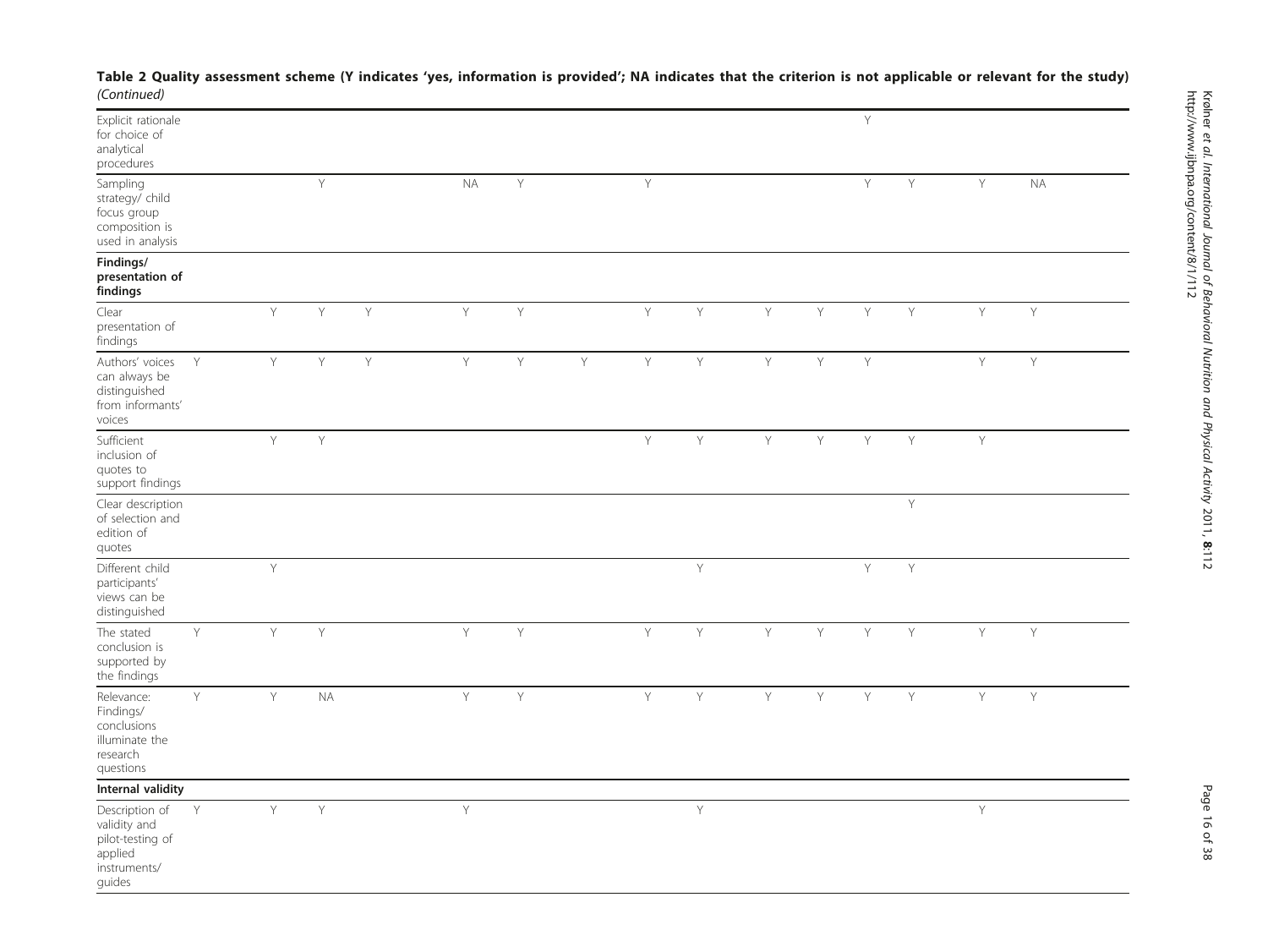| (Continued)                                                                                     |   |   |             |              |                |   |   |              |             |                   |             |   |                    |             |  |
|-------------------------------------------------------------------------------------------------|---|---|-------------|--------------|----------------|---|---|--------------|-------------|-------------------|-------------|---|--------------------|-------------|--|
| <b>Explicit</b><br>strategies for<br>validating<br>presented<br>findings                        |   |   |             |              |                |   |   |              |             |                   |             |   |                    |             |  |
| Researcher/<br>analyst<br>triangulation                                                         |   |   | $\mathsf Y$ |              |                | Y |   | $\mathsf{Y}$ | Y           | Y<br>$\mathsf Y$  |             |   | $\mathsf Y$        |             |  |
| Method<br>triangulation                                                                         |   | Y |             | Y            | Y              |   | Y |              | Y           | Y                 |             | Y |                    | Y           |  |
| Source<br>triangulation                                                                         | Y | Y |             |              | Y              | Y | Y |              |             | Y                 | $\mathsf Y$ |   |                    | Y           |  |
| Theory<br>triangulation                                                                         |   |   |             |              |                |   |   |              |             |                   |             |   |                    |             |  |
| Peer debriefing/ Y<br>audit trail                                                               |   |   | Y           |              |                |   |   |              |             | Y<br>$\mathsf{Y}$ |             |   |                    |             |  |
| Member checks/<br>respondent<br>validation                                                      |   |   |             |              |                |   |   |              |             |                   |             |   |                    |             |  |
| Attention to<br>negative or<br>deviant cases                                                    |   |   |             |              |                |   |   |              |             |                   |             |   |                    |             |  |
| External<br>validity                                                                            |   |   |             |              |                |   |   |              |             |                   |             |   |                    |             |  |
| Discussion of<br>transferability<br>(applicability of<br>findings in other<br>contexts)         |   | Y |             |              |                | Y | Y | Y            | $\mathsf Y$ | Y<br>$\mathsf Y$  |             |   | Y                  | $\mathsf Y$ |  |
| Explicit<br>reflections on<br>selection bias/<br>non-response of<br>children                    |   | Y |             |              |                |   |   |              |             |                   |             |   |                    |             |  |
| Discussion                                                                                      |   |   |             |              |                |   |   |              |             |                   |             |   |                    |             |  |
| Adequate<br>attention to<br>previous<br>knowledge and<br>what the study<br>adds                 | Y | Y |             | $\mathsf{Y}$ | $\overline{Y}$ | Y |   | $\mathsf Y$  |             | $\bar{\rm Y}$     | Y           | Y | $\bar{\mathsf{Y}}$ | $\mathsf Y$ |  |
| Findings provide Y<br>new insight on<br>potential<br>determinants of<br>fruit and<br>vegetables |   | Y |             | Y            | Y              | Y | Y | Y            | Y           | Y<br>Y            | Y           | Y | Y                  | Y           |  |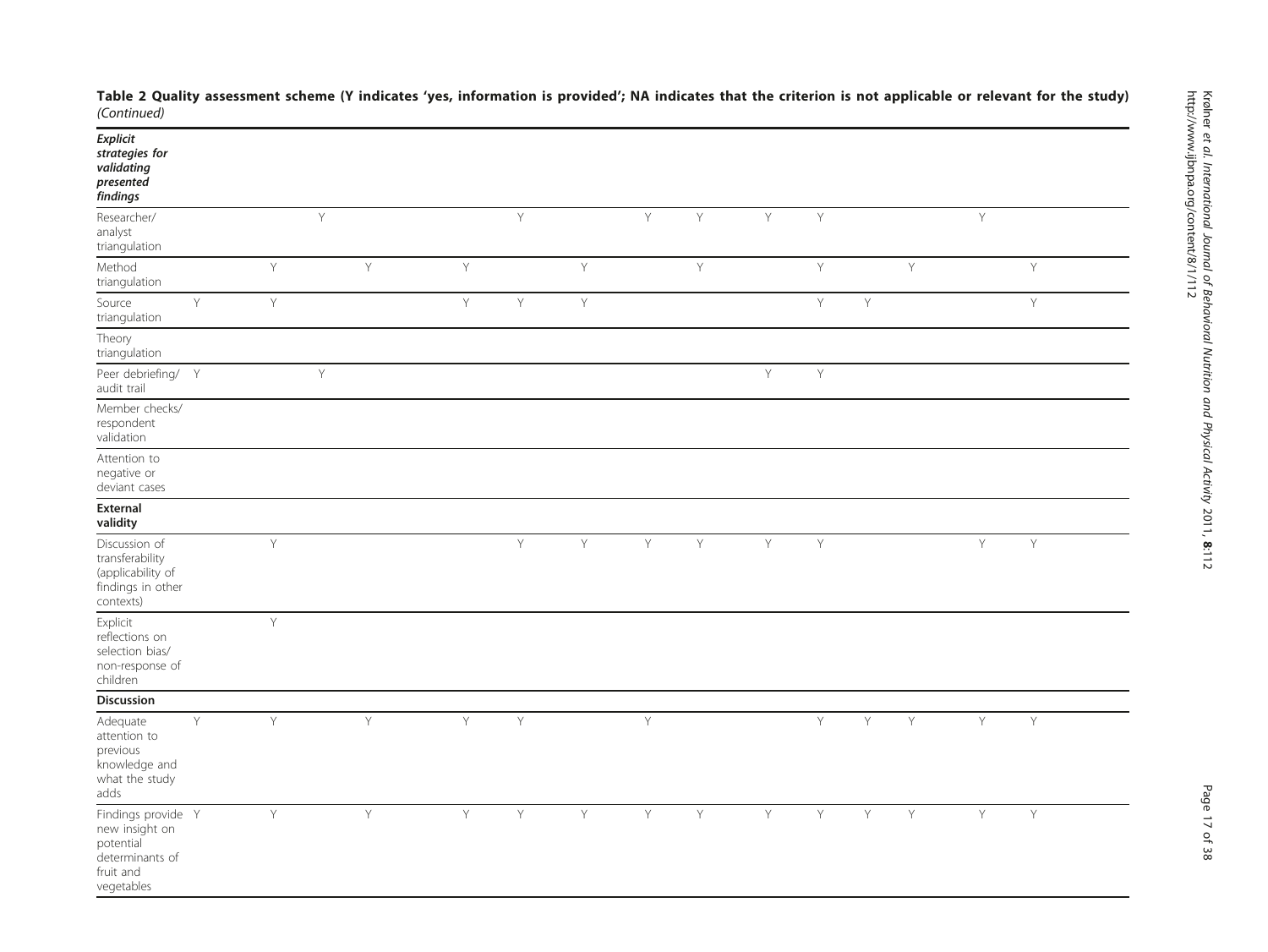| Discussion of<br>limitations of<br>qualitative study                                            | Y                    | Y                         |                                  |                                  |                  | Y                                   |                              | Y               | Y                                                      |                                    | Y     |                                                                                                            |                     | Y                          | Y                        |                              |
|-------------------------------------------------------------------------------------------------|----------------------|---------------------------|----------------------------------|----------------------------------|------------------|-------------------------------------|------------------------------|-----------------|--------------------------------------------------------|------------------------------------|-------|------------------------------------------------------------------------------------------------------------|---------------------|----------------------------|--------------------------|------------------------------|
| Pragmatic<br>validity                                                                           |                      |                           |                                  |                                  |                  |                                     |                              |                 |                                                        |                                    |       |                                                                                                            |                     |                            |                          |                              |
| Discussion of<br>implications for<br>research and<br>practice                                   | Y                    | Y                         |                                  | Y                                | Y                | Y                                   | Y                            | Y               | Y                                                      | Y                                  | Y     | Y                                                                                                          | Y                   | Y                          |                          |                              |
| Quantitative<br>quality score:<br><b>Total number</b><br>of quality<br>requirements<br>met      | 32                   | 49                        | 32                               | 32                               | 33               | 44                                  | 19                           | 49              | 42                                                     | 46                                 | 48    | 31                                                                                                         | 43                  | 48                         | 32                       |                              |
| Qualitative<br>quality score<br>evaluated by<br>reviewers<br>(H: high, M:<br>medium, L:<br>low) | M                    | $\mathsf H$               | L                                | L                                | M                | н                                   | L                            | н               | M                                                      | M                                  | H     | $\mathsf{M}% _{T}=\mathsf{M}_{T}\!\left( a,b\right) ,\ \mathsf{M}_{T}=\mathsf{M}_{T}\!\left( a,b\right) ,$ | M                   | $\boldsymbol{\mathsf{H}}$  | M                        |                              |
| <b>Study listed</b><br>alphabetically<br>by last name<br>of first author<br>$(Ki-Z)$            | Kim et al.<br>(2007) | Kirby<br>et al.<br>(1995) | <b>Kubik</b><br>et al.<br>(2005) | Lautenschlager<br>& Smith (2007) | Libman<br>(2009) | <b>McKinley</b><br>et al.<br>(2005) | Molaison<br>et al.<br>(2005) | Rojas<br>(2005) | Monge- Neumark-<br><b>Stzainer</b><br>et al.<br>(1999) | <b>Nicklas</b><br>et al.<br>(1997) | O'Dea | Ross<br>(2003) (1995) et al.                                                                               | Stevenson<br>(2007) | Walker<br>et al.<br>(1973) | Wind<br>et al.<br>(2005) | Zeinstra<br>et al.<br>(2007) |
| Aims                                                                                            |                      |                           |                                  |                                  |                  |                                     |                              |                 |                                                        |                                    |       |                                                                                                            |                     |                            |                          |                              |
| Aims and<br>research<br>questions are<br>explicitly stated                                      | Y                    | Y                         | Y                                | Y                                | Y                | Y                                   | Y                            | Y               | Y                                                      | Y                                  | Y     | Y                                                                                                          | Y                   | Y                          | Y                        | Y                            |
| Qualitative<br>approach<br>appropriate to<br>answer research<br>questions                       | Y                    | Y                         | Y                                | Y                                | Y                | $\mathsf Y$                         | Y                            | Y               | Y                                                      | Y                                  | Y     | Y                                                                                                          | Y                   | Y                          | Y                        | Y                            |
| Preconceptions                                                                                  |                      |                           |                                  |                                  |                  |                                     |                              |                 |                                                        |                                    |       |                                                                                                            |                     |                            |                          |                              |
| Explicit<br>theoretical<br>framework or<br>literature review<br>and/or pre-study<br>beliefs     |                      | Y                         | Y                                | Y                                | Y                | Y                                   | Y                            | Y               | Y                                                      | $\mathsf Y$                        | Y     | Y                                                                                                          | Y                   |                            | Y                        | Y                            |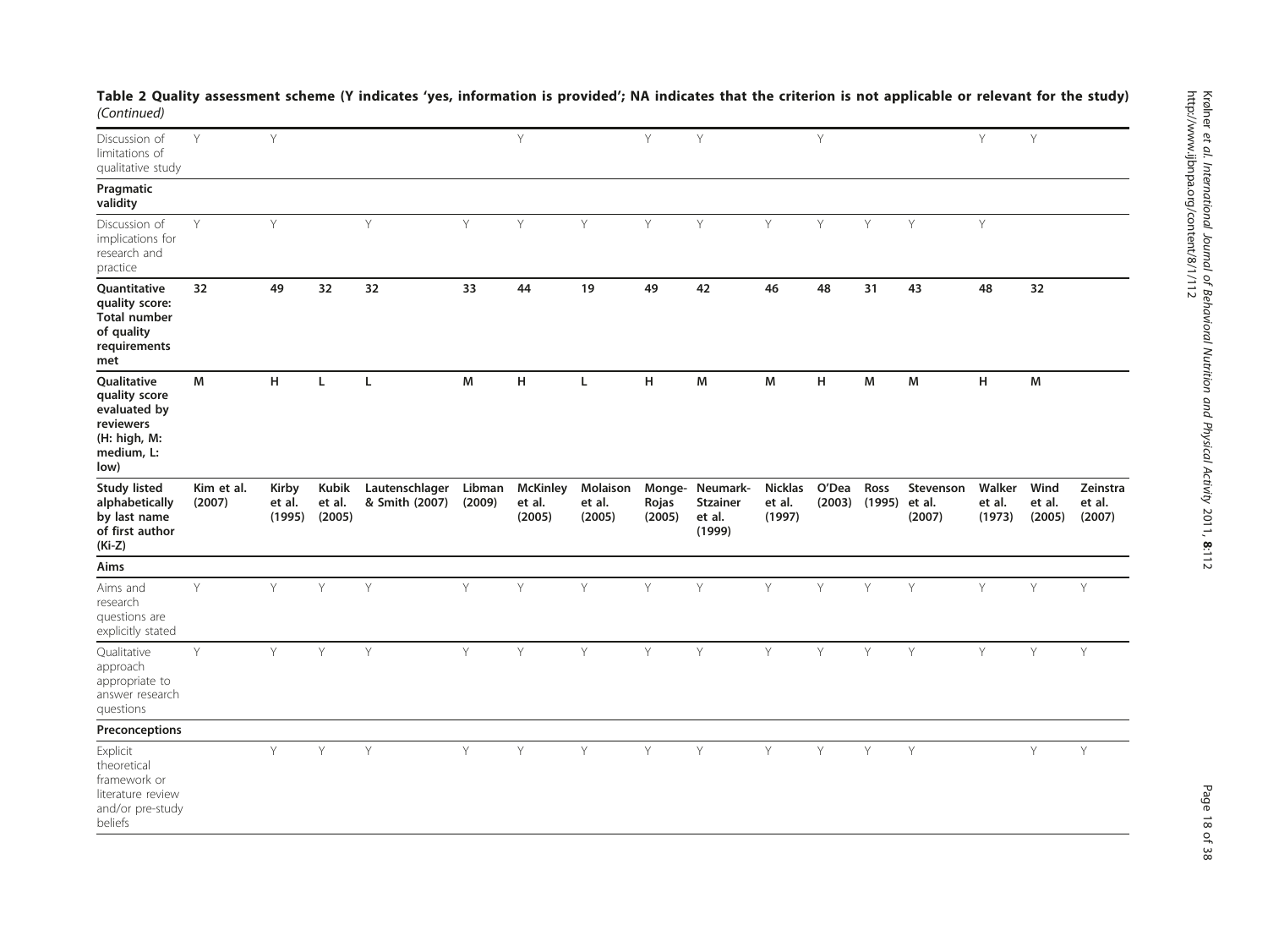| Information on<br>how theory is<br>used (NA if no<br>theoretical<br>framework)      |           | Y | Y | Y            |             | <b>NA</b>   | Y | Y | Y            | Y           | Y            | <b>NA</b> |   |   | Y | Y |
|-------------------------------------------------------------------------------------|-----------|---|---|--------------|-------------|-------------|---|---|--------------|-------------|--------------|-----------|---|---|---|---|
| Sampling<br>procedure                                                               |           |   |   |              |             |             |   |   |              |             |              |           |   |   |   |   |
| Explicit sampling Y<br>strategy of field<br>sites and/or of<br>children             |           | Y | Y | Y            |             | Y           | Y | Y | Y            |             | $\mathsf{Y}$ | Y         | Y | Y | Y |   |
| Recruitment<br>strategy: how?                                                       | Y         | Y | Y | Y            |             | Y           | Y | Y | Y            | $\mathsf Y$ | $\mathsf{Y}$ | Y         | Y |   | Y | Y |
| Recruitment<br>strategy: by<br>whom?                                                | Y         |   | Y | Y            |             |             |   | Y |              | Y           | Y            | Y         | Y |   |   |   |
| Explicit<br>justification of<br>sampling<br>strategy                                |           | Y | Y | $\mathsf{Y}$ |             | Y           | Y | Y | $\mathsf{Y}$ |             | $\mathsf{Y}$ | Y         | Y | Y | Y | Y |
| Sampling<br>strategy reflects<br>the study<br>purpose                               | Y         | Y | Y | Y            | Y           | $\mathsf Y$ | Y | Y | Y            |             | Y            | Y         | Y | Y | Y | Y |
| Sample size<br>provided or can<br>be estimated                                      | Y         | Y | Y | Y            | Y           | Y           | Y | Y | Y            | Y           | $\mathsf{Y}$ | Y         | Y |   | Y | Y |
| Non-<br>participation<br>described/<br>response rate<br>(NA if voluntary<br>sample) | <b>NA</b> | Y | Y |              | $\mathsf Y$ |             |   | Y | $\mathsf Y$  |             | $\mathsf{Y}$ | Y         |   | Y |   |   |
| Sampling/data<br>collection<br>continued until<br>point of data<br>saturation       |           |   |   | $\mathsf Y$  |             |             |   |   |              |             |              |           |   |   |   |   |
| <b>Ethical</b><br>concerns:<br>explicit<br>statement<br>about                       |           |   |   |              |             |             |   |   |              |             |              |           |   |   |   |   |
| Informed<br>consent<br>(parental or<br>child)                                       |           | Y | Y | $\mathsf Y$  |             | Y           | Y | Y | Y            |             | Y            |           | Y |   | Y | Y |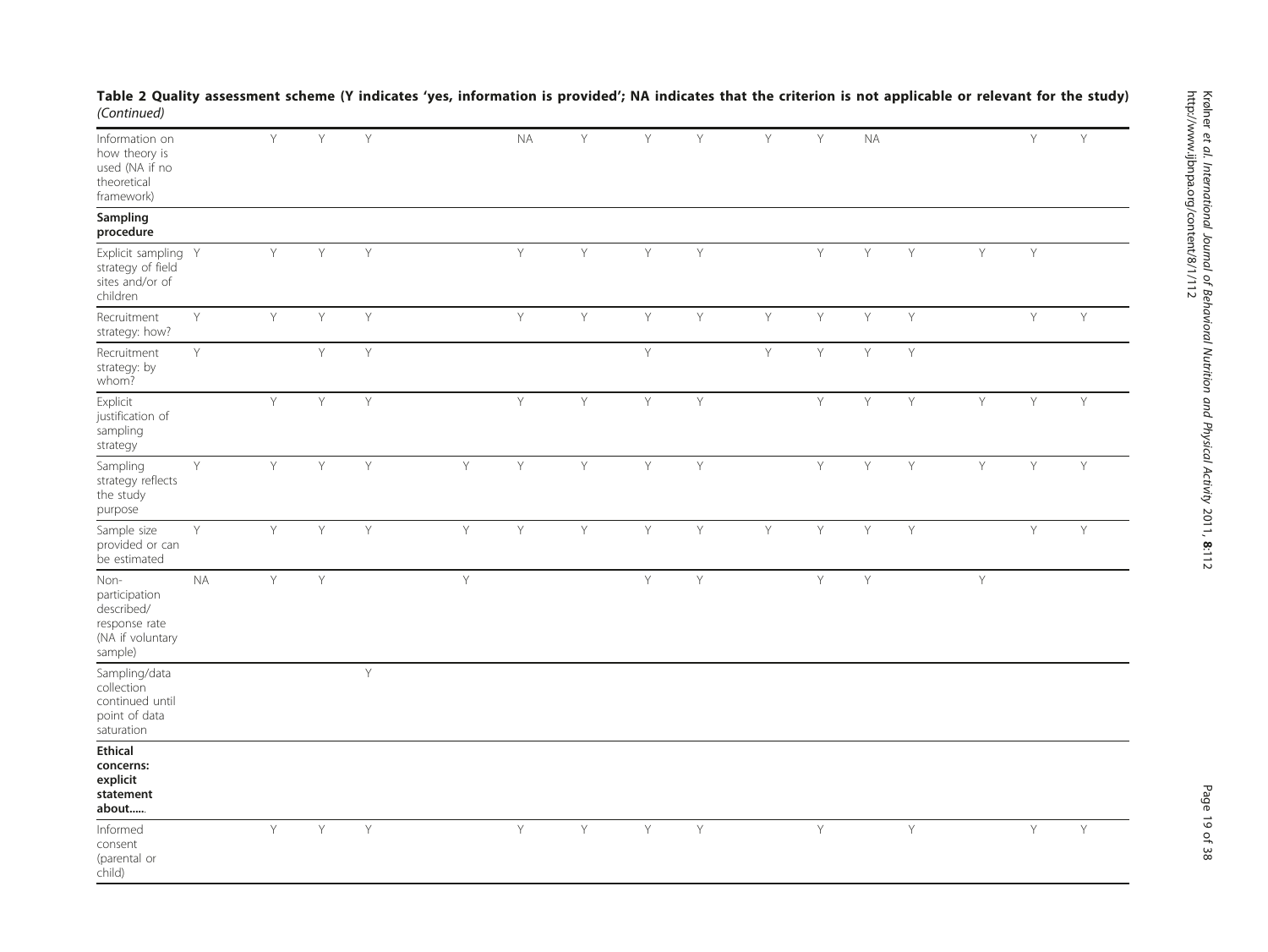| $($ Communical                                                                       |           |   |   |             |             |             |           |   |          |              |              |           |   |   |   |           |
|--------------------------------------------------------------------------------------|-----------|---|---|-------------|-------------|-------------|-----------|---|----------|--------------|--------------|-----------|---|---|---|-----------|
| Anonymity and<br>confidentiality                                                     |           |   |   |             |             | Y           | Y         |   |          |              |              |           | Y |   | Y | Y         |
| Ethical approval/ Y<br>review                                                        |           | Y | Y | Y           |             | Y           | Y         | Y |          |              |              |           |   |   | Y |           |
| Sample<br>characteristics:<br><b>Explicit and</b><br>sufficient<br>description<br>of |           |   |   |             |             |             |           |   |          |              |              |           |   |   |   |           |
| Gender of child<br>participants                                                      | Y         |   | Y | Y           | Y           | Y           | Y         | Y | Y        | Y            | $\mathsf{Y}$ | Y         | Y | Y | Y | Y         |
| Age of child<br>participants or<br>school year                                       | Y         | Y | Y | Y           | Y           | $\mathsf Y$ | Y         | Y | Y        | Y            | $\mathsf{Y}$ | Y         | Y | Y | Y | Y         |
| Socioeconomic<br>background of<br>child<br>participants                              | Y         |   |   |             |             |             | Y         |   |          |              | $\mathsf{Y}$ |           | Y | Y |   |           |
| Ethnic<br>background of<br>child<br>participants                                     | Y         |   | Y | Y           | Y           | Y           | Y         | Y | Y        | $\mathsf{Y}$ | Y            | Y         |   |   | Y |           |
| Other study-<br>specific<br>characteristics of<br>child<br>participants              | <b>NA</b> | Y | Y | Y           |             | Y           | <b>NA</b> | Y | $\sf NA$ | <b>NA</b>    | <b>NA</b>    | <b>NA</b> | Y | Y | Y | <b>NA</b> |
| Data collection                                                                      |           |   |   |             |             |             |           |   |          |              |              |           |   |   |   |           |
| Data collection<br>method (e.g.<br>focus groups,<br>observations)<br>stated          | Y         | Y | Y | $\mathsf Y$ | Y           | Y           | Y         | Y | Y        | Y            | $\mathsf{Y}$ | Y         | Y | Y | Y | Y         |
| Explicit rationale<br>for data<br>collection<br>method                               |           | Y | Y |             | Y           | Y           |           | Y | Y        | Y            |              | Y         | Y | Y | Y | Y         |
| Data collection<br>methods<br>adequate to<br>answer research<br>questions            | Y         | Y | Y | Y           | $\mathsf Y$ | $\mathsf Y$ | Y         | Y | Y        | Y            | $\mathsf{Y}$ | Y         | Y | Y | Y | Y         |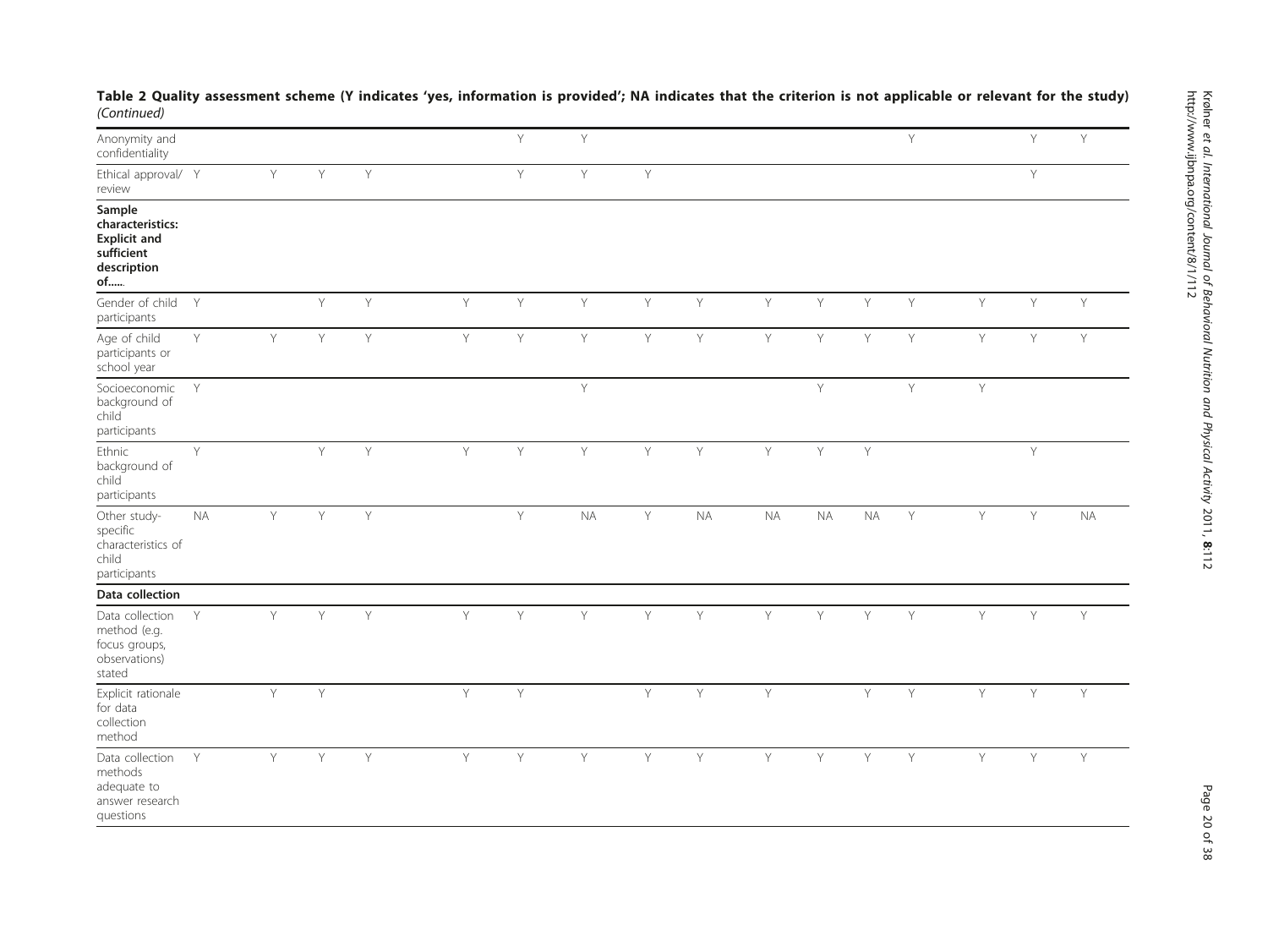|   | Y                                      | Y            | Y  | Y | Y  | Y           | Y | Y                  | Y | Y              | Y  | Y | Y  | Y                  | Y  |
|---|----------------------------------------|--------------|----|---|----|-------------|---|--------------------|---|----------------|----|---|----|--------------------|----|
|   | Y                                      | Y            | Y  |   | Y  | Y           | Y | Y                  | Y |                | Y  | Y | Y  | Y                  | Y  |
|   | Y                                      | Y            | Y  |   |    | Y           | Y | Y                  | Y |                | Y  | Y | Y  | Y                  | Y  |
|   |                                        |              | Y  |   |    |             | Y |                    |   |                |    | Y |    |                    | Y  |
|   | Y                                      | Y            |    | Y | Y  | Y           | Y | Y                  |   |                | Y  | Y |    |                    | Y  |
| Y | Y                                      | $\mathsf{Y}$ | Y  |   | Y  | $\mathsf Y$ | Y | $\mathsf Y$        | Y |                | Y  | Y | Y  | $\bar{\mathsf{Y}}$ | Y  |
| Y |                                        | Y            | Y  | Y | Y  |             | Y | Y                  |   | Y              | Y  | Y | Y  | Y                  | Y  |
|   |                                        |              |    |   |    |             |   |                    |   |                |    |   |    |                    |    |
|   | Y                                      | Y            | Y  | Y | Y  | Y           | Y | Y                  | Y | Y              | Y  | Y | Y  | Y                  | Y  |
|   | YY                                     | Y            | YY | Y | YY | YY          | Y | $\bar{\mathsf{Y}}$ | Y | $\overline{Y}$ | YY | Y | Y. | Y                  | YY |
|   |                                        |              |    |   |    |             |   |                    |   |                |    |   |    |                    |    |
|   |                                        |              |    |   |    |             |   |                    |   |                |    |   |    |                    |    |
| Y | Y                                      | Y            | Y  | Y | Y  | Y           | Y | Y                  | Y | Y              | Y  | Y | Y  | Y                  | Y  |
|   | Number of focus Y<br>Interview guide Y |              |    |   |    |             |   |                    |   |                |    |   |    |                    |    |

| Table 2 Quality assessment scheme (Y indicates 'yes, information is provided'; NA indicates that the criterion is not applicable or relevant for the study) |  |  |  |
|-------------------------------------------------------------------------------------------------------------------------------------------------------------|--|--|--|
| (Continued)                                                                                                                                                 |  |  |  |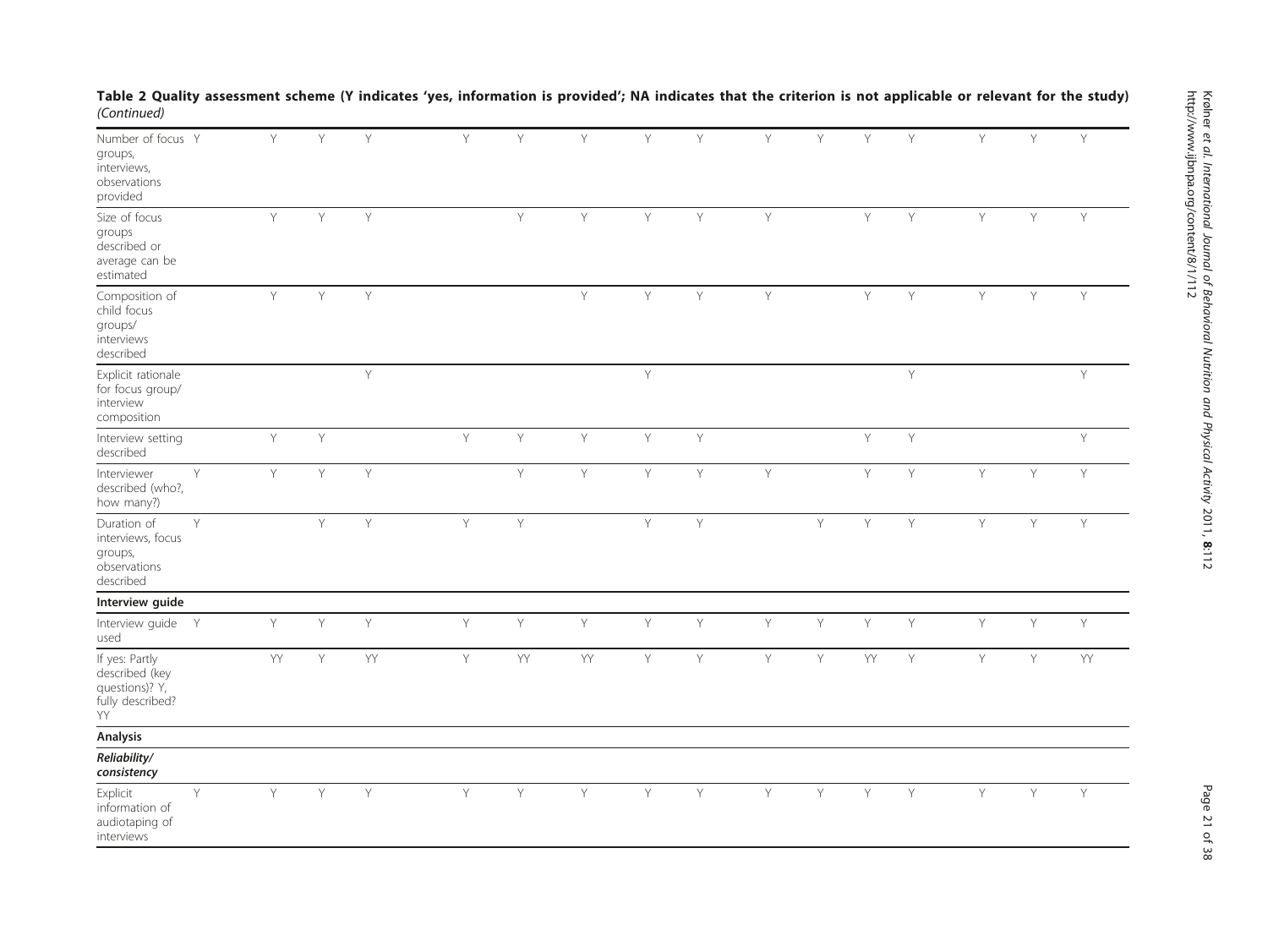| Explicit<br>information of<br>transcription of<br>interviews Y,<br>verbatim: YY  | Y | YY | YY           | YY          | Y | YY           | YY | YY           | YY           |   | YY           | YY          | Y |   | Y | Y |
|----------------------------------------------------------------------------------|---|----|--------------|-------------|---|--------------|----|--------------|--------------|---|--------------|-------------|---|---|---|---|
| Communicative<br>validity                                                        |   |    |              |             |   |              |    |              |              |   |              |             |   |   |   |   |
| Analyst<br>described (who?,<br>how many?)                                        |   | Y  | $\mathsf{Y}$ | $\mathsf Y$ |   | $\mathsf{Y}$ | Y  | $\mathsf{Y}$ | $\mathsf{Y}$ |   |              | $\mathsf Y$ |   | Y | Y | Y |
| Clear description<br>of analytical<br>method?                                    |   | Y  | Y            | Y           | Y | Y            | Y  | Y            | Y            |   | Y            | Y           | Y |   |   | Y |
| Explicit analytical<br>approach (data-<br>based or theory-<br>based)             |   | Y  | Y            | Y           | Y | Y            | Y  | Y            | Y            |   | Y            | Y           | Y |   | Y | Y |
| Analytical<br>procedures<br>appropriate to<br>the research<br>questions          |   | Y  | Y            | Y           | Y | Y            | Y  | Y            | Y            |   | Y            | Y           | Y |   | Y | Y |
| Explicit rationale<br>for choice of<br>analytical<br>procedures                  |   | Y  | Y            |             |   | Y            | Y  | Y            | Y            |   |              |             | Y | Y | Y | Y |
| Sampling<br>strategy/ child<br>focus group<br>composition is<br>used in analysis |   | Y  | Y            | Y           |   | Y            | Y  | Y            | Y            | Y | Y            |             | Y | Y | Y | Y |
| Findings/<br>presentation of<br>findings                                         |   |    |              |             |   |              |    |              |              |   |              |             |   |   |   |   |
| Clear<br>presentation of<br>findings                                             | Y | Y  | Y            | Y           | Y | Y            | Y  | Y            | Y            | Y | $\mathsf{Y}$ | Y           | Y | Y | Y | Y |
| Authors' voices<br>can always be<br>distinguished<br>from informants'<br>voices  | Y | Y  | Y            | Y           | Y | Y            | Y  | Y            | Y            | Y | Y            | Y           | Y | Y | Y | Y |

| Table 2 Quality assessment scheme (Y indicates 'yes, information is provided'; NA indicates that the criterion is not applicable or relevant for the study) |  |  |  |
|-------------------------------------------------------------------------------------------------------------------------------------------------------------|--|--|--|
| (Continued)                                                                                                                                                 |  |  |  |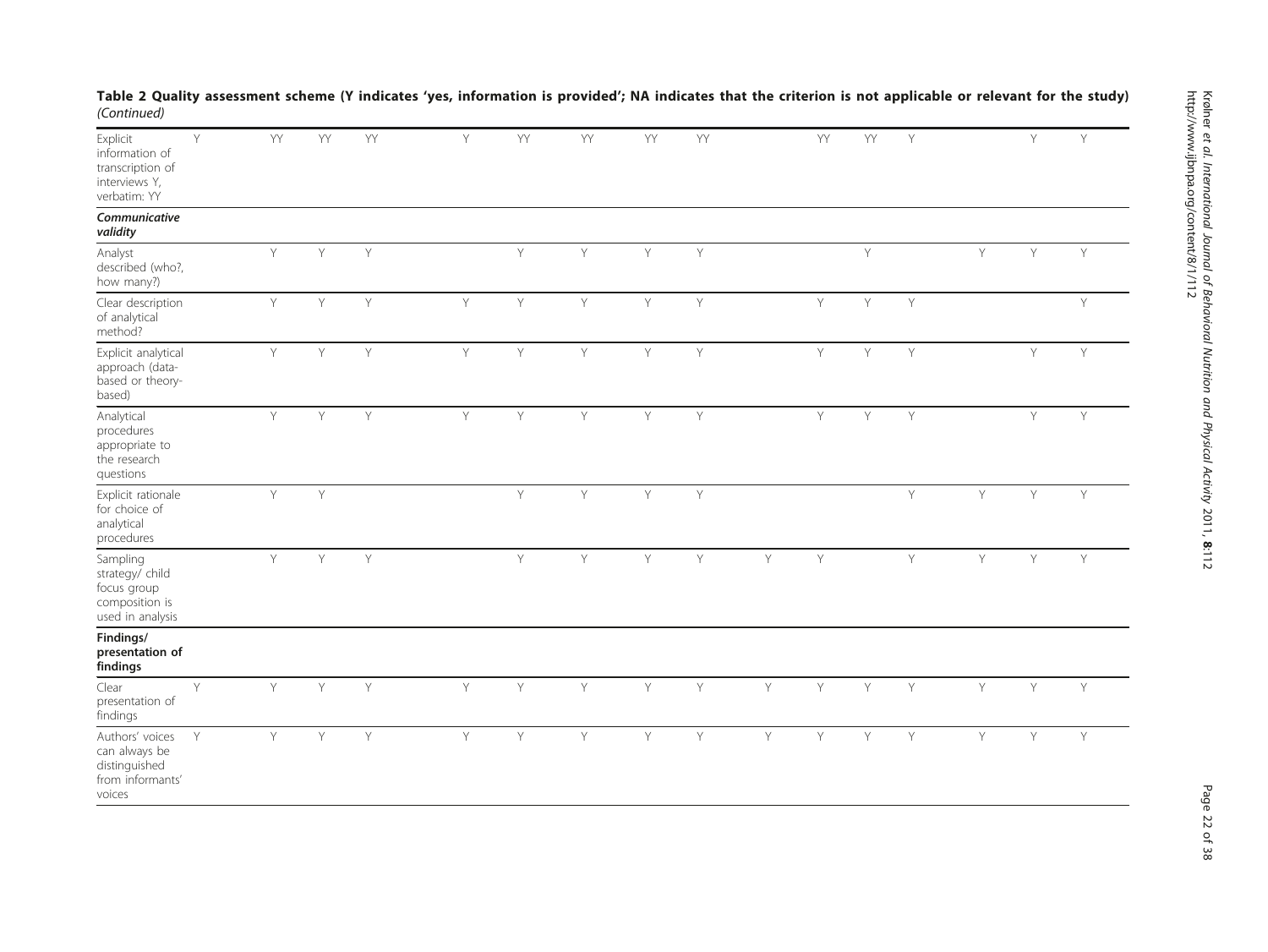| $\sim$                                                                                  |   |   |             |   |              |   |   |             |             |   |   |   |   |   |   |             |
|-----------------------------------------------------------------------------------------|---|---|-------------|---|--------------|---|---|-------------|-------------|---|---|---|---|---|---|-------------|
| Sufficient<br>inclusion of<br>quotes to<br>support findings                             |   |   | Y           | Y | Y            | Y | Y | Y           | Y           | Y | Y | Y | Y |   | Y |             |
| Clear description<br>of selection and<br>edition of<br>quotes                           |   |   |             | Y |              |   |   | $\mathsf Y$ | Y           |   |   |   |   |   |   |             |
| Different child<br>participants'<br>views can be<br>distinguished                       |   |   | $\mathsf Y$ | Y |              |   |   | Y           | Y           |   | Y | Y | Y |   |   |             |
| The stated<br>conclusion is<br>supported by<br>the findings                             | Y | Y | Y           | Y | $\mathsf{Y}$ | Y | Y | Y           | Y           | Y | Y | Y | Y | Y | Y | Y           |
| Relevance:<br>Findings/<br>conclusions<br>illuminate the<br>research<br>questions       | Y | Y | $\mathsf Y$ | Y | $\mathsf{Y}$ | Y | Y | Y           | Y           | Y | Y | Y | Y | Y | Y | Y           |
| Internal validity                                                                       |   |   |             |   |              |   |   |             |             |   |   |   |   |   |   |             |
| Description of<br>validity and<br>pilot-testing of<br>applied<br>instruments/<br>guides |   | Y | Y           |   | Y            | Y | Y | Y           | Y           |   |   | Y | Y |   | Y | Y           |
| <b>Explicit</b><br>strategies for<br>validating<br>presented<br>findings                |   |   |             |   |              |   |   |             |             |   |   |   |   |   |   |             |
| Researcher/<br>analyst<br>triangulation                                                 |   |   | Y           | Y |              | Y | Y | Y           | Y           |   |   |   |   |   | Y | Y           |
| Method<br>triangulation                                                                 | Y |   |             |   | $\mathsf Y$  |   |   |             |             | Y |   | Y |   |   |   | Y           |
| Source<br>triangulation                                                                 | Y | Y |             |   | Y            |   |   |             |             |   | Y |   |   | Y |   |             |
| Theory<br>triangulation                                                                 |   |   |             |   |              |   |   |             |             |   |   |   |   |   |   |             |
| Peer debriefing/<br>audit trail                                                         |   |   |             |   | $\mathsf Y$  |   |   | Y           | $\mathsf Y$ |   |   |   |   | Y | Y | $\mathsf Y$ |
|                                                                                         |   |   |             |   |              |   |   |             |             |   |   |   |   |   |   |             |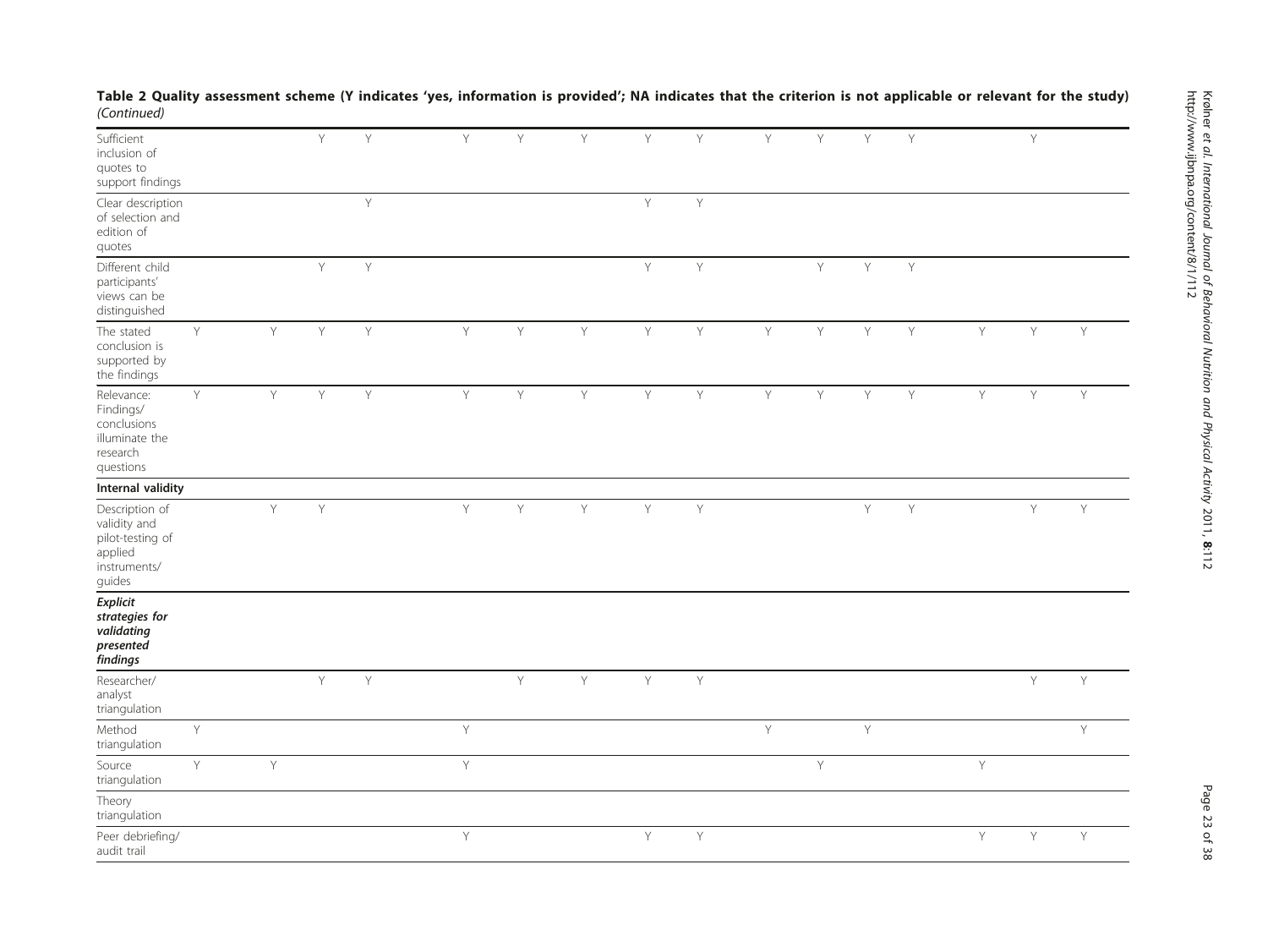| (Continued)                                                                                     |   |   |   |   |   |   |   |   |             |   |   |   |   |   |   |   |
|-------------------------------------------------------------------------------------------------|---|---|---|---|---|---|---|---|-------------|---|---|---|---|---|---|---|
| Member checks/<br>respondent<br>validation                                                      |   |   |   |   |   |   |   |   |             |   |   |   |   |   |   |   |
| Attention to<br>negative or<br>deviant cases                                                    |   |   |   |   |   |   |   |   |             |   |   |   | Y |   |   |   |
| <b>External</b><br>validity                                                                     |   |   |   |   |   |   |   |   |             |   |   |   |   |   |   |   |
| Discussion of<br>transferability<br>(applicability of<br>findings in other<br>contexts)         | Y | Y | Y |   | Y |   | Y | Y |             | Y |   | Y |   |   | Y | Y |
| Explicit<br>reflections on<br>selection bias/<br>non-response of<br>children                    | Y |   |   |   | Y |   |   | Y | Y           |   |   |   |   |   |   |   |
| <b>Discussion</b>                                                                               |   |   |   |   |   |   |   |   |             |   |   |   |   |   |   |   |
| Adequate<br>attention to<br>previous<br>knowledge and<br>what the study<br>adds                 |   |   | Y | Y |   | Y | Y | Y | $\mathsf Y$ |   | Y | Y | Y |   | Y | Y |
| Findings provide Y<br>new insight on<br>potential<br>determinants of<br>fruit and<br>vegetables |   | Y | Y | Y | Y | Y | Y | Y | Y           | Y | Y | Y | Y | Y | Y | Y |
| Discussion of<br>limitations of<br>qualitative study                                            | Y | Y | Y |   | Y | Y | Y | Y | Y           | Y |   | Y |   | Y | Y | Y |
| Pragmatic<br>validity                                                                           |   |   |   |   |   |   |   |   |             |   |   |   |   |   |   |   |
| Discussion of<br>implications for<br>research and<br>practice                                   | Y | Y | Y | Y | Y | Y | Y | Y | Y           | Y | Y | Y | Y | Y | Y | Y |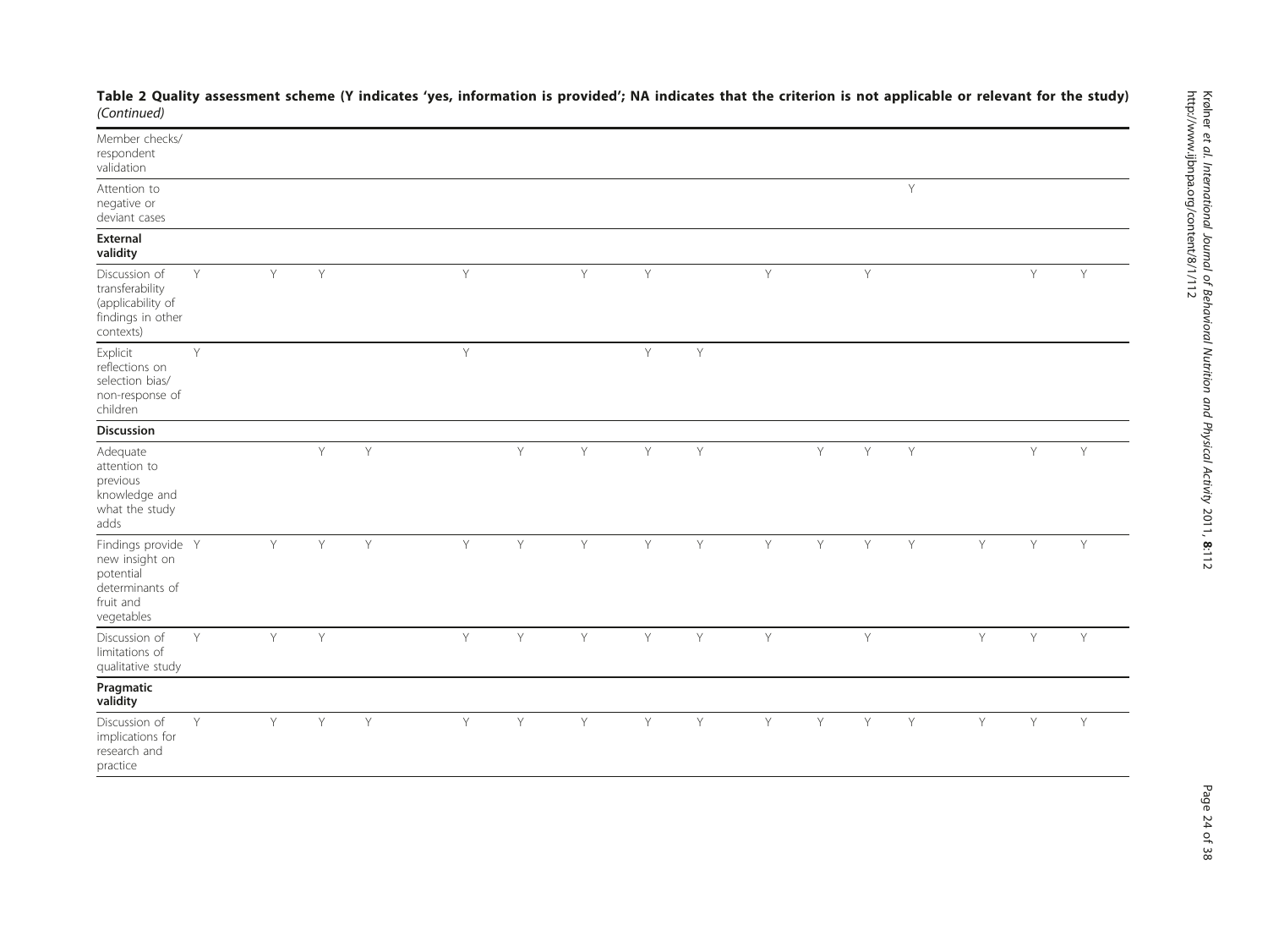Table 2 Quality assessment scheme (Y indicates 'yes, information is provided'; NA indicates that the criterion is not applicable or relevant for the study) (Continued)

| Quantitative<br>quality score:<br>Total number<br>of quality<br>requirements<br>met             | 33 | 44 | 50 | 47 | 36 | 47 | 48 | 54 | 50 | 32       | 40 | 47 | 45 | 33 | 46 | 47 |
|-------------------------------------------------------------------------------------------------|----|----|----|----|----|----|----|----|----|----------|----|----|----|----|----|----|
| Qualitative<br>quality score<br>evaluated by<br>reviewers<br>(H: high, M:<br>medium, L:<br>low) | L. | н  | н  | н  | M  | H  | н  | н  | H  | <b>L</b> | L. | M  | M  | M  | M  | Н  |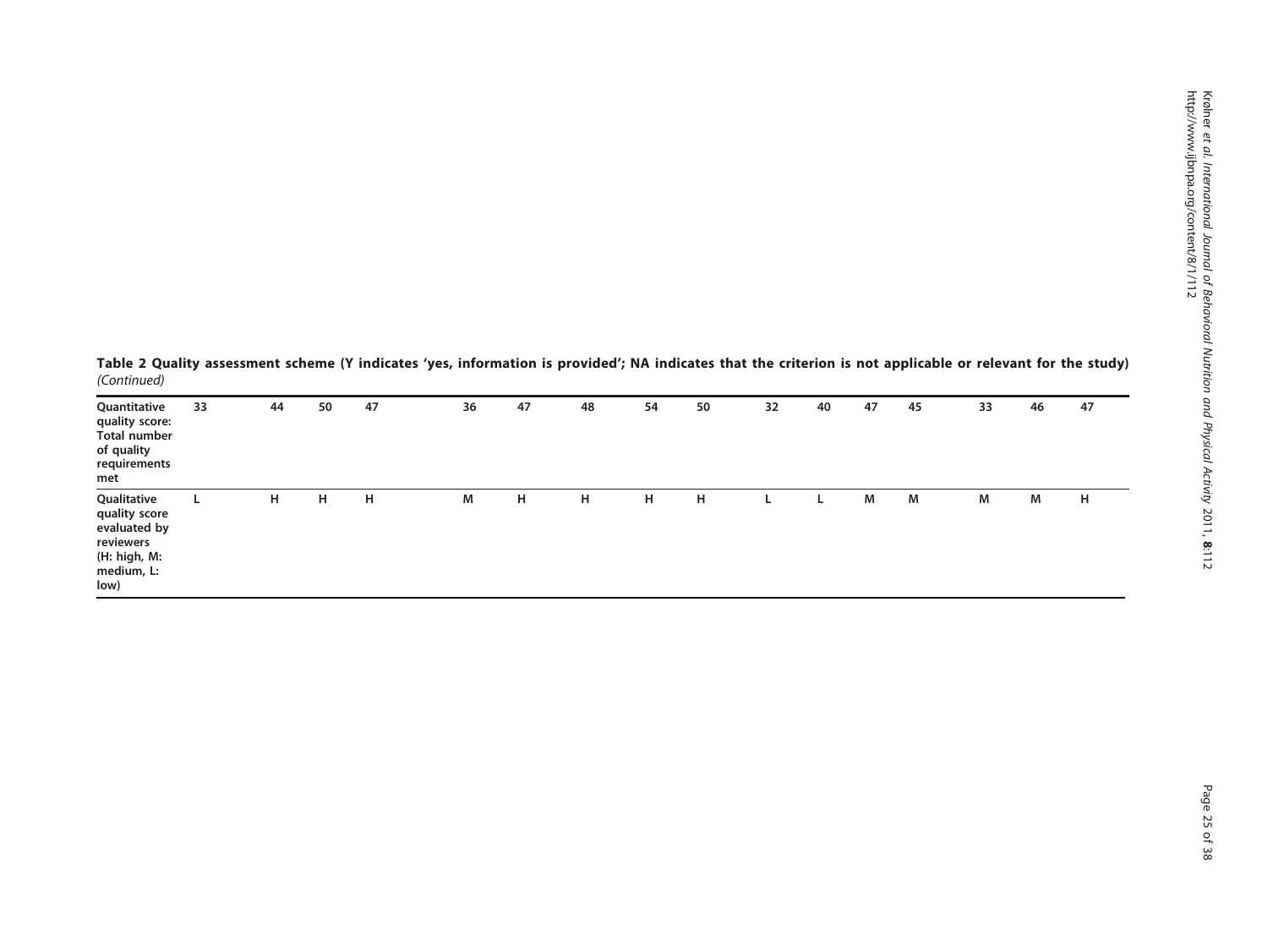number of fruit and vegetables liked seemed to differ according to SEP and age [\[25,32,34\]](#page-36-0).

#### 2. Sensory and physical attributes of fruit and vegetables

Several studies from a range of countries highlighted sensory and physical attributes of fruit and vegetables as both promoters and barriers for fruit and vegetable consumption among children [[16,25,27](#page-36-0)-[29](#page-36-0),[31,33,34](#page-36-0),[36-47](#page-36-0)]. The sensory attributes of vegetables were often linked to negative connotations. In one study from the Netherlands, the sensory attributes children considered when evaluating whether they liked or disliked fruit and vegetables differed by age which may reflect different stages of cognitive development [[39](#page-36-0)].

Taste/flavour Many studies concluded that taste is a main reason for not liking fruit and vegetables - especially vegetables [[25](#page-36-0),[27](#page-36-0),[29,33,34,36](#page-36-0),[37](#page-36-0),[39,41,46\]](#page-36-0). Children reported that competitive unhealthy food choices such as sweets and junk foods tasted better [[25](#page-36-0),[34,38,45](#page-36-0),[48\]](#page-36-0). However, taste also emerged as a positive outcome expectancy of eating especially fruit in two studies from the US [[34,37](#page-36-0)]. Generally, children appeared to prefer the taste of fruit to vegetables because of the sweet flavour [[16](#page-36-0),[29, 32-35,37,38\]](#page-36-0). Vegetables were associated with unpleasant and negative taste experiences e.g. bitter, sour, taste of nothing, bland, dull, tart, too strong [[16,28,31](#page-36-0),[33](#page-36-0),[34](#page-36-0),[36](#page-36-0),[37](#page-36-0),[39](#page-36-0), [44,47](#page-36-0)]. Familiarity of taste and earlier exposure to fruit and vegetables were found to play an important role in children's acceptance of fruit and vegetables in three studies from the US [[16,33,36](#page-36-0)]. Walker et al. (1973) reported that children's distaste for some fruit and vegetables often was more based on prejudice than taste [[16\]](#page-36-0). In another US study, children from youth gardening programmes said that growing and learning more about vegetables made them less prejudiced towards tasting unfamiliar vegetables [\[43](#page-36-0)].

The liking and disliking of vegetables was related to methods of preparation, in five studies from the US e.g. many schoolchildren did not like cooked vegetables and home prepared vegetables were preferred to those received in school [[29,30](#page-36-0),[34,37,43\]](#page-36-0). Addition of a topping/condiment or another food to enhance the flavour of fruit and especially vegetables was mentioned as a facilitator for fruit and vegetable consumption in a variety of countries [[28,29,33,36,39,45](#page-36-0)].

Texture and mouth feel The texture and mouth feel of fruit and vegetables was reported as another important factor influencing children's fruit and vegetable consumption across country settings. Whereas fruits were perceived as sweet, juicy and fun to eat, vegetables were often linked to negative sensory experiences, e.g. some children expressed that the texture of some vegetables made them feel sick [[34,39](#page-36-0),[46\]](#page-36-0). Positive aspects of texture that were mentioned were crispy, crunchy and juicy

which contributed to children's preference for fresh, raw fruit and vegetables. Negative aspects of texture that were reported across studies were mushy, squishy, slimy, dry, cold, smooshy, gooey, icky, "feels like spittle", too hard, containing seeds, yucky, nasty and related to children's dislike for vegetables, especially cooked vegetables [[16,25,29](#page-36-0),[33,36,38,39,44,46\]](#page-36-0).

Food aesthetics (appearance, sight, presentation, appeal) Stood out as crucial for the children's choice of fruit and vegetables in studies from different country settings [\[16,29,32,33,38,43](#page-36-0)-[45,49\]](#page-36-0). Negative aspects of appearance were unripe, mouldy, rotten, wrinkled, "looks horrible", "looks weird", ugly, soggy, and boring. Across studies, children aged 10-18 rejected bruised or imperfect fruit such as brown spots as this was interpreted as possible signs of unsatisfactory taste and texture [[16,29](#page-36-0),[36, 40,44](#page-36-0)-[46](#page-36-0)]. Appearance seemed to be a more important reason for disliking and rejecting vegetables for younger than older children [[32,39](#page-36-0)].

Colour was an aspect of appearance mentioned by a couple of US studies. Diversity of colours encouraged children to eat more fruit and vegetables [[29](#page-36-0)]. Children linked colours of fruit to favourable taste expectations whereas they perceived the colour of certain vegetables as unappetizing [[16\]](#page-36-0).

Smell/odour In three US studies, a pleasant smell also played a role in the children's fruit and vegetable consumption [[16](#page-36-0),[29,42](#page-36-0)].

#### 3. Satiety value/hunger satisfaction/filling power

In several studies across geographical settings, children expressed a concern for the satiety value of fruit and vegetables [\[28,44,45,50\]](#page-36-0). Children did not think fruit and vegetables were as filling as foods like crisps and chocolate [\[44](#page-36-0)]. Another study reported that filling power was an immediate positive outcome expectancy of eating fruit and vegetables [[29](#page-36-0)]. Hunger satisfaction may be a special concern for boys [[44](#page-36-0)].

#### 4. Outcome expectations/expectancies

Outcome expectancies were discussed in several studies from a variety of countries, and could be grouped into positive and negative short and long term expectancies.

Short term Across studies, children were able to list positive short term outcome expectancies of eating fruit and vegetables: General health, growth (give you strength, make you stronger, help the body grow and make you taller, more muscular), nutritious and hunger satisfaction (contain vitamins, specific nutrients, good for the eyes and teeth, make you feel full after eating it), cosmetics benefits (looking good, improved body image, improved skin appearance, avoid fatness, remain slender, loose or gain weight, pretty teeth), improve performance and productivity in school work and sports/athletics (fuel for the brain, give energy, refreshing and reviving effect as opposed to unhealthy food that slows down the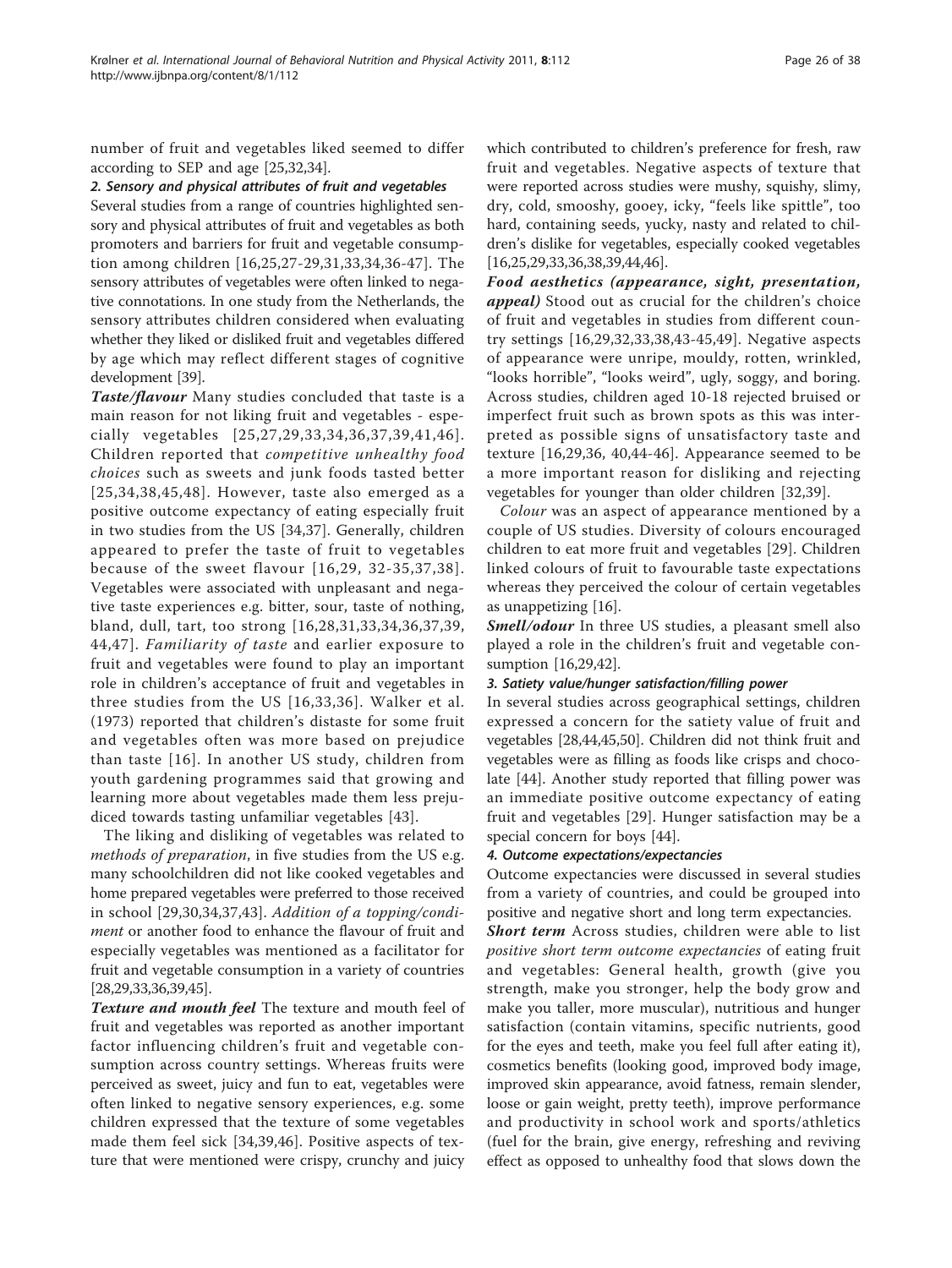mind and body), sensory aspects (taste, sweetness, crunchiness, fun to eat) [[25](#page-36-0),[27](#page-36-0),[29,31](#page-36-0)-[34,36](#page-36-0)-[39](#page-36-0),[41](#page-36-0), [42,45,51](#page-36-0),[52\]](#page-36-0). Negative short term expectancies of eating fruit and vegetables were explicitly discussed in one US study: Make you go to the loo, gas in your stomach, get stuck in your teeth, allergy [\[29](#page-36-0)]. In two US studies some of the schoolchildren expressed a concern about the fat and sugar content in vegetables and fruit and the risk of getting hyper and diabetes when eating it [\[33,40\]](#page-36-0).

Long term One US study reported that children could mention only a few long term outcome expectations (all positive) of eating fruit and vegetables [[29\]](#page-36-0). Three studies from Costa Rica, US and the United Kingdom (UK) suggested that children saw the health damages of not eating fruit and vegetables as a distant concern for adulthood [[28,45,50\]](#page-36-0). Children appear to base their food choices rather on taste, hunger satisfaction, appearance of food, and peer pressure [[50](#page-36-0)]. Other studies reported that children valued the long term outcome expectations (positive expectancy) such as future health as an important reason for eating healthy food [[27,29](#page-36-0),[36,52](#page-36-0)].

Four studies from the US, New Zealand and Costa Rica suggested that outcome expectancies differed by gender, with boys possibly more concerned with long term disease prevention and general health/fitness aspects and girls with weight loss and weight control [[28,32,40](#page-36-0),[45](#page-36-0)].

#### 5. Knowledge

Dietary/nutritional knowledge Studies from the US and Costa Rica showed that children knew fruit and vegetables were good for them but they were not specific on the relevance to health [[28,36,53](#page-36-0)]. Some children were able to list specific healthy effects [\[31,33](#page-36-0),[36](#page-36-0),[52\]](#page-36-0). Hill et al. (1998) reported that dietary knowledge increased by age in New Zealand [\[32](#page-36-0)]. Two US studies found that schoolchildren from high SEP neighbourhoods [\[34](#page-36-0)] and children who participated in youth gardening programmes could list more specific health benefits of eating fruit and vegetables [[36\]](#page-36-0).

Knowledge, awareness and acceptability of national recommendations of fruit and vegetable consumption Four studies included discussion on recommendations. Wind et al. (2005) found low awareness of national recommendations for vegetable consumption among children in the Netherlands and Belgium-Flanders, and many children thought they ate enough fruit and vegetables although hardly any of them ate them every day [[38\]](#page-36-0). According to Campbell et al. (2009) the US schoolchildren in their study knew the recommendations but did not distinguish between fruit and vegetables [\[30](#page-36-0)]. In a study among Hmong Americans, children appeared to be more familiar with the definition of a "serving" of fruit and vegetables and the recommendation to eat at least 5 servings of fruit and vegetables daily than their

parents [[42](#page-36-0)]. '5-a-day' was perceived as an unreasonably high goal by schoolchildren in the US study by Baranowski et al. (1993) [[29\]](#page-36-0).

6. Food categorisation: Perceptions of fruit and vegetables Ten studies from the US, Australia, the UK, Ireland and the Netherlands examined how children categorise and perceive fruit and vegetables [[29](#page-36-0),[30,34,38](#page-36-0),[39,44,46](#page-36-0)-[48](#page-36-0), [52\]](#page-36-0). Two studies reported that children's perceptions of healthy eating almost invariably included fruit, vegetables and salads [\[44,52\]](#page-36-0). Some studies found that children did not classify their food into healthy and unhealthy, rather into liked and disliked [\[46,47\]](#page-36-0). Two studies found that children reasoned that if a food tastes bad it must be good for you and the reverse [[29](#page-36-0),[47\]](#page-36-0). In one study, children (7-12 years old) perceived fruit and vegetables as being appropriate for both children and adults [[39](#page-36-0)] while other studies showed that year 4 and 5 pupils perceived vegetables as being food for grown-ups [\[34,38](#page-36-0)]. Some children showed difficulties in deciding which food items belong to the fruit and vegetable group e.g. some children thought that candies containing fruit, soft drinks, lemonade, fruit yoghurt, milk shakes, fruit-flavoured beverages and fruit tea could be defined as fruit or fruit juice or that chips that are based on corn or potatoes could be defined as vegetables [[29](#page-36-0),[30](#page-36-0),[38\]](#page-36-0). Other studies found that children did distinguish between fruit and vegetables or perceived salad and vegetables as belonging to different food groups [\[30,48\]](#page-36-0). 7. Fruit and vegetable preparation skills (behavioural

#### capability)

If children are responsible for preparing their own fruit and vegetable snacks they must be able to peel, cut, chop, grate, core or cook fruit and vegetables. Some US studies suggest that children have limited fruit and vegetable preparation skills and are unsure how to prepare and cook vegetable dishes [[25](#page-36-0),[34](#page-36-0)]. A study of primarily low SEP children suggested that all children took part in some kind of food preparation [\[29\]](#page-36-0). Kirby et al. (1995) found that almost all pupils participated in preparing their own snacks for home or school. Other studies demonstrated sociodemographic variations in preparation skills [[32-34](#page-36-0),[37\]](#page-36-0), e.g. that US children from low SEP sites were responsible for preparing more meals alone than children from middle or high SEP sites [\[34\]](#page-36-0), that US girls were involved in complex food preparation tasks whereas boys only assisted in simple food preparation task, if any [\[37](#page-36-0)], and that older teenagers and children from New Zealand who were living in a one-parent household more often cooked meals on a regular basis than younger teenagers and children living with two parents [[32](#page-36-0)].

There may be national variations in the extent to which parents allow their children to prepare meals. Wind et al. (2005) found that 11-year-olds from the Netherlands were allowed to and liked to prepare fruit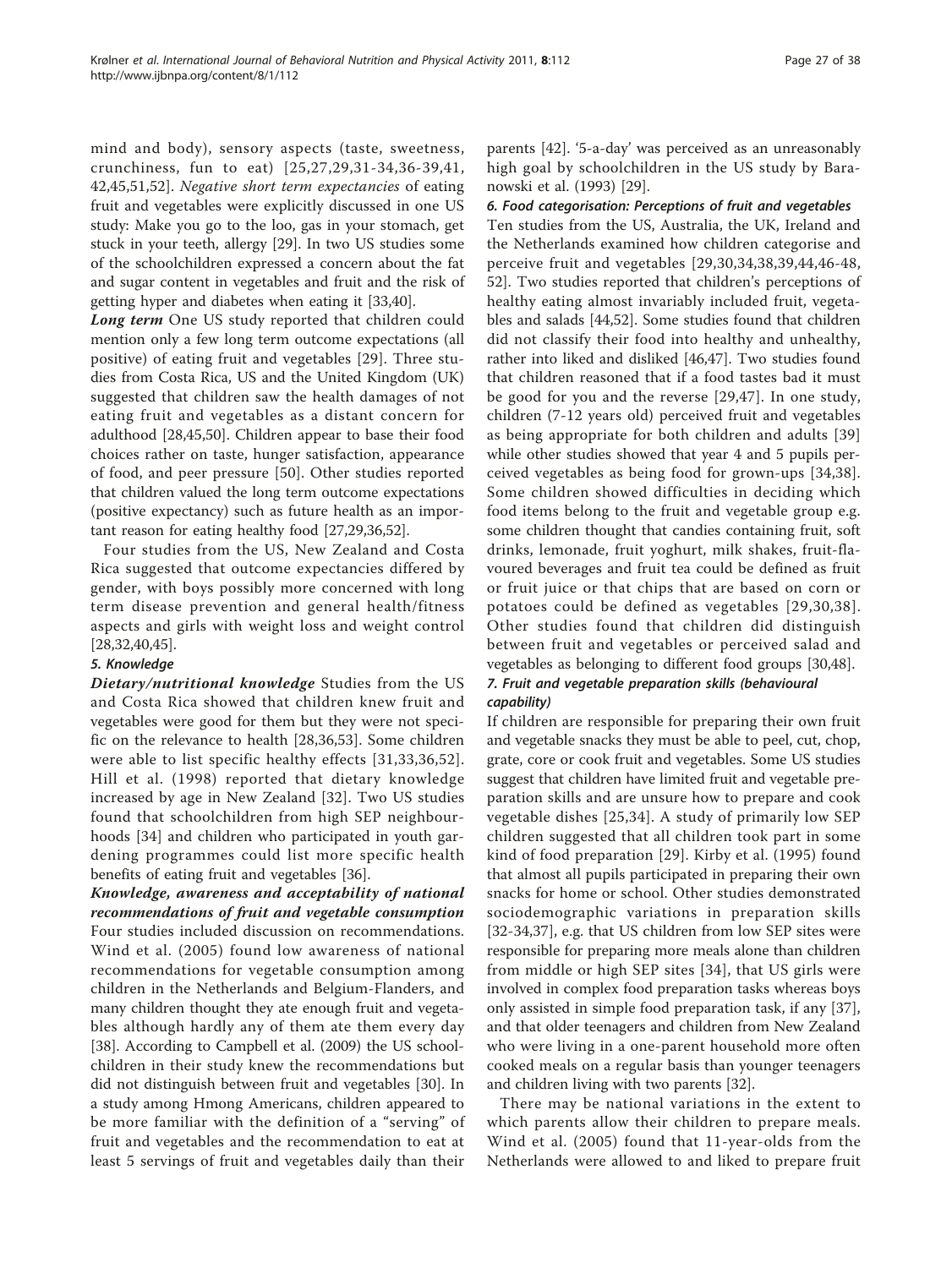and vegetable dishes whereas 11-year-olds from Belgium-Flanders often were not allowed to cut up vegetables themselves or to be involved in preparing the dinner, but that they were allowed to prepare fruit [\[38](#page-36-0)]. Similarly some Danish 11-year-olds were not allowed to use sharp knives which prevented them from having pineapples for example if their parents did not cut them up for them [[51\]](#page-36-0). According to Kubik et al. (2005), cooking classes to learn about healthy eating and how to cook cheap food were popular among students in secondary school [\[54\]](#page-36-0).

#### 8. Convenience and time costs

Convenience can be defined as ease of obtaining, preparing, transporting and/or eating fruit and vegetables [\[45](#page-36-0)]. Regardless of country setting, lack of convenience emerged as a key barrier to eating fruit and vegetables in several papers [[28](#page-36-0),[31-36](#page-36-0),[41,44](#page-36-0),[45,52](#page-36-0)]. Children were not willing to sacrifice time to eat fruit and vegetables, even when liked [[28,32,35,44\]](#page-36-0). When choosing and purchasing snack food they had a preference for pre-packaged food that was easy to get, to carry and requiring no preparation such as salty snacks, sweets, fast food, and soft drinks [\[33,42](#page-36-0),[52\]](#page-36-0). Fruit and vegetables were in general perceived as inconvenient snack food as they were not instantly available and had to be washed, dried, peeled or cooked before consumed [[28,31,32,35,45\]](#page-36-0). Also fruit and vegetables were inconvenient to transport compared to snacks e.g. fruit gets bruised in your back pack on the way to school [\[32,38](#page-36-0)]. However, one study among 13-16-year-olds from New Zealand deviated from this finding and reported that some children saw fruit as a convenient snack food as it did not require preparation as opposed to vegetables. These children also expressed that they expected their parents to cut up fruit for them for snacks [[32](#page-36-0)].

Time appears to be crucial and children accordingly reported to make a trade off between eating healthily and time. Convenience food was preferred in order to be able to sleep longer and to avoid wasting school breaks waiting in a queue [\[28](#page-36-0),[35,44,45](#page-36-0)]. In the Dutch/ Belgian-Flemish study by Wind et al. (2005), some participants said they ate fruit during the weekends more often than on school days, because they had more time [[38](#page-36-0)]. Others had less fruit over the weekends because they were too busy doing other things and did not remember to eat fruit.

#### 9. Price and affordability

The importance of affordability was highlighted in ten studies that indicated that price influenced children's purchases and selection of fruit and vegetables in all country settings [[25,27,28,32](#page-36-0)-[35,44](#page-36-0)-[46,49,50\]](#page-36-0). The study by Hill et al. (1998) from New Zealand suggested that children's primary shopping criterion was quantity, i.e. to get as much as possible for their money [[32\]](#page-36-0). Other studies from the US and the UK showed that children were also concerned with quality, satiety value and getting value for money [\[25,44,50\]](#page-36-0). Children would not risk wasting money on new food choices or on fruit and vegetables for which there was no guarantee of a pleasant taste as opposed to a chocolate bar which would always taste the same [\[27,44,50\]](#page-36-0).

In some studies, children said that a trade off between healthy food and hunger satisfaction motivated their food purchase [[28,45](#page-36-0),[50](#page-36-0)]. They did not think they got value for money if they spent their money on fruit as the price was too high and fruit did not satisfy their hunger. Instead they bought unhealthy food like chips, pastries and fast food that was less expensive and more likely to fill them up. Hill et al. (1998) reported that 13- 16 year-olds expected their parents to purchase and provide fruit for them, they would not think of buying it with their own money [\[32](#page-36-0)].

Some studies suggested that there were socioeconomic and ethnic variations in the importance of affordability for purchase and consumption of fruit and vegetables [[33](#page-36-0),[34](#page-36-0)]. In the US, Kirby et al. (1995) found that fruit and vegetables were only perceived as expensive in the lower SES groups [\[34\]](#page-36-0). In a study of low income children more Mexican-American children than Caucasian children reported cost as a barrier to fruit and vegetable purchase [\[33](#page-36-0)].

## 10. Situational norms: Appropriateness of time, settings/ locations and occasions for eating fruit and vegetables

Children's perceptions of appropriate time, settings and occasions for eating fruit and vegetables influence their opportunities for eating fruit and vegetables.

Time In four studies children stated that dinner was the only appropriate time for eating vegetables [\[32,34](#page-36-0),[38](#page-36-0),[39](#page-36-0)] which also meant that not having vegetables for dinner was perceived as an important reason for not eating vegetables at all [[38\]](#page-36-0). Fruit, on the other hand was perceived as appropriate to eat at all times of the day in two Dutch studies [[38,39](#page-36-0)]. Zeinstra et al. (2007) noted some age differences e.g. 4-5 year-olds thought that you could only eat fruit for lunch and in the afternoon, whereas 11-12 year-olds thought that you could eat it whenever you felt like eating it [[39](#page-36-0)]. In three studies fruit was usually eaten as a snack [[32,34](#page-36-0),[42](#page-36-0)]. In only one study from the Netherlands and Belgium-Flanders a few participants mainly from minority groups, said they sometimes ate vegetables (a piece of cucumber, carrot or a tomato) as a snack in between meals [\[38](#page-36-0)].

Setting/location/occasions Eating fruit was mainly associated with the home environment [[39](#page-36-0)]. In one study children did not perceive time with friends or TVwatching as appropriate occasions for eating fruit and vegetables and reported they would eat more fruit and vegetables if they could eat it while being together with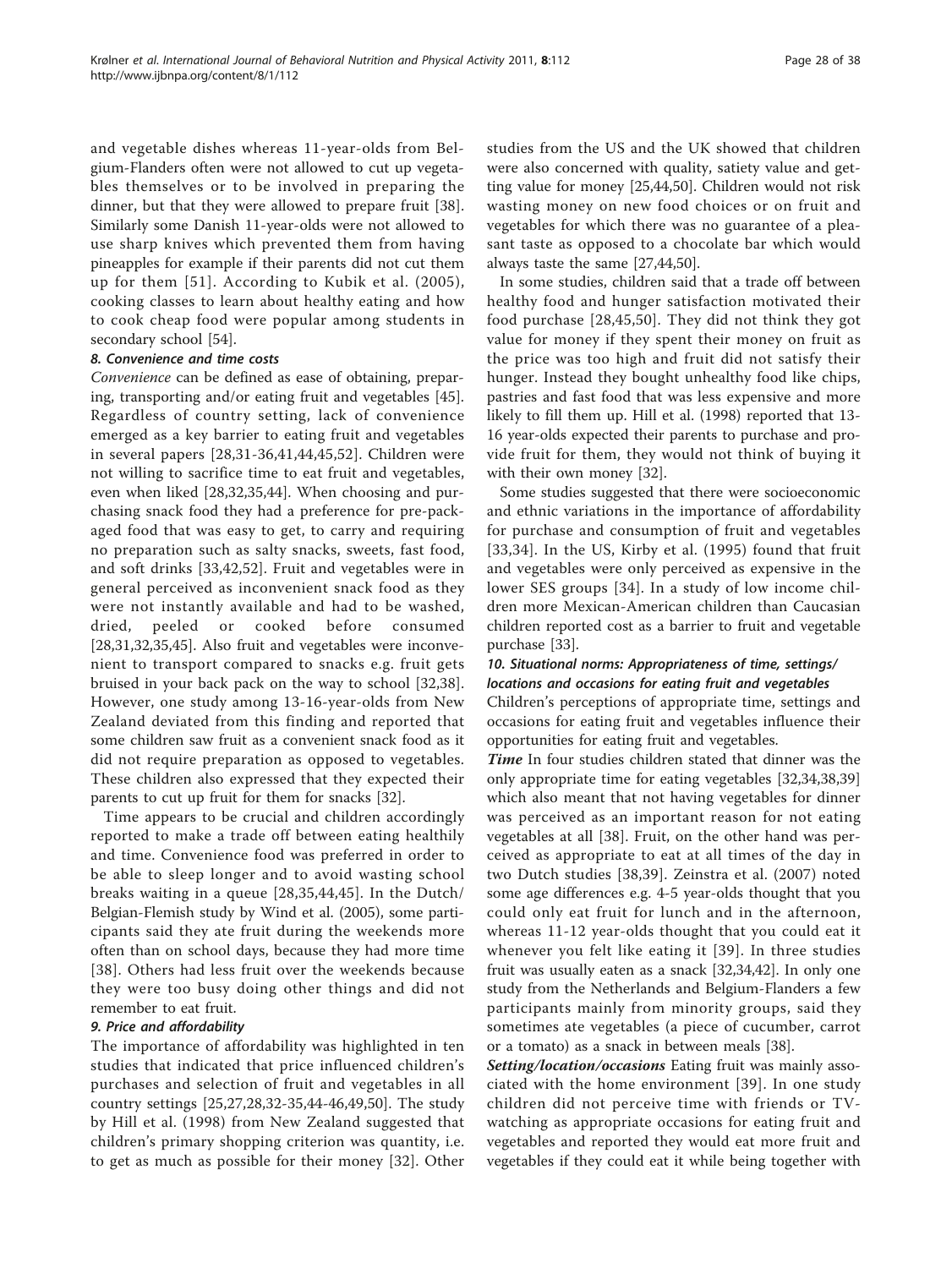friends or watching TV [[42\]](#page-36-0). The children in the study by Molaison et al. (2005) mentioned both home, other family members' homes, school and restaurants as locations for eating fruit and vegetables [[37](#page-36-0)]. However, in another study children from all SEP groups agreed that eating out was a special treat and therefore not a time for eating fruit and vegetables [[34](#page-36-0)]. Eating fruit in school was perceived as normal by Dutch and Flemish adolescents whereas eating vegetables in school was perceived as unusual - although some ethnic differences were noted [\[38](#page-36-0)].

Dutch and Flemish 11-12-year-olds in two studies reported that fruit was too healthy to serve at birthdays and other celebrations and that the social norm was to eat sweets on such occasions [\[38,39](#page-36-0)]. 4-5 year-olds on the other hand reported that fruit and vegetables could be served at parties [[39\]](#page-36-0).

#### 11. Availability/exposure to fruit and vegetables at home

Availability of fruit and vegetables at home emerged as an important factor affecting fruit and vegetable consumption in 15 studies from different countries [[16,27-30](#page-36-0),[32](#page-36-0)-[35,37,38,43,45,48,52\]](#page-36-0). Home availability may reflect socioeconomic and international differences. One example is that vegetables were often not available in Dutch homes whereas they were present in Belgian-Flemish homes [[38](#page-36-0)]. Another example is that children in low income families reported that fruit and vegetables were not available at home [\[33,37\]](#page-36-0).

Variety Variety was suggested as an important aspect of home availability in studies from the US. Two studies reported that children who were exposed to a wide variety of fruit and vegetables at home, liked and ate a greater variety of fruit and vegetables [\[16,33](#page-36-0)]. Lack of variety in the fruit and vegetables available was mentioned as a barrier to fruit and vegetable consumption by children in two studies [\[27,37](#page-36-0)]. In one study all child groups expressed having access to a variety of fruit and vegetables at home [[48](#page-36-0)] whereas one study suggested that children in homes in areas of middle to high SEP had access to a larger variety of fresh fruit and vegetables than children from low SEP areas [\[34](#page-36-0)]. Furthermore the parents from low SEP regions included canned and frozen fruit and vegetables more often in the family meals [\[34](#page-36-0)].

Home accessibility, parental facilitation and visibility Accessibility means whether fruit and vegetables are available in a form and location that make them convenient to eat [[55](#page-36-0)]. The process, where parents increase home accessibility such as by cutting up fruit for their children to eat in between meals is sometimes referred to as parental facilitation [\[56](#page-36-0)]. Low accessibility emerged as a key barrier to fruit and vegetable consumption from the US, Denmark, New Zealand and Costa Rica. Fruit and vegetables seemed to be available in most homes but not easily accessible or visible to the children [[25,33,48](#page-36-0),[51](#page-36-0)].

Children perceived purchase and preparation of fruit and vegetables as an adult task [[28,32,33](#page-36-0)] and reported that they would eat healthier if their parents and adults in school purchased and provided them with healthy food and encouraged them to eat it by cutting up fruit and vegetables or displaying it by having a bowl of fruit on the table [\[35,42,45](#page-36-0)].

Two US studies imply that there are socioeconomic and ethnic differences in children's access to fruit and vegetables and parental facilitation [[33,34](#page-36-0)]. For example in one study children from middle and high SEP sites said that their parents cut up fruit and vegetables for them as snacks and left them within easy reach whereas children from low SEP sites were more responsible for preparing their own meals [\[34](#page-36-0)].

Food rules The effect of high availability may be limited by the fact that some children are not allowed to eat as much fruit and vegetables as they like or have to ask before they eat fruit and vegetables. For example Belgium-Flanders children often had to ask their parents whether they could take fruit whereas Dutch participants were more likely to be allowed to take fruit themselves whenever they wanted [[38](#page-36-0)]. In a Danish study schoolchildren said that there were no restrictions on consumption of fruit at home whereas they had to ask for permission to take unhealthy food items [[51\]](#page-36-0).

Home availability of unhealthy competitive food choices In four studies from the US and Australia, some children discussed availability of unhealthy, competitive food options (visual cues) at home as a barrier to eating fruit and vegetables [\[31,33,40,52\]](#page-36-0).

#### 12. Availability and exposure to fruit and vegetables in school

Irrespective of country setting, it is a consistent finding across most studies that fruit and vegetables are only available in small quantities in school or not available at all [[25](#page-36-0)-[32,35,38](#page-36-0),[44,46,57](#page-36-0)].

Variety and choice Children from the US and New Zealand reported they would eat more fruit and vegetables if school offered a larger variety that matched their preferences and served them fresh [[26,27](#page-36-0),[32,57](#page-36-0)]. Some children said that the choice of fruit in school was limited to canned fruit salad which they did not like or, as for the diabetic children in the study by Gellar et al. (2007) they could not eat it because it was "drenched in sugary syrup" [\[27,31,32\]](#page-36-0).

Quality, appearance and methods of preparation The children in most studies complained about the quality and appearance of the fruit and vegetables available in school. The fruit items available were often bruised, brown, old-looking or of poor quality e.g. mushy [[27,32](#page-36-0),[35,40,44,45,49](#page-36-0)]. The vegetables offered at school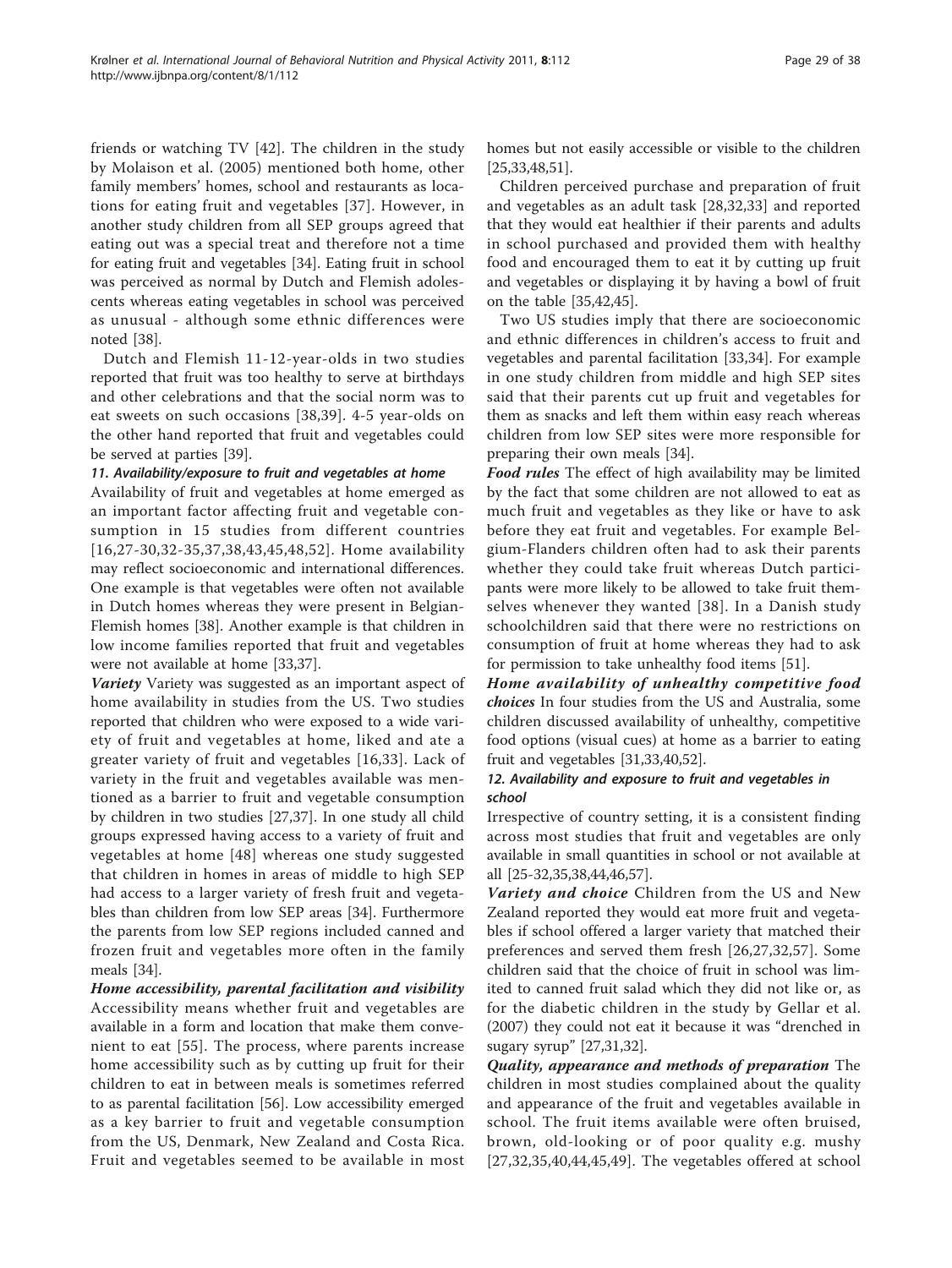were cold, mushy, soggy, dry, looked nasty, had an unpleasant taste and were prepared in a non-appealing manner [[29,31,44](#page-36-0),[45,57\]](#page-36-0). The children in three US studies preferred the way vegetables were prepared at home to the way they were prepared at school [[29,34](#page-36-0)] although some children also thought their parents prepared vegetables in an unappetizing manner [[48](#page-36-0)].

Accessibility, visibility, convenience, time costs, and affordability Regardless of country setting low accessibility in school was highlighted as a barrier to eating fruit and vegetables. Many pupils preferred salad bars, bite-sized or sliced fruit instead of unpeeled or whole fruit [[53\]](#page-36-0). Many children complained about vegetables/ salads not being as visible (the children had to ask for them to get them) or promoted as much (e.g. no signs) as unhealthy food items in the school canteen [\[27](#page-36-0),[45](#page-36-0)]. Time was also highlighted as a barrier for example children did not want to waste their precious, but short lunch break waiting in a long queue for healthy food [[45](#page-36-0),[57](#page-36-0)] and they thought that they had too little time for eating at break time [[41](#page-36-0)]. Some children brought fruit and vegetables from home but not all ate it as transportation ruined the appearance of fruit and vegetables [[32](#page-36-0),[38\]](#page-36-0). Some pupils thought they would purchase more fruit and vegetables if it was easily accessible in refrigerated vending machines at school [[35](#page-36-0)]. Further, the high price of fruit and vegetables in school was highlighted as a barrier for eating fruit and vegetables in school in studies from Scotland and Australia [\[46](#page-36-0),[49\]](#page-36-0).

Access to competitive unhealthy food choices Another barrier to eating fruit and vegetables in school mentioned by children from the US and Costa Rica was the constant and extensive exposure to unhealthy food in the school environment and the lack of access to affordable healthy food options [\[28,29,31,35](#page-36-0),[45,53,57](#page-36-0)].

# 13. Availability and exposure to fruit and vegetables in neighbourhood/local area

Children in a study from the US said that fruit and vegetables were not available in the grocery stores where their parents purchased food [[37](#page-36-0)]. Seasonality emerged as a barrier to availability of fruit and vegetables in the local area in a study among youth in Minnesota who experienced low access to fresh fruit of high quality in the winter [[36\]](#page-36-0). In two studies children reported that fruit sold nearby was not attractive [[32](#page-36-0),[36](#page-36-0)]. In three US studies children discussed low availability, variety, visibility, and attractiveness of fruit and vegetables in (fast-food) restaurants as a barrier for intake [[34](#page-36-0),[40,45\]](#page-36-0). Children only liked eating fruit and vegetables at restaurants with salad bars they could chose their own fruit and vegetables from [\[34](#page-36-0)].

Again high access to competitive unhealthy food choices emerged as a barrier for fruit and vegetable intake as it appeared to be much more convenient and inexpensive for the children to buy unhealthy foods (fast-food) in the local area than fruit [[27,32,34](#page-36-0),[35,41,45\]](#page-36-0).

#### 14. Parental influence

Some children learned how to eat fruit and vegetables from a family member and found it easier to eat healthily if the entire family did so [[31,33](#page-36-0)] or if they experienced positive social support and motivation from adults to eat healthily [[25,30,35-37,37,38,42\]](#page-36-0). However, in one UK study 11-12-year-olds expressed that they did not like being preached to about dietary habits by their parents and as a consequence ate unhealthily to express independence or rebellion [[44\]](#page-36-0). Some studies from the US and Costa Rica also mentioned parents as social influences for eating unhealthy food e.g. by taking the children to fast food restaurants or by having unhealthy eating habits themselves [[28,36,48,53](#page-36-0)]. However, in one US study boy scouts said they were encouraged by their parents to eat fruit and vegetables at restaurants [[25\]](#page-36-0).

Hill et al. (1998) found that the family, especially the mother is the primary source of nutritional knowledge among children in New Zealand. In the same study and in a study from Ireland, children said that their parents conveyed mixed messages to them. On the one hand parents tried to limit children's intake of sweets, chocolates, soft drinks and potato crisps, and on the other hand they used the very same unhealthy food items as treats for being good [\[32,47\]](#page-36-0).

#### 15. Peer influence

Peer influences and peer pressure is a challenging issue in focus group discussions with adolescents. Group dynamics and peer pressure may hinder children from speaking freely about it and also the children may not be conscious of how much they are influenced by their peers [[34,36,37,48\]](#page-36-0). Keim et al. (2001) suggests that in the US, children are very aware of peers' eating behaviours as almost all children in their study knew how much fruit and vegetables their friends ate [\[33](#page-36-0)]. In general, across country settings and age groups, peer influences were not perceived as supporting fruit and vegetable consumption, first and foremost because there was a strong peer pressure towards eating unhealthy food [\[28,31,32,34,37,38](#page-36-0),[40](#page-36-0),[46](#page-36-0)]. Wind et al. (2005) suggest that peers only influence fruit and vegetable consumption among 10-11-year-olds indirectly through promoting higher intake of unhealthy competitive food choices [[38](#page-36-0)], while five studies which covered older age-groups (9-18 years) implied a direct influence as children reported negative comments or being bullied if they brought healthy lunchboxes to school or ate fruit and vegetables in school [[25,28,32,40](#page-36-0),[48](#page-36-0),[50\]](#page-36-0). Children did not perceive eating fruit in school as 'cool' behaviour although they ate it at home [\[41,50\]](#page-36-0).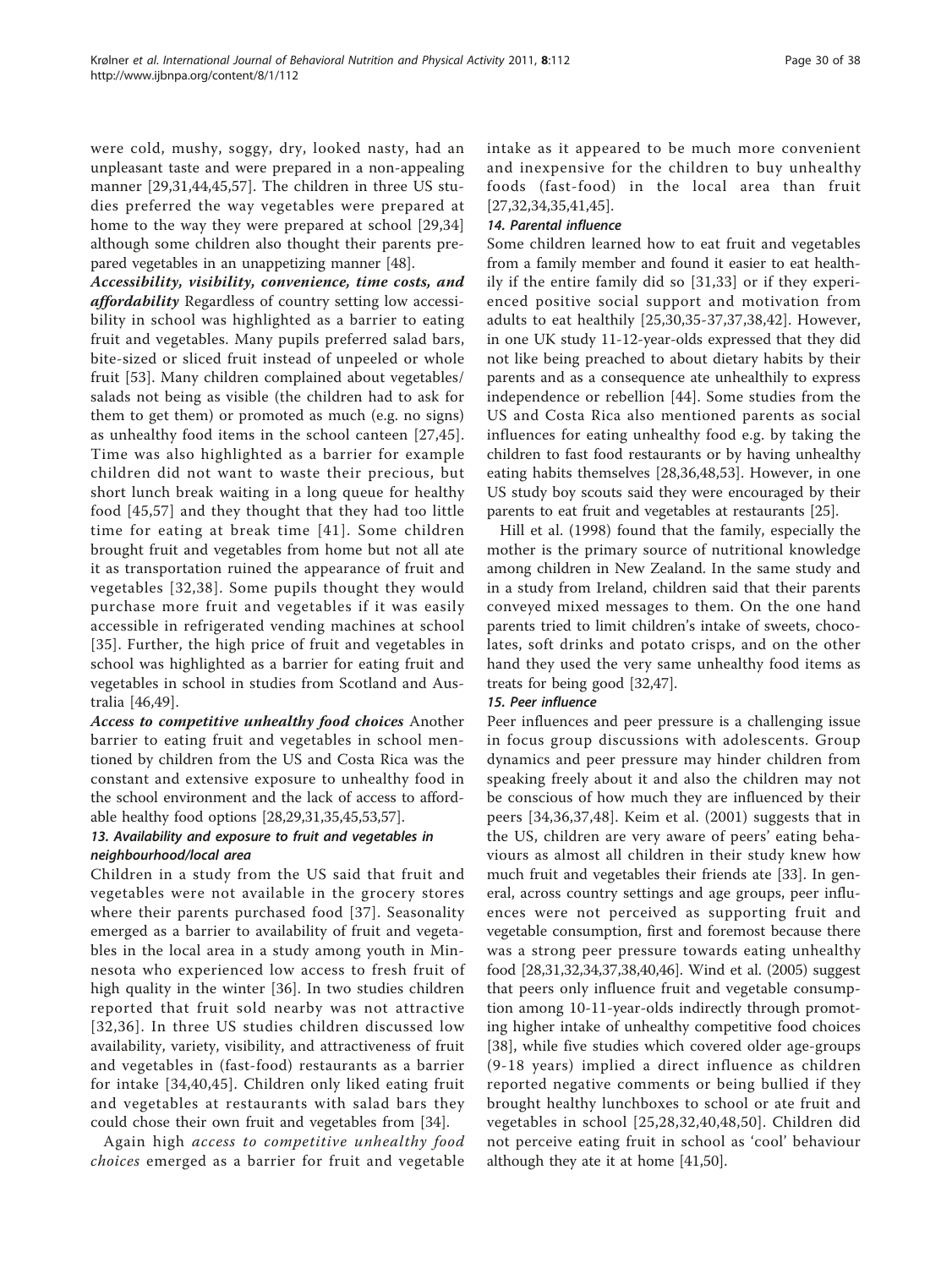A few US studies reported positive peer influences towards eating fruit and vegetables and negative peer influences towards eating unhealthy food: Two studies reported that fruit was perceived as acceptable to eat in school but that there was a negative peer influence on eating vegetables in school [[25](#page-36-0),[48](#page-36-0)]. One study found that children who participated in a youth gardening programme did not perceive any peer pressure towards eating unhealthy food [\[36\]](#page-36-0). Some of the diabetic children in the study by Gellar et al. (2007) pointed to their peers as supporting them in eating healthily by encouraging them to avoid unhealthy food to control their blood sugar [\[31\]](#page-36-0).

Positive and negative peer influences towards eating fruit and vegetables may differ by gender because of the symbolic value of eating fruit and vegetable with respect to image and gender identity [[28](#page-36-0)]. Costa Rican boys were considered effeminate by their peers if they ate healthy food and consequently made it a rule to eat unhealthy food items to prove masculinity and bravery. Among girls, eating healthy foods was considered as a sign of femininity and consequently they often would bring cut up fruit to school. Girls risked being bullied if they did not eat healthily [\[28\]](#page-36-0). Also, a study from the US is concerned with the symbolic value of food as a barrier for intake: A girl reported being teased about eating as elderly people because of her high intake of fruit and vegetables which suggests that fruit and vegetable consumption symbolizes old age to some children [[40\]](#page-36-0).

Peer interaction may also increase access to unhealthy food in schools [\[31,46\]](#page-36-0). Food choice in the playground appeared to be determined by socially acceptable food such as sweets, chocolate, carbonated drinks and crisps rather than fruit and vegetables [\[41,46\]](#page-36-0). Two studies from Denmark and Scotland suggested that girls especially valued the social aspects of meals and snacks [[46](#page-36-0),[51\]](#page-36-0). In the study by Husby et al. (2009) girls often engaged in swapping food with their friends such as exchanging pizza for grapes [\[51](#page-36-0)]. Children in other studies said that nobody wanted to swap healthy food such as fruit and they emphasised the importance of bringing food to school that peers wanted to swap to be part of this shared social event [[31](#page-36-0),[46](#page-36-0)].

#### 16. TV/media influence

Most children had not seen any commercials for fruit and vegetables so media influences were only discussed in relation to promotion of unhealthy competitive food choices. Commercials for unhealthy food and fast food was discussed as a barrier to fruit and vegetable consumption as they triggered a craving towards tasty and inexpensive unhealthy food [[25,28](#page-36-0),[32,36,41](#page-36-0),[48\]](#page-36-0). Media influence was not discussed in any of the European studies.

#### IV. Sensitivity analysis: results

The potential determinants identified in the low quality studies were generally in agreement with the ones from the high quality studies e.g. home and school availability, convenience, parental modelling and price. However, one contradictory finding was observed: Two low quality studies [\[27,52\]](#page-36-0) did not observe any gender differences in outcome expectancies, whereas three high quality studies did [[28,40](#page-36-0),[45\]](#page-36-0). If focus groups mix girls and boys there might be a risk of false agreement due to peer pressure which may conceal gender differences. Further, lack of a gender focus or non-systematic research processes may have hidden gender differences.

The qualitative studies of low quality did contribute with interesting ideas to the synthesis of findings across studies, even though their non-transparent and less reflective research process made it hard to evaluate the credibility of the findings in these studies. For example the study by Kim et al. (2007) adds to the other studies by showing variations in the identified themes appropriate occasions for eating fruit and vegetables (Hmong youth do not perceive being together with friends or TV-watching as appropriate occasions for eating fruit and vegetables) and availability of fruit and vegetables in school (There is a disagreement between the fruit and vegetables children prefer, and what kind of fruit and vegetables are served in school) [[42\]](#page-36-0). Further, two low quality studies indicated that children would eat more if the school increased the variety of fruit and vegetables offered in school [\[26,27](#page-36-0)]. Variety was not identified as a potential determinant in any of the middle or high quality studies. Nicklas et al. (1997) was the first qualitative study to focus on high access to unhealthy competitive food choices as a barrier to fruit and vegetable consumption. The study further pointed at visibility as an important dimension of school availability and inconsistency in taste as an important reason for purchasing chocolate, instead of fruit and vegetables [[27](#page-36-0)]. These two themes were not highlighted in other qualitative studies until 2005, where they appeared as influencing factors in the study by McKinley et al. 2005 [[44](#page-36-0)].

If the review had included only the high quality papers most of the key themes would have emerged. However, the themes 'fruit and vegetable preparation skills (behavioural capability)', 'price and affordability', 'parental influence', 'peer influence' and 'knowledge about recommendations for fruit and vegetable intake' had only been superficially described (unsaturated, thin description). Further, the themes 'food rules' and 'variety of fruit and vegetables in school', 'colour and smell of fruit and vegetables' had not emerged as important potential determinants. We had also not captured the range in children's views e.g. for 'satiety value' and 'outcome expectancies'. The study by Baranowski et al. (1993) (quality assessment: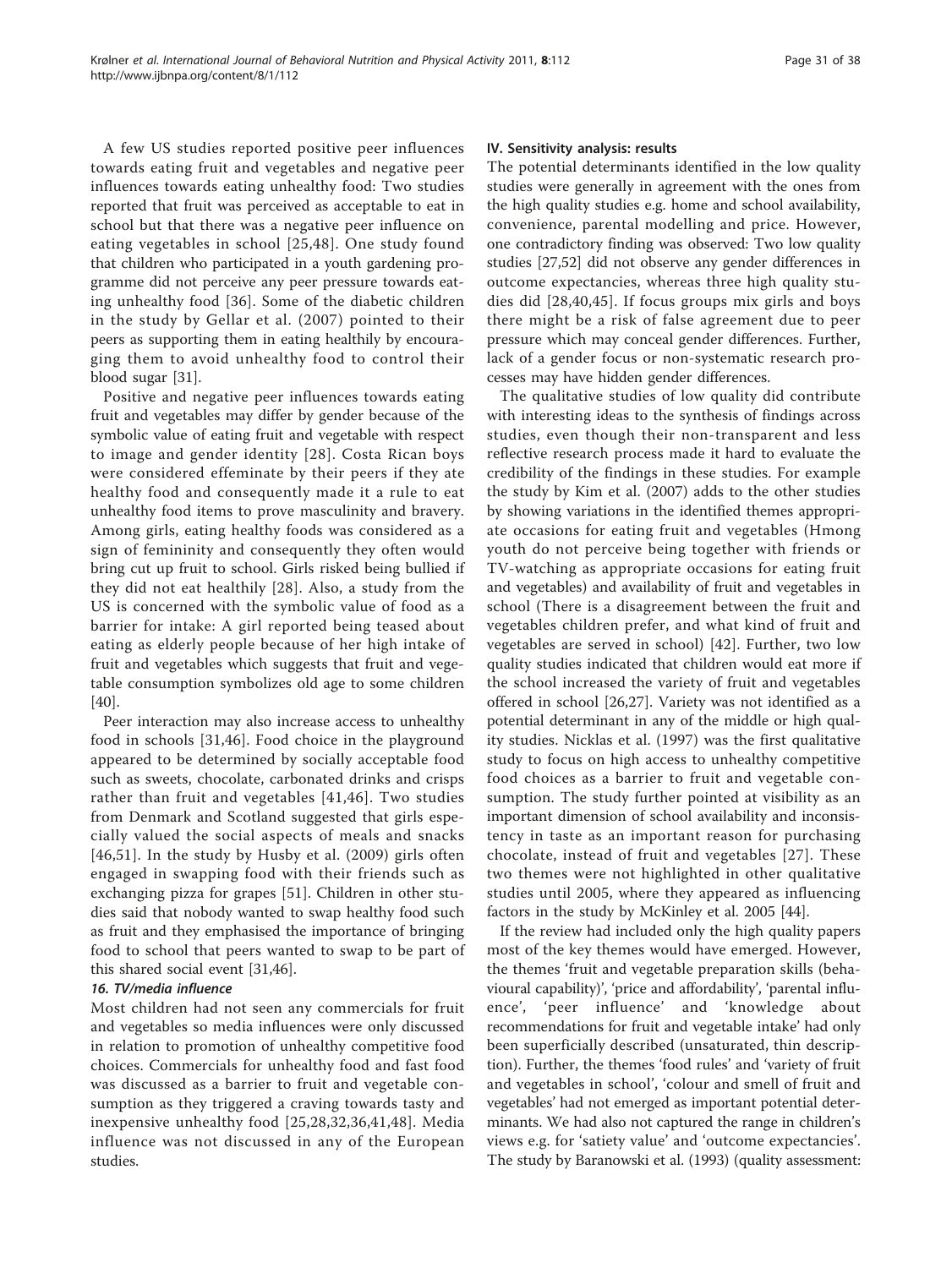<span id="page-31-0"></span>medium) added some important dimensions by showing that some children perceived the filling power of fruit as a positive outcome expectancy and that children also associated negative outcome expectancies like for instance allergic reactions and gas build up with eating fruit and vegetables [\[29](#page-36-0)]. The high quality studies only highlighted filling power of fruit and vegetables as a barrier to intake [[28,44,45\]](#page-36-0).

#### **Discussion**

Thirty-one papers were included in this review and in accordance with earlier reviews of quantitative observational studies [[11,13](#page-35-0)[,15,](#page-36-0)[58](#page-37-0),[59\]](#page-37-0) the present review supports the importance of sociodemographic factors (gender, age/school year, SEP, ethnic background), availability/accessibility of fruit and vegetables at home, parental influences and taste preferences for children's intake of fruit and vegetables. The present synthesis of the results of qualitative studies adds to and enriches the findings in reviews of quantitative studies in five ways (table 3):

First of all the present review has identified some potential determinants for fruit and vegetable intake among adolescents which have only been investigated sparsely in quantitative epidemiologic studies, if at all. These factors are summarized in point one of table 3.

Secondly, the qualitative findings enrich the epidemiologic findings in part one of this review and help us understand the variation, scope and implication of the identified determinants. The review of quantitative studies showed that only one out of five studies on outcome expectations found an association between outcome expectations and children's fruit and vegetable intake [[11](#page-35-0)[,60\]](#page-37-0). The qualitative studies suggested that perceived outcome expectations and health benefits of eating fruit and vegetables were not the main concern of children when making food choices rather other aspects such as taste, convenience and sensory appeal mattered.

Further, the review of qualitative studies suggests that cost, appearance, visibility and variety are important dimensions in home availability. None of these dimensions was investigated separately in the studies included in the review of quantitative studies but rather as components of summary scales of 'perceived barriers'. Scales of perceived barriers should be decomposed to investigate the relative importance of items.

The epidemiological evidence from observational studies for an association between availability of fruit and vegetable in schools and pupils' fruit and vegetable consumption is limited [[11](#page-35-0),[58](#page-37-0)]. Meanwhile a review of intervention studies implies that school fruit and vegetable programmes are effective in increasing fruit and vegetable intake among pupils [[61\]](#page-37-0). The present review of qualitative studies suggests that other aspects of school availability than the mere presence of fruit and vegetables matter such as variety, visibility, quality, texture, cost, convenience, time, access to competitive

# Table 3 What this review adds

1. Potential determinants for children's fruit and vegetable intake:

- Time costs: trade-off between time and being healthy
- Satiating power: fruit and vegetables are perceived as less filling than fast food
- Situational norms: perceptions of appropriateness of time, occasions and settings for eating fruit and vegetables
- Important aspects of availability: variety, visibility, methods of preparation, quality of fruit and vegetables, access to unhealthy food
- Other important sensory aspects than taste: appearance, smell, texture
- Price and inconsistency in taste of fruit and vegetables in comparison with unhealthy food
- Peer influences: sharing food as a means of socialising, the symbolic value of food for image and gender identity

- School availability: the importance of variety and being able to make your own food choice,

- too short breaks for eating fruit and vegetables
- Short term outcome expectancies more important than long term outcome expectations:

Children see long term outcomes as a distant concern of adulthood, they value the immediate benefits or drawbacks of eating fruit and vegetables

- 2. Extensive information about potential determinants that have only been sparsely investigated in quantitative studies e.g. peer influence, school availability and thereby new input for conceptualisation and operationalisation of these factors
- 3. Potential mechanisms behind the observed epidemiological associations (or lack of) between personal, social and environmental factors and children's fruit and vegetable intake such as gender and SEP differences e.g. children from high SEP families are exposed to a larger variety of fruit and vegetables at home and thereby may develop a higher preference for a variety of fruit and vegetables which increases their consumption
- 4. Potential reasons for children's higher intake of fruit compared to vegetables e.g. they perceive fewer time points, occasions and settings as appropriate for eating vegetables than fruit
- 5. Awareness about the shortage of qualitative studies within this research area from other countries than US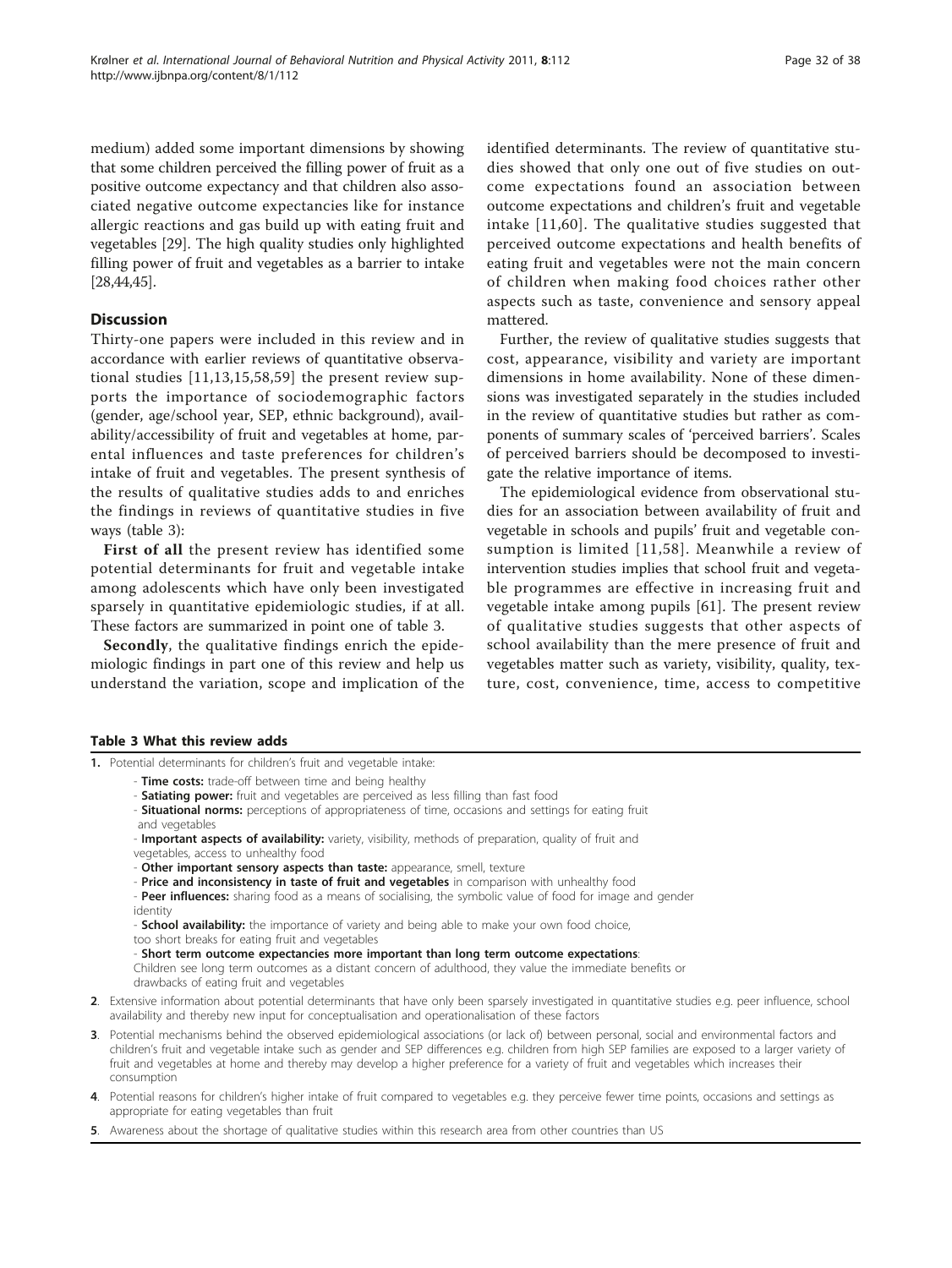unhealthy food and methods of preparation. The quantitative studies have focused on parental intake of fruit and vegetables as a promoter of children's own intake [[11](#page-35-0)]. The qualitative studies suggest that it may be worth studying parents' intake of unhealthy food as a barrier for healthy eating habits among children.

The third contribution of the present review of qualitative research is that it points at new hypotheses which need to be tested quantitatively. The qualitative evidence suggests that gender roles, peer pressure, the symbolic value of food and different expectancies of the outcomes of eating fruit and vegetables as possible explanations for why girls have a higher or more frequent intake of fruit and vegetables than boys.

Further, a potential chain of causation behind the welldocumented social inequality in children's fruit and vegetables intake is suggested. Children from high income families are exposed to a larger variety of fruit and vegetables and as a consequence may develop preferences for a larger variety of fruit and vegetables resulting in a higher intake of fruit and vegetables compared to children from families of low SEP [\[16,34\]](#page-36-0).

Most epidemiological studies find that young adolescents have a higher or more frequent intake of fruit and vegetables than older adolescents [[11\]](#page-35-0). One possible reason for this suggested by our review is that when children grow older, the extent of parental support for eating fruit and vegetables decreases. Parents expect the older children to prepare fruit and vegetables themselves and stop cutting fruit and vegetables as snacks for them. Another possible explanation for the decline in consumption according to age is that young adolescents' eating habits are primarily under the influence of their parents, whereas the older adolescents are orientated towards their peers. Therefore, older schoolchildren will be more prone to peer pressure towards eating unhealthily. Finally, the teenagers' growth spurt may be another barrier to eating fruit and vegetables as they do not perceive fruit and vegetables as having enough filling power.

The fourth contribution of this review is some potential explanations as to why children in most western countries have a higher intake of fruit than vegetables [[5](#page-35-0),[62\]](#page-37-0). Children's preference for fruit over vegetables appeared to be related to the sensory attributes of fruit and vegetables and to the way vegetables are prepared. Another barrier to vegetable intake may be children's perception of dinner as the only appropriate time and family/home as the only appropriate setting for eating vegetables, whereas fruit can be eaten everywhere at all times of the day. This is in agreement with the quantitative finding that frequency of family meals is associated positively with fruit and vegetable intake [\[11\]](#page-35-0).

Finally, as a fifth contribution the review brings into focus the shortage of published, peer-reviewed qualitative studies from countries outside the US.

No previous systematic review of qualitative studies on children's fruit and vegetable intake is directly comparable to the present review. Jago et al. (2007) found qualitative support for an association between availability of fruit and vegetables and consumption of fruit and vegetables among children and adults in a systematic review of both qualitative and quantitative studies investigating the role of availability [[63](#page-37-0)]. Based on findings from eight qualitative studies they suggested that availability was affected by SEP and location (rural/urban/reservation), but not ethnicity. Our review based on 31 studies is consistent with this [[63\]](#page-37-0). Other systematic reviews among children have focused on determinants of healthy eating, are based on both peer-reviewed papers and grey literature (published and unpublished reports and theses) and have included both quantitative (non-experimental and intervention) and qualitative studies simultaneously [[18](#page-36-0),[64\]](#page-37-0). Even though their findings are not specific to fruit and vegetable consumption, the facilitators and barriers to healthy eating overlap with many of the identified determinants of fruit and vegetable intake in our review. For example Shepherd et al. (2006) concluded that barriers to healthy eating among 11-16-year-olds were low access to and high cost of healthy food, time considerations and personal preferences for, and easy access to fast food. Facilitators for eating healthily were among other things concerns about appearances and parental support. Furthermore the young people associated fast food with friends and pleasure and valued the ability to choose what they wanted to eat [[18\]](#page-36-0). The 4-10-year-olds in the review by Thomas et al. (2004) valued taste over health, said that "everything that is healthy tastes awful" (page 1011) and did not consider fruit and vegetables as the same kind of food [\[64](#page-37-0)]. Further the children perceived their parents as responsible for their personal health e.g. providing the children with fruit [[64\]](#page-37-0). Other reviews in this area are mostly narrative reviews and have not applied systematic review methods to literature search, extraction of data, or quality assessment or been explicit about the methods they have applied [[65-68](#page-37-0)].

#### Study limitations and strengths

Qualitative research is multidisciplinary with studies spread over multiple journals and databases. Several papers mention the difficulties in making exhaustive qualitative literature searches due to inconsistent indexing and use of search terms in databases as well as the lack of databases gathering qualitative health research [[69-71\]](#page-37-0). We limited our search to qualitative research by using the search terms anthropology, anthropologic,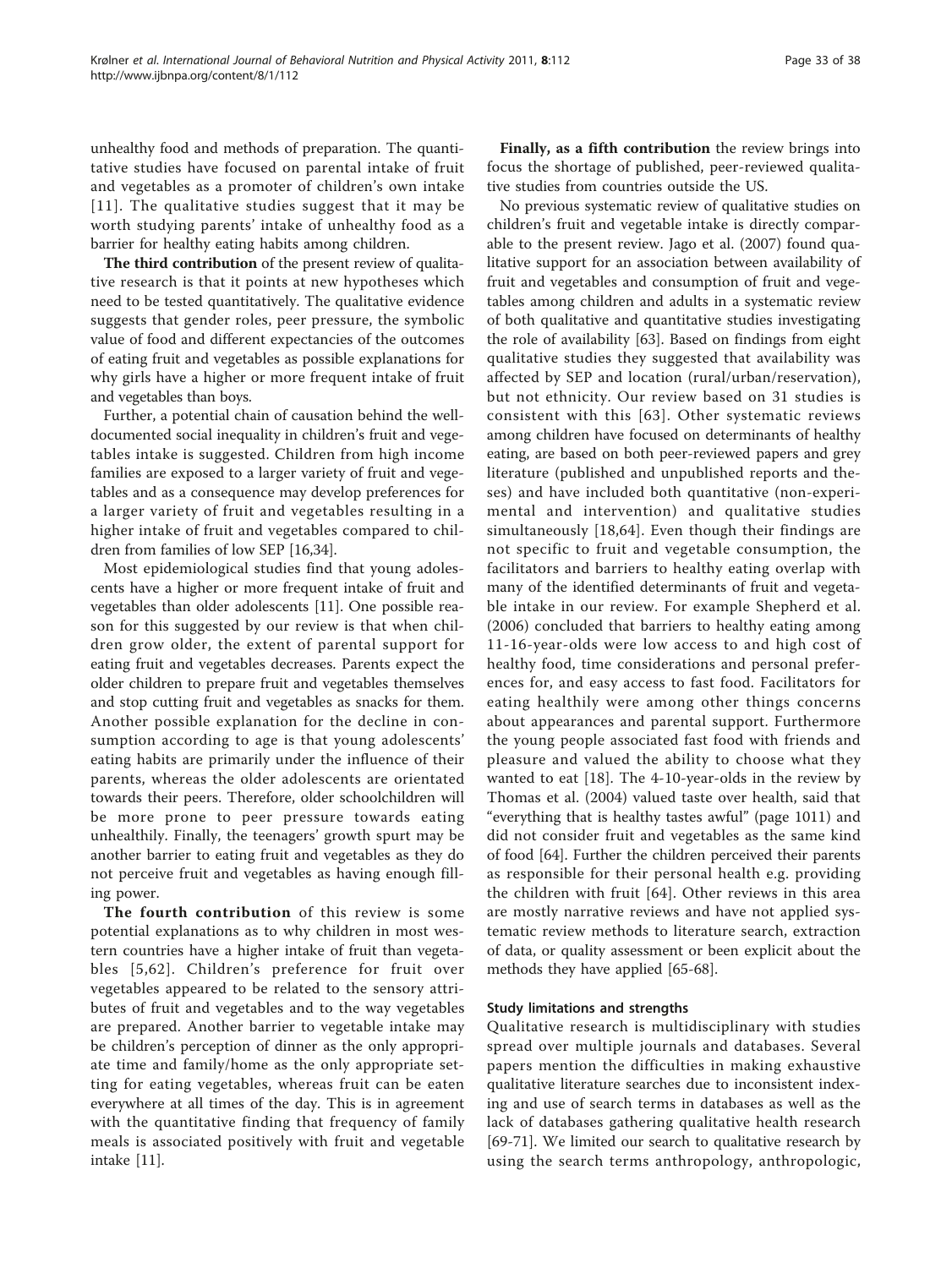anthropological, ethnography, ethnographic, ethnographical, qualitative, focus group, focus groups, and grounded theory. We did not use the search term 'interview' as questionnaire surveys are sometimes carried out as interviews. Our search strategy may have excluded qualitative research which has not been indexed correctly by our search terms. Two approaches were used to prevent this. Firstly, the literature search built upon the literature search for quantitative studies for part one of this review. For this literature search we used a less restricted combination of search terms with no requirements for study design ((fruit(s) or vegetables(s)) and ('children or adolescents')) in Medline and PsycINFO. This literature search yielded eight qualitative studies. All of these papers were also identified through our literature search for qualitative studies except a paper published in 1973 which was not indexed as a qualitative study [[16\]](#page-36-0). Secondly, we checked our own records and screened the reference lists for relevant qualitative studies in all full text papers we retrieved for both reviews as well as reference lists of existing reviews. Only one of the 24 additional records we identified through these sources was included in the present review, namely the previous mentioned study from 1973 [[16\]](#page-36-0).

We only included peer-reviewed papers in English. These language and publication status restrictions may have posed a risk for publication bias. However, the findings presented in reviews which included grey literature were not in conflict with our conclusions [\[72,73](#page-37-0)]. Research published in languages other than English may contribute with important country-specific insight. A few non-English papers from Brazil, Canada, Chile, Germany, and Spain were excluded limiting the variation of settings in the review.

Qualitative findings and interpretations may be more difficult to report in other languages than the language used in the study as translation of quotations into English may result in loss of meaning due to national figures of speech. The fact that 27 out of 31 of the included papers in the review were conducted in English-speaking countries (the US, the UK, Ireland, New Zealand, and Australia) may support this assumption.

We only included findings about children's own views and perceptions of factors influencing their fruit and vegetable consumption and therefore the views of parents and school staff which were expressed in some of the studies included were left out of the summary of findings. Triangulation of sources may enhance the validity of qualitative studies by contributing with more perspectives and dimensions to the phenomenon studied e.g. there may be some constraints on children's intake that they do not perceive as barriers themselves, because other people (parents, school staff, parents of friends) are mainly responsible for increasing children's access to fruit and vegetables. For example parents in two of the studies included said that they expected their children to cut up fruit and vegetables for themselves or ask for help if necessary [[25,48\]](#page-36-0) whereas one finding of this review was that children expected their parents to provide them with fruit snacks [[28,32,35](#page-36-0),[42](#page-36-0)]. The inclusion of both views suggests a discrepancy between children's and parents' perception of their own role and responsibility in relation to increasing accessibility of fruit and vegetables at home.

In the two reviews we have aimed at mapping out all available peer-reviewed quantitative and qualitative evidence on potential determinants of fruit and vegetable consumption among children and adolescents irrespective of country. For the present review we performed a conceptual analysis to synthesise the findings. We analysed potential determinants/themes across studies conducted in different country settings (maximum variation sampling) and deliberately de-contextualised the findings from their original study setting. Any approach which de-contextualize information, e.g. by analysing themes across interviews or across studies instead of focusing on the uniqueness of individuals (case studies) or single studies runs the risk of losing sight of context [[69](#page-37-0)]. To prevent this we could have chosen to make a similar review of qualitative studies within one country setting only (homogeneous sampling). However due to the limited number of qualitative studies identified for this review it would only be meaningful for a few countries such as the US where an abundant number of qualitative studies were conducted.

We evaluated the methodological quality of the papers in two ways. The quantitative approach was a count of quality criteria met. As we did not perceive all quality criteria as equally important for the overall quality, we also conducted an overall qualitative assessment similar to a peer-review process. Our experience was that both methods provided a useful insight into the scientific quality of the included papers. Further, that the quantitative approach constituted a useful basis for the overall qualitative assessment and that the validity of the qualitative approach was improved by obtaining agreement between at least two independent assessors. The qualitative approach is more open for interpretation and dependent on the reviewers' experience with qualitative research.

In the present study we made a comprehensive literature search in 14 electronic databases of biomedical and social science literature which makes it likely that we identified nearly all relevant peer-reviewed studies. Another strength of this study is the systematic and standardised procedures we used to review and evaluate the papers we included. These procedures enriched the review for example by 1) mapping out the variety of views on determinants expressed by children and adolescents across studies, and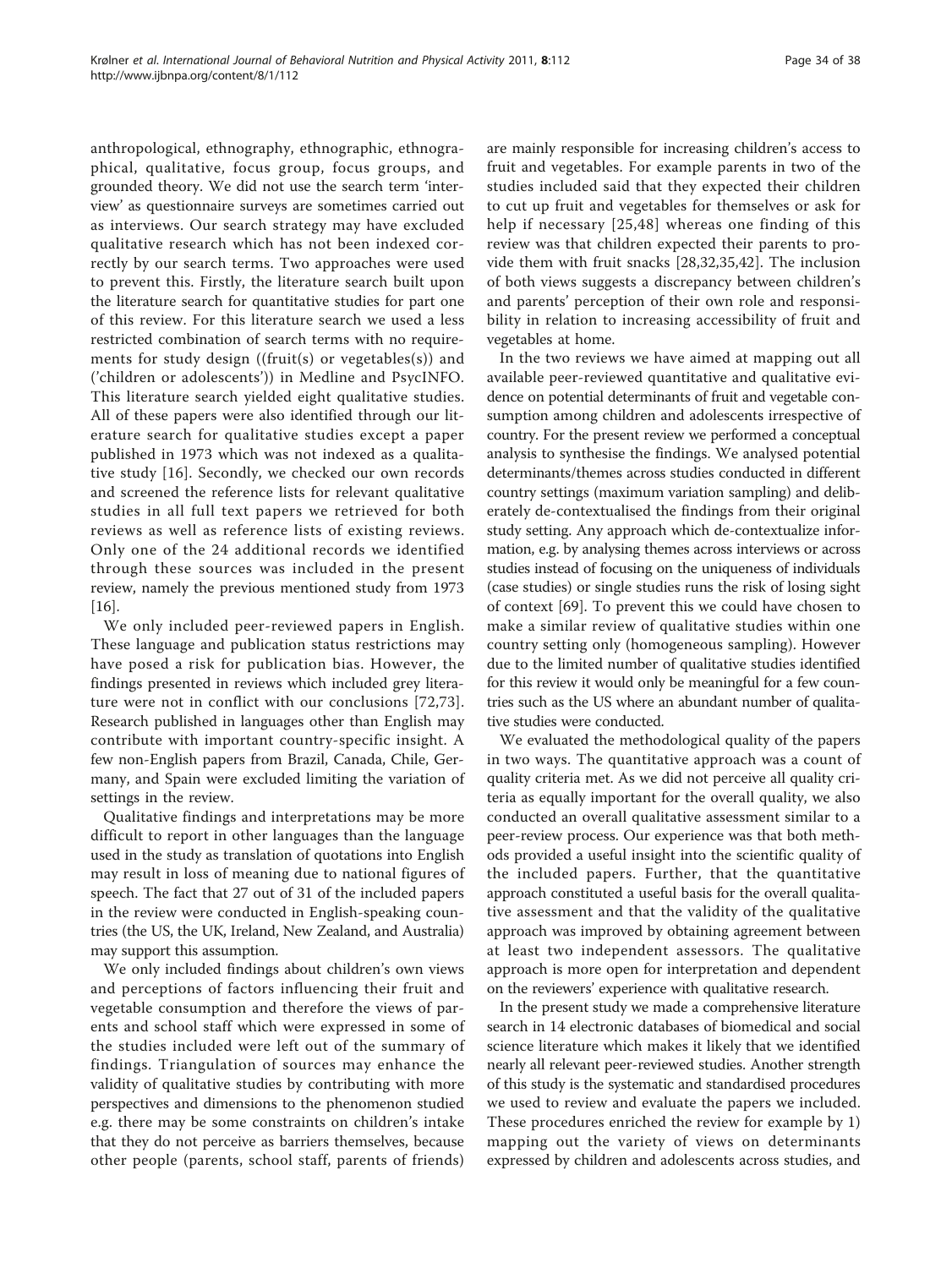2) showing that low quality studies did not detect gender differences in outcome expectations as opposed to studies of high quality. A third strength is that we applied a broad inclusion to obtain the greatest understanding of fruit and vegetable consumption in adolescence [\[74\]](#page-37-0). We chose a priori to include all studies that fulfilled the inclusion criteria irrespective of methodological quality. Further, we aimed to present a variety of views and not only those that were mentioned by most children or most focus groups. This approach is in agreement with Fade (2003) who states that "qualitative analysis is not simply a case of counting

up the number of times a view is expressed and presenting the most frequently expressed view" (page 144) [[22](#page-36-0)].

#### Conclusions and recommendations for research

This review reveals a series of potential determinants of fruit and vegetable intake among children of which our current knowledge is limited (table [3](#page-31-0)). The prevalence, relative importance and explanatory power of these factors must be assessed in future large scale quantitative studies as well as their interplay with other important determinants such as taste preferences and home availability. The qualitative studies suggest for example, that even when children have a high taste preference for fruit and vegetables they will not eat them if it is not convenient. Even though taste preferences and home availability are necessary prerequisites for children's fruit and vegetable consumption, they may not be sufficient factors. Interactions between home availability, taste preferences, convenience (home accessibility, parental facilitation) and fruit and vegetable consumption should be studied in multivariate analyses.

The concept of availability is often treated as onedimensional representing whether fruit and vegetables are present at home or in school or not. This review however, suggests that availability is a multidimensional construct and the relative importance of different dimensions of home, school and local area availability such as presence, variety, visibility, quality, texture, cost, convenience, time, access to competitive unhealthy food and methods of preparation should be examined in epidemiological surveys.

Understanding the mechanisms behind the clear sociodemographic differences in fruit and vegetable intake is an important area for future research. The suggested mechanisms from this review should be tested in epidemiological surveys. Such studies may guide the development of subgroup-specific intervention strategies. Future studies should for example clarify the relative importance of different aspects of outcome expectancies of eating fruit and vegetables for consumption among boys and girls and in different age-groups such as positive versus negative expectations, short and long term expectations, and health related versus social outcome expectations (such as expecting parental reward if eating fruit and vegetables).

In the sensitivity analysis we only examined the influence of methodological quality of the included studies on the derived themes. As part of sensitivity analysis, future reviews should also analyse the influence of other study characteristics such as country setting or sociodemographic characteristics of study population.

The review highlights peer influences as important for fruit and vegetable consumption especially among older children and girls. However, peer pressure and peer influences are hard to capture. Qualitative studies and validation studies should aim at conceptualising and operationalising measures of peer support and peer pressure towards eating unhealthily and healthily in order to strengthen future surveys among school-aged children. Multivariate models should examine SEP as a potential effect-modifier for the interplay between exposure to a large variety of fruit and vegetables at home, taste preferences and fruit and vegetable consumption. Furthermore this review confirms that determinants for fruit and vegetable intake should be analysed separately. Children's preference for fruit over vegetables has mainly been explained by taste. This review suggests that other potential barriers for vegetable intake are methods of preparation, texture, appearance and children's ideas of when, where and with whom it is appropriate to eat vegetables. This should be tested quantitatively. Finally, most of the included studies in this review were from the US. Future qualitative studies should explore if the results of this review are transferable to other country settings or if other factors are more important in shaping children's fruit and vegetable consumption there.

#### Conclusions and recommendations for practice

This review of qualitative studies emphasises the importance of convenience and the trade off between time and being healthy - issues that could be transferred into product development. Children prefer snacks and chocolate bars, because they are instantly available, can be eaten straight away, do not require any time-consuming preparation, can be carried in your school bag without getting squashed and soggy and because the taste and quality is guaranteed so they do not risk wasting their money on bad quality. These characteristics of snacks can inspire interventions at the family, school and societal level. At the family level, parents should prepare (or assist children in preparing) fruit and vegetables as readily available snacks in between meals (peeled and cut into bite-sized pieces). At the school level, schools could encourage children to eat fruit and vegetables by having a fruit break, where children are allocated time to prepare and eat fruit and vegetables, by offering fresh appealing fruit and vegetables of high quality and variety in the school canteen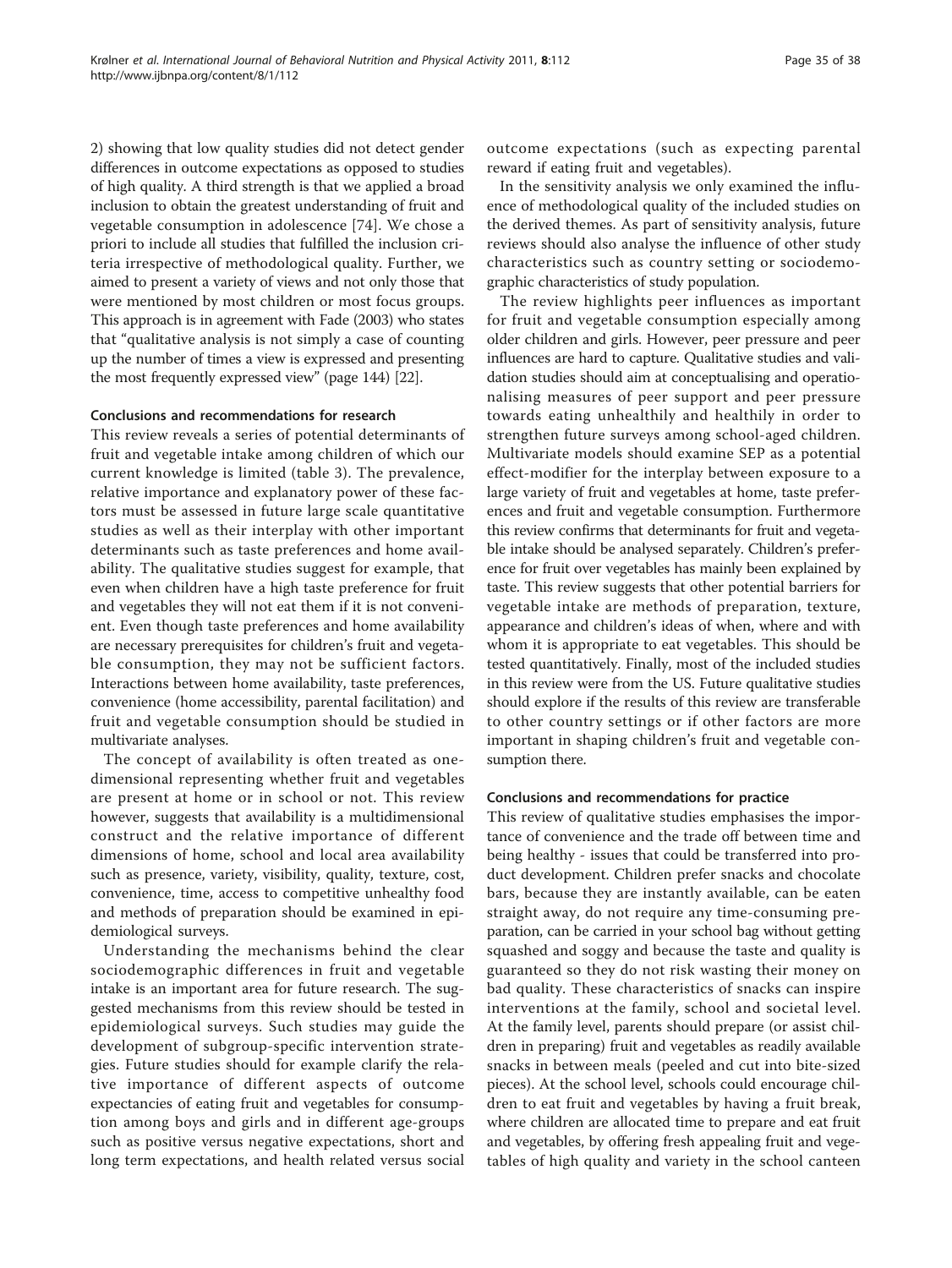<span id="page-35-0"></span>and refrigerators where the children can store their fruit and vegetables brought from home. At the industrial level, producers should be encouraged to sell fresh (not canned) appealing fruit and vegetable snacks, peeled, cut and ready to eat as a worthy alternative to unhealthy snacks. Super markets should give children visual cues to eat fruit and vegetables by placing the fruit and vegetables near the counter and by advertising them on posters and signs. Furthermore, the availability of less healthy rival food choices should be limited and hidden away from children.

This review has demonstrated the potential of qualitative studies to illustrate the views of children on barriers and facilitators to eating fruit and vegetables. The reviews of qualitative and quantitative studies are not mutually exclusive but complement each other to give a more comprehensive understanding of determinants for children's fruit and vegetable intake. The low number of qualitative studies identified is striking. It is common to do qualitative pilot studies before conducting larger quantitative surveys, but those results are seldom published in scientific journals. However, this review shows that the information gained from qualitative studies is very valuable and researchers should be encouraged to publish results from these studies.

#### Additional material

[Additional file 1: Q](http://www.biomedcentral.com/content/supplementary/1479-5868-8-112-S1.XLS)uality assessment tool for systematic review of qualitative studies. Description of quality indicators used in the quality assessment scheme (table [2\)](#page-11-0). Appendix to Krølner et al. Determinants of fruit and vegetable consumption among children and adolescents: a review of the literature. Part II: qualitative studies. Int J Behav Nutr Phys Act 2011 8:112 doi:10.1186/1479-5868-8-112 (See also table 2 in the paper)

#### Acknowledgements

The authors thank Professor Bjørn Holstein for providing helpful comments to the manuscript and for acting as peer debriefer (discuss inconsistencies in analysis and interpretation of data between reviewers). Julie Aarestrup, graduate student in human nutrition, assisted in obtaining full-text articles of potentially relevant citations from literature searches. The authors wish to thank the anonymous reviewers for their constructive comments. Financial support

The Danish Medical Research Council, The Faculty of Health Sciences at the University of Copenhagen, The Tryg Foundation, the Nordea Foundation The idea for this study originated in the Pro Children project. The Pro Children study was carried out with financial support from the Commission of the European Communities, specific RTD programme "Quality of Life and Management of Living Resources", QLK1-2001-00547 "Promoting and sustaining health through increased fruit and vegetable consumption among European schoolchildren" (Pro Children). The study does not necessarily reflect the Commission's views and in no way anticipates the Commission's future policy in this area.

#### Author details

<sup>1</sup>National Institute of Public Health, University of Southern Denmark, Copenhagen, Denmark. <sup>2</sup>Department of Epidemiology and Biostatistics and the EMGO Institute for Health and Care research, VU University Medical Center, Amsterdam, The Netherlands. <sup>3</sup>Department of Nutrition, Faculty of

Medicine, University of Oslo, Norway. <sup>4</sup>GGD Gelre-IJssel (Community Health Service), Apeldoorn, The Netherlands.

#### Authors' contributions

RK conceived the study, designed and directed the analysis, carried out the literature search data extraction and analysis of the papers included, and drafted the manuscript. MR conceived the study, participated in the design of the analysis and in the selection of papers for inclusion and analysis of the papers included, contributed to the interpretation of data and revised the manuscript critically. JB conceived the study, contributed to the interpretation of data and revised the manuscript critically. KIK conceived the study, contributed to the interpretation of data and revised the manuscript critically. MW contributed to the interpretation of data and revised the manuscript critically. PD conceived the study, participated in the design of the analysis and in the selection of papers for inclusion and analysis of the papers included, contributed to the interpretation of data and revised the manuscript critically. All authors read and approved the final manuscript.

#### Competing interests

The authors declare that they have no competing interests.

Received: 6 June 2011 Accepted: 14 October 2011 Published: 14 October 2011

#### References

- 1. He FJ, Nowson CA, MacGregor GA: [Fruit and vegetable consumption and](http://www.ncbi.nlm.nih.gov/pubmed/16443039?dopt=Abstract) [stroke: meta-analysis of cohort studies.](http://www.ncbi.nlm.nih.gov/pubmed/16443039?dopt=Abstract) Lancet 2006, 367:320-326.
- 2. He FJ, Nowson CA, Lucas M, MacGregor GA: [Increased consumption of](http://www.ncbi.nlm.nih.gov/pubmed/17443205?dopt=Abstract) [fruit and vegetables is related to a reduced risk of coronary heart](http://www.ncbi.nlm.nih.gov/pubmed/17443205?dopt=Abstract) [disease: meta-analysis of cohort studies.](http://www.ncbi.nlm.nih.gov/pubmed/17443205?dopt=Abstract) J Hum Hypertens 2007, 21:717-728.
- 3. Van Duyn MA, Pivonka E: [Overview of the health benefits of fruit and](http://www.ncbi.nlm.nih.gov/pubmed/11138444?dopt=Abstract) [vegetable consumption for the dietetics professional: selected literature.](http://www.ncbi.nlm.nih.gov/pubmed/11138444?dopt=Abstract) J Am Diet Assoc 2000, 100:1511-1521.
- 4. Guenther PM, Dodd KW, Reedy J, Krebs-Smith SM: [Most Americans eat](http://www.ncbi.nlm.nih.gov/pubmed/16963342?dopt=Abstract) [much less than recommended amounts of fruits and vegetables.](http://www.ncbi.nlm.nih.gov/pubmed/16963342?dopt=Abstract) J Am Diet Assoc 2006, 106:1371-1379.
- 5. Yngve A, Wolf A, Poortvliet E, Elmadfa I, Brug J, Ehrenblad B, Franchini B, Haraldsdóttir J, Krølner R, Maes L, Pérez-Rodrigo C, Sjöström M, Thórsdóttir I, Klepp KI: [Fruit and vegetable intake in a sample of 11-year-old children](http://www.ncbi.nlm.nih.gov/pubmed/16088087?dopt=Abstract) [in 9 European countries: The Pro Children Cross-sectional Survey.](http://www.ncbi.nlm.nih.gov/pubmed/16088087?dopt=Abstract) Ann Nutr Metab 2005, 49:236-245.
- 6. Vereecken CA, De Henauw S, Maes L: Adolescents' [food habits: results of](http://www.ncbi.nlm.nih.gov/pubmed/16176614?dopt=Abstract) [the Health Behaviour in School-aged Children survey.](http://www.ncbi.nlm.nih.gov/pubmed/16176614?dopt=Abstract) Br J Nutr 2005, 94:423-431.
- 7. Kelder SH, Perry CL, Klepp KI, Lytle LL: [Longitudinal tracking of adolescent](http://www.ncbi.nlm.nih.gov/pubmed/8017536?dopt=Abstract) [smoking, physical activity, and food choice behaviors.](http://www.ncbi.nlm.nih.gov/pubmed/8017536?dopt=Abstract) Am J Public Health 1994, 84:1121-1126.
- 8. Lien N, Lytle LA, Klepp KI: [Stability in consumption of fruit, vegetables,](http://www.ncbi.nlm.nih.gov/pubmed/11522162?dopt=Abstract) [and sugary foods in a cohort from age 14 to age 21.](http://www.ncbi.nlm.nih.gov/pubmed/11522162?dopt=Abstract) Prev Med 2001, 33:217-226.
- 9. Te Velde SJ, Twisk JW, Brug J: [Tracking of fruit and vegetable](http://www.ncbi.nlm.nih.gov/pubmed/17433126?dopt=Abstract) [consumption from adolescence into adulthood and its longitudinal](http://www.ncbi.nlm.nih.gov/pubmed/17433126?dopt=Abstract) [association with overweight.](http://www.ncbi.nlm.nih.gov/pubmed/17433126?dopt=Abstract) Br J Nutr 2007, 98:431-438.
- Dixon-Woods M, Fitzpatrick R, Roberts K: [Including qualitative research in](http://www.ncbi.nlm.nih.gov/pubmed/11489038?dopt=Abstract) [systematic reviews: opportunities and problems.](http://www.ncbi.nlm.nih.gov/pubmed/11489038?dopt=Abstract) J Eval Clin Pract 2001, 7:125-133.
- 11. Rasmussen M, Krølner R, Klepp KI, Lytle L, Brug J, Bere E, Due P: [Determinants of fruit and vegetable consumption among children and](http://www.ncbi.nlm.nih.gov/pubmed/16904006?dopt=Abstract) [adolescents: a review of the literature. Part I: quantitative studies.](http://www.ncbi.nlm.nih.gov/pubmed/16904006?dopt=Abstract) Int J Behav Nutr Phys Act 2006, 3:22.
- 12. Kuzel AJ: Sampling in qualitative inquiry. In Doing qualitative research. Edited by: Crabtree BF, Miller WL. Thousand Oaks: Sage Publications, Inc.; 1999:33-45.
- 13. Pearson N, Biddle SJ, Gorely T: [Family correlates of fruit and vegetable](http://www.ncbi.nlm.nih.gov/pubmed/18559129?dopt=Abstract) [consumption in children and adolescents: a systematic review.](http://www.ncbi.nlm.nih.gov/pubmed/18559129?dopt=Abstract) Public Health Nutr 2009, 12:267-283.
- 14. Kamphuis CB, Giskes K, de Bruijn GJ, Wendel-Vos W, Brug J, van Lenthe FJ: [Environmental determinants of fruit and vegetable consumption among](http://www.ncbi.nlm.nih.gov/pubmed/17010219?dopt=Abstract) [adults: a systematic review.](http://www.ncbi.nlm.nih.gov/pubmed/17010219?dopt=Abstract) Br J Nutr 2006, 96:620-635.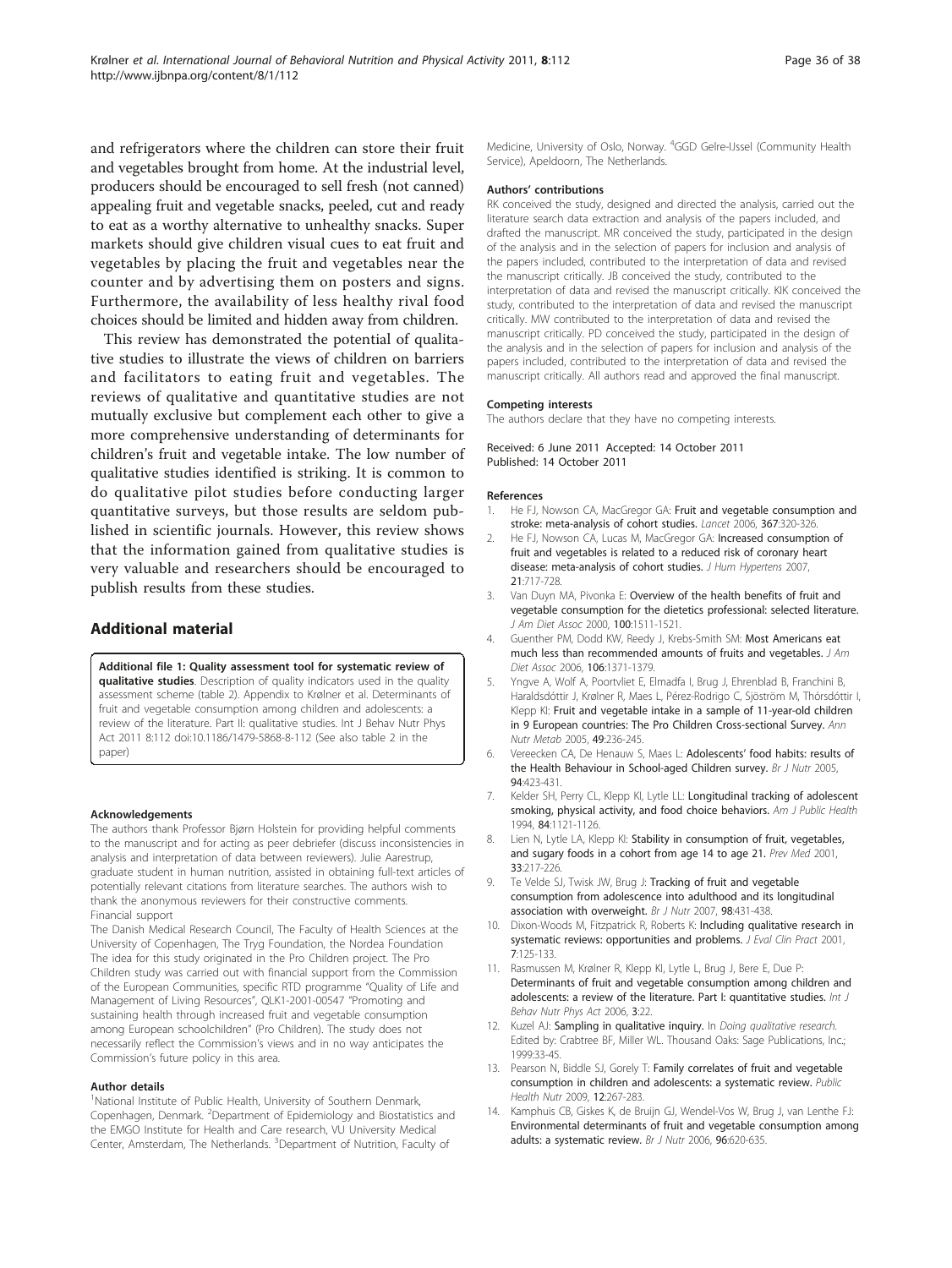- <span id="page-36-0"></span>15. van der Horst K, Oenema A, Ferreira I, Wendel-Vos W, Giskes K, van Lenthe F, Brug J: [A systematic review of environmental correlates of](http://www.ncbi.nlm.nih.gov/pubmed/16861362?dopt=Abstract) [obesity-related dietary behaviors in youth.](http://www.ncbi.nlm.nih.gov/pubmed/16861362?dopt=Abstract) Health Educ Res 2007, 22:203-226.
- 16. Walker MA, Hill MM, Millman FD: [Fruit and vegetable acceptance by](http://www.ncbi.nlm.nih.gov/pubmed/4687692?dopt=Abstract) [students. Factors in acceptance and performance.](http://www.ncbi.nlm.nih.gov/pubmed/4687692?dopt=Abstract) J Am Diet Assoc 1973, 62:268-272.
- 17. Harden A, Garcia J, Oliver S, Rees R, Shepherd J, Brunton G, Oakley A: [Applying systematic review methods to studies of people](http://www.ncbi.nlm.nih.gov/pubmed/15310807?dopt=Abstract)'s views: an [example from public health research.](http://www.ncbi.nlm.nih.gov/pubmed/15310807?dopt=Abstract) J Epidemiol Community Health 2004, 58:794-800.
- 18. Shepherd J, Harden A, Rees R, Brunton G, Garcia J, Oliver S, Oakley A: [Young people and healthy eating: a systematic review of research on](http://www.ncbi.nlm.nih.gov/pubmed/16251223?dopt=Abstract) [barriers and facilitators.](http://www.ncbi.nlm.nih.gov/pubmed/16251223?dopt=Abstract) Health Educ Res 2006, 21:239-257.
- 19. Pound P, Britten N, Morgan M, Yardley L, Pope C, Daker-White G, Campbell R: [Resisting medicines: a synthesis of qualitative studies of](http://www.ncbi.nlm.nih.gov/pubmed/15847968?dopt=Abstract) [medicine taking.](http://www.ncbi.nlm.nih.gov/pubmed/15847968?dopt=Abstract) Soc Sci Med 2005, 61:133-155.
- 20. Mills E, Jadad AR, Ross C, Wilson K: [Systematic review of qualitative](http://www.ncbi.nlm.nih.gov/pubmed/16223649?dopt=Abstract) [studies exploring parental beliefs and attitudes toward childhood](http://www.ncbi.nlm.nih.gov/pubmed/16223649?dopt=Abstract) [vaccination identifies common barriers to vaccination.](http://www.ncbi.nlm.nih.gov/pubmed/16223649?dopt=Abstract) J Clin Epidemiol 2005, 58:1081-1088.
- 21. Malterud K: [Qualitative research: standards, challenges, and guidelines.](http://www.ncbi.nlm.nih.gov/pubmed/11513933?dopt=Abstract) Lancet 2001, 358:483-488.
- 22. Fade SA: [Communicating and judging the quality of qualitative research:](http://www.ncbi.nlm.nih.gov/pubmed/12753107?dopt=Abstract) [the need for a new language.](http://www.ncbi.nlm.nih.gov/pubmed/12753107?dopt=Abstract) J Hum Nutr Diet 2003, 16:139-149.
- 23. Kvale S, Brinkmann S: The social construction of validity. In Interviews -Learning the craft of qualitative research interviewing. Edited by: Kvale S, Brinkmann S. Thousand Oaks: Sage publications, inc.; 2008:241-266.
- 24. Strauss A, Corbin J: Basics of qualitative research. Techniques and procedures for developing grounded theory. 2 edition. Thousand Oaks: Sage Publications; 1998.
- 25. Cullen KW, Baranowski T, Baranowski J, Warnecke C, de Moor C, Nwachokor A, Hajek RA, Jones LA: "5 A Day" [achievement badge for](http://www.ncbi.nlm.nih.gov/pubmed/10898561?dopt=Abstract) [urban boy scouts: formative evaluation results.](http://www.ncbi.nlm.nih.gov/pubmed/10898561?dopt=Abstract) J Cancer Educ 1998, 13:162-168.
- 26. Cullen KW, Hartstein J, Reynolds KD, Vu M, Resnicow K, Greene N, White MA: [Improving the school food environment: results from a pilot](http://www.ncbi.nlm.nih.gov/pubmed/17324667?dopt=Abstract) [study in middle schools.](http://www.ncbi.nlm.nih.gov/pubmed/17324667?dopt=Abstract) J Am Diet Assoc 2007, 107:484-489.
- 27. Nicklas TA, Johnson CC, Farris R, Rice R, Lyon L, Shi R: [Development of a](http://www.ncbi.nlm.nih.gov/pubmed/10167365?dopt=Abstract) [school-based nutrition intervention for high school students: Gimme 5.](http://www.ncbi.nlm.nih.gov/pubmed/10167365?dopt=Abstract) Am J Health Promot 1997, 11:315-322.
- 28. Monge-Rojas R, Garita C, Sanchez M, Munoz L: [Barriers to and motivators](http://www.ncbi.nlm.nih.gov/pubmed/15745654?dopt=Abstract) [for healthful eating as perceived by rural and urban Costa Rican](http://www.ncbi.nlm.nih.gov/pubmed/15745654?dopt=Abstract) [adolescents.](http://www.ncbi.nlm.nih.gov/pubmed/15745654?dopt=Abstract) J Nutr Educ Behav 2005, 37:33-40.
- 29. Baranowski T, Domel S, Gould R, Baranowski J, Leonard S, Treiber F, Mullis R: Increasing fruit and vegetable consumption among 4th and 5th grade students - Results from focus groups using reciprocal determinism. J Nutr Educ 1993, 25:114-120.
- 30. Campbell E: [Dietary choices of urban minority high school students.](http://www.ncbi.nlm.nih.gov/pubmed/19681378?dopt=Abstract) Pediatr Nurs 2009, 35:171-180.
- 31. Gellar LA, Schrader K, Nansel TR: [Healthy eating practices: perceptions,](http://www.ncbi.nlm.nih.gov/pubmed/17684168?dopt=Abstract) [facilitators, and barriers among youth with diabetes.](http://www.ncbi.nlm.nih.gov/pubmed/17684168?dopt=Abstract) Diabetes Educ 2007, 33:671-679.
- 32. Hill L, Casswell S, Maskill C, Jones S, Wyllie A: Fruit and vegetables as adolescent food choices in New Zealand. Health Promot Int 1998, 13:55-65.
- 33. Keim KS, Swanson MA, Cann SE: Caucasian and Mexican American lowincome children's thoughts about vegetables and fruits. Ecol Food Nutr 2001, 40:525-544.
- 34. Kirby SD, Baranowski T, Reynolds KD, Taylor G, Binkley D: Children's fruit and vegetable intake - Socioeconomic, adult-child, regional, and urbanrural influences. J Nutr Educ 1995, 27:261-271.
- 35. Kubik MY, Lytle L, Fulkerson JA: [Fruits, vegetables, and football: findings](http://www.ncbi.nlm.nih.gov/pubmed/15901514?dopt=Abstract) [from focus groups with alternative high school students regarding](http://www.ncbi.nlm.nih.gov/pubmed/15901514?dopt=Abstract) [eating and physical activity.](http://www.ncbi.nlm.nih.gov/pubmed/15901514?dopt=Abstract) J Adolesc Health 2005, 36:494-500.
- 36. Lautenschlager L, Smith C: Beliefs, knowledge, and values held by innercity youth about gardening, nutrition, and cooking. Agric Human Values 2007, 24:245-258.
- 37. Molaison EF, Connell CL, Stuff JE, Yadrick MK, Bogle M: [Influences on fruit](http://www.ncbi.nlm.nih.gov/pubmed/16053813?dopt=Abstract) [and vegetable consumption by low-income black American adolescents.](http://www.ncbi.nlm.nih.gov/pubmed/16053813?dopt=Abstract) J Nutr Educ Behav 2005, 37:246-251.
- 38. Wind M, Bobelijn K, De Bourdeaudhuij I, Klepp KI, Brug J: [A qualitative](http://www.ncbi.nlm.nih.gov/pubmed/16088086?dopt=Abstract) [exploration of determinants of fruit and vegetable intake among 10](http://www.ncbi.nlm.nih.gov/pubmed/16088086?dopt=Abstract) [and 11-year-old schoolchildren in the low countries.](http://www.ncbi.nlm.nih.gov/pubmed/16088086?dopt=Abstract) Ann Nutr Metab 2005, 49:228-235.
- 39. Zeinstra GG, Koelen MA, Kok FJ, de Graaf C: [Cognitive development and](http://www.ncbi.nlm.nih.gov/pubmed/17620131?dopt=Abstract) children'[s perceptions of fruit and vegetables; a qualitative study.](http://www.ncbi.nlm.nih.gov/pubmed/17620131?dopt=Abstract) Int J Behav Nutr Phys Act 2007, 4:30.
- 40. Evans AE, Wilson DK, Buck J, Torbett H, Williams J: [Outcome expectations,](http://www.ncbi.nlm.nih.gov/pubmed/16340675?dopt=Abstract) [barriers, and strategies for healthful eating - A perspective from](http://www.ncbi.nlm.nih.gov/pubmed/16340675?dopt=Abstract) [adolescents from low-income families.](http://www.ncbi.nlm.nih.gov/pubmed/16340675?dopt=Abstract) Fam Community Health 2006, 29:17-27.
- 41. Fitzgerald E, Bunde-Birouste A, Webster E: [Through the eyes of children:](http://www.ncbi.nlm.nih.gov/pubmed/19642961?dopt=Abstract) [engaging primary school-aged children in creating supportive school](http://www.ncbi.nlm.nih.gov/pubmed/19642961?dopt=Abstract) [environments for physical activity and nutrition.](http://www.ncbi.nlm.nih.gov/pubmed/19642961?dopt=Abstract) Health Promot J Austr 2009, 20:127-132.
- 42. Kim LP, Harrison GG, Kagawa-Singer M: Perceptions [of diet and physical](http://www.ncbi.nlm.nih.gov/pubmed/17875268?dopt=Abstract) [activity among California Hmong adults and youths.](http://www.ncbi.nlm.nih.gov/pubmed/17875268?dopt=Abstract) Prev Chronic Dis 2007, 4:A93.
- 43. Libman K: Growing youth growing food: How vegetable gardening influences young people's food consciousness and eating habits. Appl Environ Educ Comm Int J 2007, 6:87-95.
- 44. McKinley MC, Lowis C, Robson PJ, Wallace JM, Morrissey M, Moran A, Livingstone MB: It's good to talk: children'[s views on food and nutrition.](http://www.ncbi.nlm.nih.gov/pubmed/15714214?dopt=Abstract) Eur J Clin Nutr 2005, 59:542-551.
- 45. Neumark-Sztainer D, Story M, Perry C, Casey MA: [Factors influencing food](http://www.ncbi.nlm.nih.gov/pubmed/10450307?dopt=Abstract) [choices of adolescents: findings from focus-group discussions with](http://www.ncbi.nlm.nih.gov/pubmed/10450307?dopt=Abstract) [adolescents.](http://www.ncbi.nlm.nih.gov/pubmed/10450307?dopt=Abstract) J Am Diet Assoc 1999, 99:929-937.
- 46. Ross S: "Do I really have to eat that?": a qualitative study of schoolchildren's food choices and preferences. Health Educ J 1995, 54:312-321.
- 47. Stevenson C, Doherty G, Barnett J, Muldoon OT, Trew K: [Adolescents](http://www.ncbi.nlm.nih.gov/pubmed/16730371?dopt=Abstract)' [views of food and eating: identifying barriers to healthy eating.](http://www.ncbi.nlm.nih.gov/pubmed/16730371?dopt=Abstract) J Adolesc 2007, 30:417-434.
- 48. Cullen KW, Baranowski T, Rittenberry L, Olvera N: [Social-environmental](http://www.ncbi.nlm.nih.gov/pubmed/11184217?dopt=Abstract) influences on children'[s diets: results from focus groups with African-,](http://www.ncbi.nlm.nih.gov/pubmed/11184217?dopt=Abstract) [Euro- and Mexican-American children and their parents.](http://www.ncbi.nlm.nih.gov/pubmed/11184217?dopt=Abstract) Health Educ Res 2000, 15:581-590.
- 49. Booth ML, Wilkenfeld RL, Pagnini DL, Booth SL, King LA: [Perceptions of](http://www.ncbi.nlm.nih.gov/pubmed/18194195?dopt=Abstract) [adolescents on overweight and obesity: the weight of opinion study.](http://www.ncbi.nlm.nih.gov/pubmed/18194195?dopt=Abstract) J Paediatr Child Health 2008, 44:248-252.
- 50. Khunti K, Stone MA, Bankart J, Sinfield P, Pancholi A, Walker S, Talbot D, Farooqi A, Davies MJ: Primary prevention of type-2 diabetes and heart disease: action research in secondary schools serving an ethnically diverse UK population. J Public Health (Oxf) 2008, 30:30-37.
- 51. Husby I, Heitmann BL, O'Doherty JK: [Meals and snacks from the child](http://www.ncbi.nlm.nih.gov/pubmed/18671890?dopt=Abstract)'s [perspective: the contribution of qualitative methods to the](http://www.ncbi.nlm.nih.gov/pubmed/18671890?dopt=Abstract) [development of dietary interventions.](http://www.ncbi.nlm.nih.gov/pubmed/18671890?dopt=Abstract) Public Health Nutr 2009, 12:739-747.
- 52. O'dea JA: [Why do kids eat healthful food? Perceived benefits of and](http://www.ncbi.nlm.nih.gov/pubmed/12669014?dopt=Abstract) [barriers to healthful eating and physical activity among children and](http://www.ncbi.nlm.nih.gov/pubmed/12669014?dopt=Abstract) [adolescents.](http://www.ncbi.nlm.nih.gov/pubmed/12669014?dopt=Abstract) J Am Diet Assoc 2003, 103:497-501.
- 53. Goh YY, Bogart LM, Sipple-Asher BK, Uyeda K, Hawes-Dawson J, Olarita-Dhungana J, Ryan GW, Schuster MA: Using [community-based](http://www.ncbi.nlm.nih.gov/pubmed/19544091?dopt=Abstract) [participatory research to identify potential interventions to overcome](http://www.ncbi.nlm.nih.gov/pubmed/19544091?dopt=Abstract) barriers to adolescents' [healthy eating and physical activity.](http://www.ncbi.nlm.nih.gov/pubmed/19544091?dopt=Abstract) J Behav Med 2009, 32:491-502.
- 54. Kubik MY, Lytle LA, Hannan PJ, Perry CL, Story M: [The association of the](http://www.ncbi.nlm.nih.gov/pubmed/12835204?dopt=Abstract) [school food environment with dietary behaviors of young adolescents.](http://www.ncbi.nlm.nih.gov/pubmed/12835204?dopt=Abstract) Am J Public Health 2003, 93:1168-1173.
- 55. Hearn MD, Baranowski T, Baranowski J, Doyle C, Smith M, Lin LS, Resnicow K: Environmental influences on dietary behavior among children: availability and accessibility of fruits and vegetables enable consumption. J Health Educ 1998, 29:26-32.
- 56. De Bourdeaudhuij I, Klepp KI, Due P, Pérez Rodrigo C, de Almeida MDV, Wind M, Krølner R, Sandvik C, Brug J: [Reliability and validity of a](http://www.ncbi.nlm.nih.gov/pubmed/15877912?dopt=Abstract) [questionnaire to measure personal, social and environmental correlates](http://www.ncbi.nlm.nih.gov/pubmed/15877912?dopt=Abstract) [of fruit and vegetable intake in 10-11-year-old children in five European](http://www.ncbi.nlm.nih.gov/pubmed/15877912?dopt=Abstract) [countries.](http://www.ncbi.nlm.nih.gov/pubmed/15877912?dopt=Abstract) Public Health Nutr 2005, 8:189-200.
- 57. Bauer KW, Yang YW, Austin SB: "[How can we stay healthy when you](http://www.ncbi.nlm.nih.gov/pubmed/14768656?dopt=Abstract)'re [throwing all of this in front of us?](http://www.ncbi.nlm.nih.gov/pubmed/14768656?dopt=Abstract)" Findings from focus groups and [interviews in middle schools on environmental influences on nutrition](http://www.ncbi.nlm.nih.gov/pubmed/14768656?dopt=Abstract) [and physical activity.](http://www.ncbi.nlm.nih.gov/pubmed/14768656?dopt=Abstract) Health Educ Behav 2004, 31:34-46.